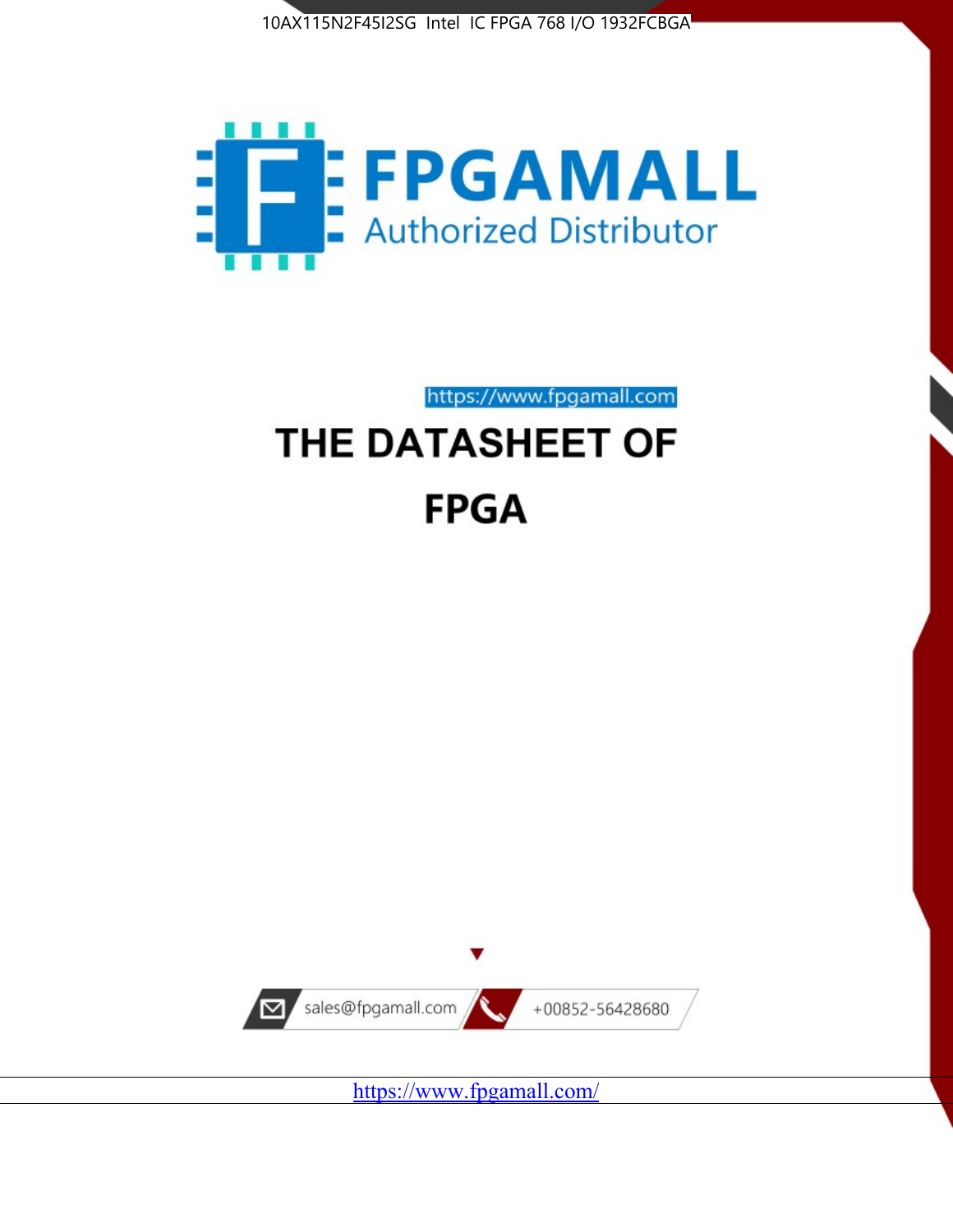10AX115N2F45I2SG Intel IC FPGA 768 I/O 1932FCBGA



# **Intel® Arria® 10 Device Overview**



**A10-OVERVIEW | 2018.12.06** Latest document on the web: **[PDF](https://www.intel.com/content/dam/www/programmable/us/en/pdfs/literature/hb/arria-10/a10_overview.pdf)** | **[HTML](https://www.intel.com/content/www/us/en/programmable/documentation/sam1403480274650.html)**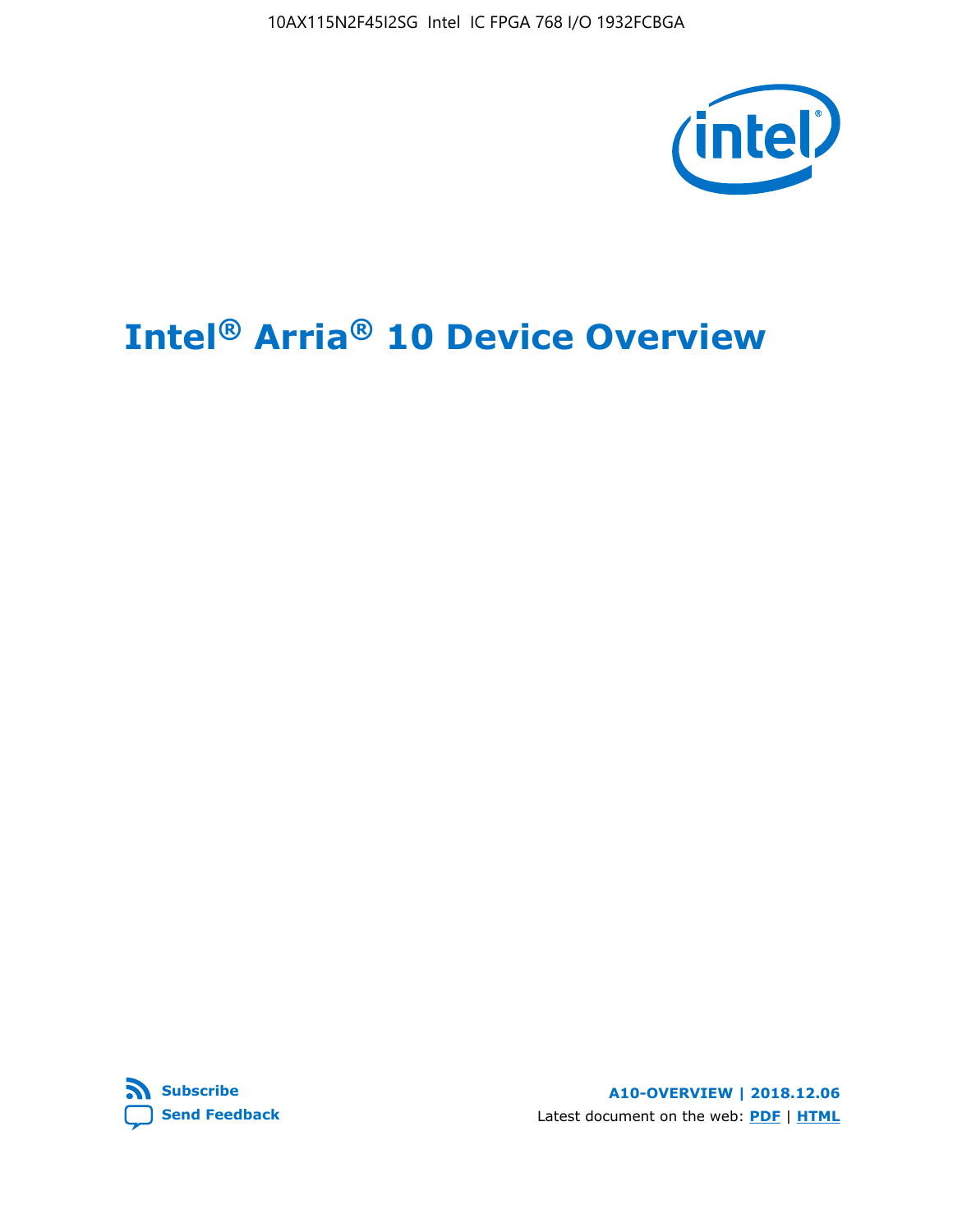

**Contents** 

## **Contents**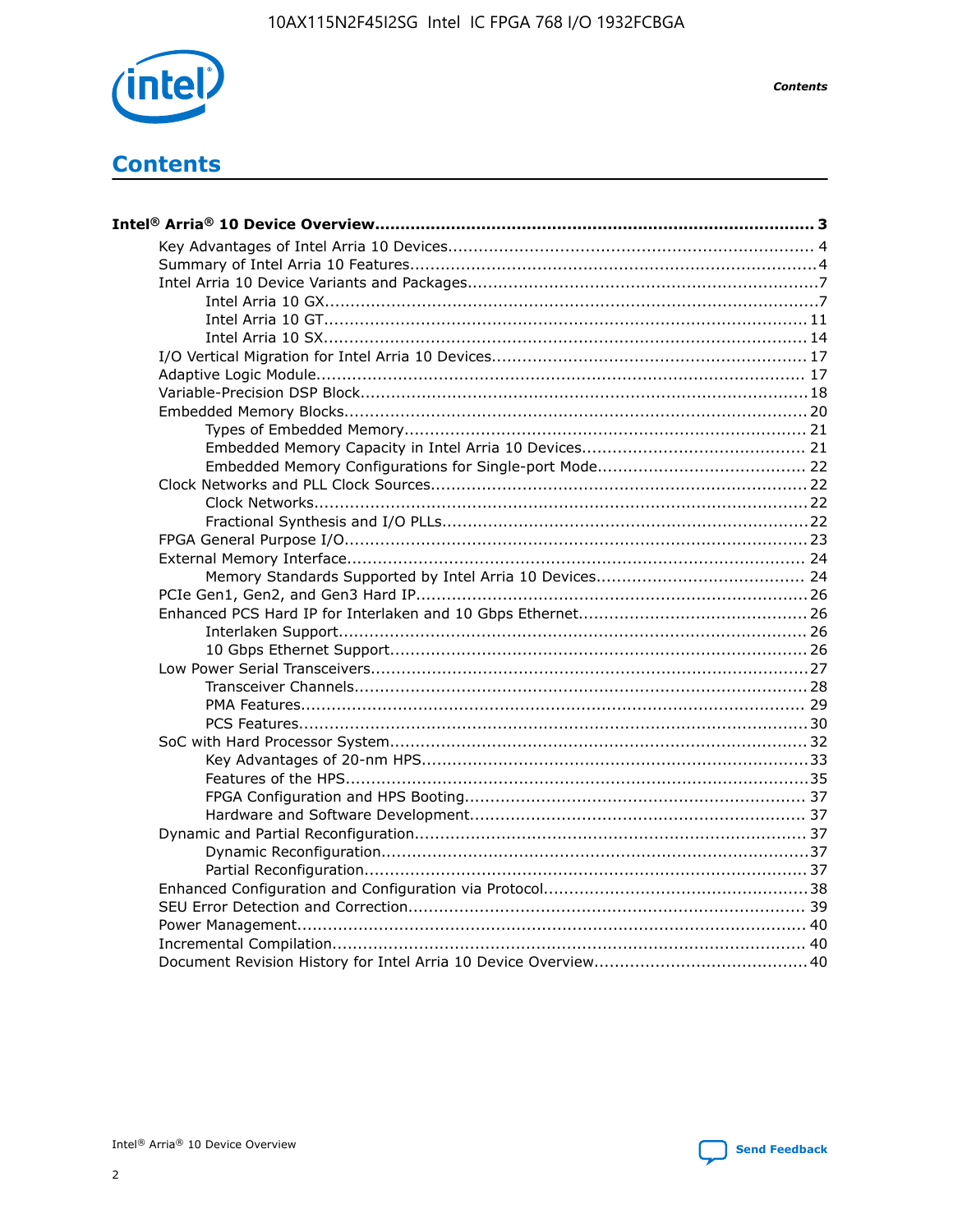**A10-OVERVIEW | 2018.12.06**

**[Send Feedback](mailto:FPGAtechdocfeedback@intel.com?subject=Feedback%20on%20Intel%20Arria%2010%20Device%20Overview%20(A10-OVERVIEW%202018.12.06)&body=We%20appreciate%20your%20feedback.%20In%20your%20comments,%20also%20specify%20the%20page%20number%20or%20paragraph.%20Thank%20you.)**



## **Intel® Arria® 10 Device Overview**

The Intel<sup>®</sup> Arria<sup>®</sup> 10 device family consists of high-performance and power-efficient 20 nm mid-range FPGAs and SoCs.

Intel Arria 10 device family delivers:

- Higher performance than the previous generation of mid-range and high-end FPGAs.
- Power efficiency attained through a comprehensive set of power-saving technologies.

The Intel Arria 10 devices are ideal for high performance, power-sensitive, midrange applications in diverse markets.

| <b>Market</b>         | <b>Applications</b>                                                                                               |
|-----------------------|-------------------------------------------------------------------------------------------------------------------|
| Wireless              | Channel and switch cards in remote radio heads<br>٠<br>Mobile backhaul<br>٠                                       |
| Wireline              | 40G/100G muxponders and transponders<br>٠<br>100G line cards<br>٠<br><b>Bridging</b><br>٠<br>Aggregation<br>٠     |
| <b>Broadcast</b>      | Studio switches<br>٠<br>Servers and transport<br>٠<br>Videoconferencing<br>٠<br>Professional audio and video<br>٠ |
| Computing and Storage | Flash cache<br>٠<br>Cloud computing servers<br>٠<br>Server acceleration<br>٠                                      |
| Medical               | Diagnostic scanners<br>٠<br>Diagnostic imaging<br>٠                                                               |
| Military              | Missile guidance and control<br>٠<br>Radar<br>٠<br>Electronic warfare<br>٠<br>Secure communications<br>٠          |

#### **Table 1. Sample Markets and Ideal Applications for Intel Arria 10 Devices**

#### **Related Information**

- [Intel Arria 10 Device Handbook: Known Issues](http://www.altera.com/support/kdb/solutions/rd07302013_646.html) Lists the planned updates to the *Intel Arria 10 Device Handbook* chapters.
- [Intel Arria 10 GX/GT Device Errata and Design Recommendations](https://www.intel.com/content/www/us/en/programmable/documentation/agz1493851706374.html#yqz1494433888646)
- [Intel Arria 10 SX Device Errata and Design Recommendations](https://www.intel.com/content/www/us/en/programmable/documentation/cru1462832385668.html#cru1462832558642)

Intel Corporation. All rights reserved. Intel, the Intel logo, Altera, Arria, Cyclone, Enpirion, MAX, Nios, Quartus and Stratix words and logos are trademarks of Intel Corporation or its subsidiaries in the U.S. and/or other countries. Intel warrants performance of its FPGA and semiconductor products to current specifications in accordance with Intel's standard warranty, but reserves the right to make changes to any products and services at any time without notice. Intel assumes no responsibility or liability arising out of the application or use of any information, product, or service described herein except as expressly agreed to in writing by Intel. Intel customers are advised to obtain the latest version of device specifications before relying on any published information and before placing orders for products or services. \*Other names and brands may be claimed as the property of others.

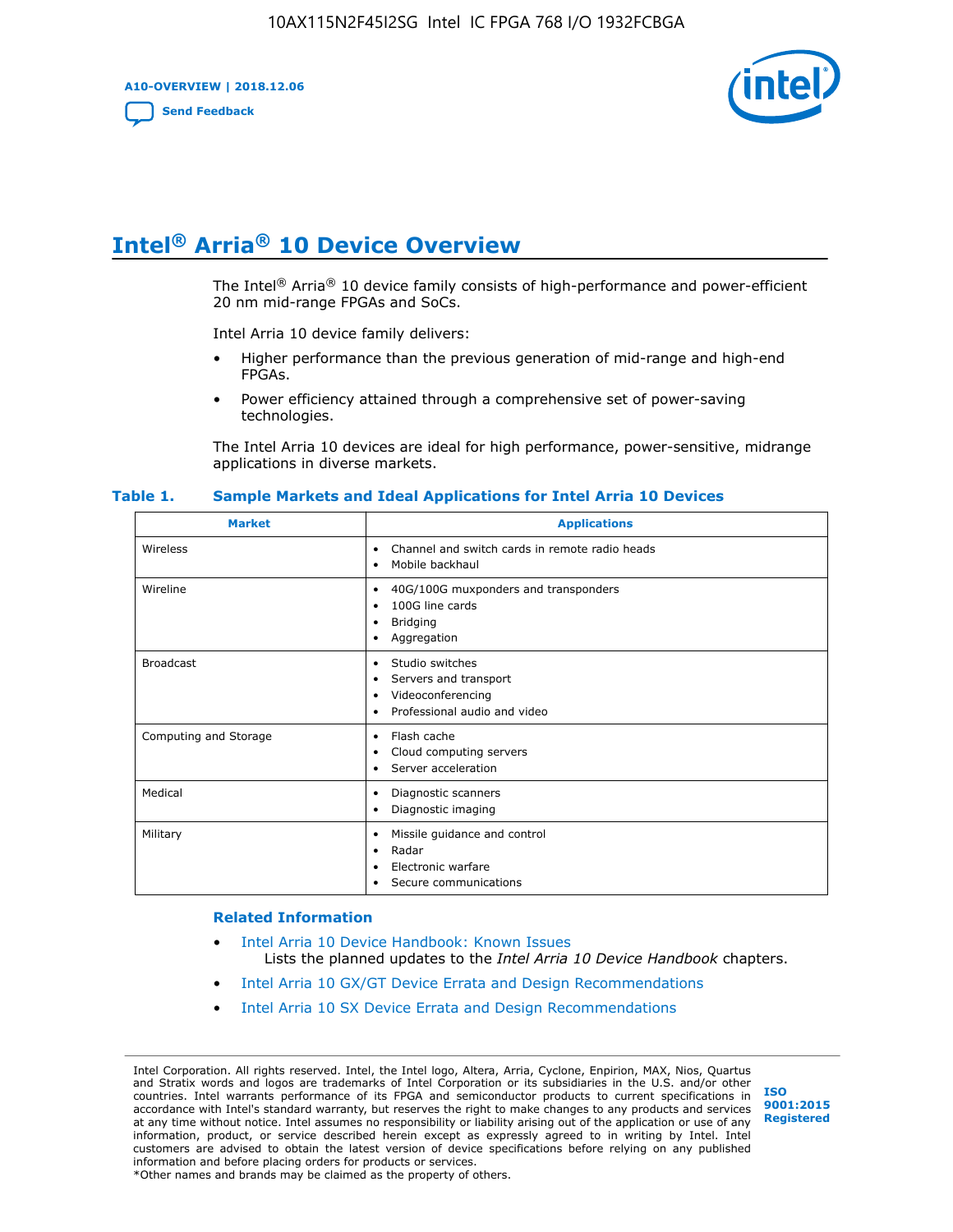

### **Key Advantages of Intel Arria 10 Devices**

### **Table 2. Key Advantages of the Intel Arria 10 Device Family**

| <b>Advantage</b>                                                                                          | <b>Supporting Feature</b>                                                                                                                                                                                                                                                                                                |
|-----------------------------------------------------------------------------------------------------------|--------------------------------------------------------------------------------------------------------------------------------------------------------------------------------------------------------------------------------------------------------------------------------------------------------------------------|
| Enhanced core architecture                                                                                | Built on TSMC's 20 nm process technology<br>٠<br>60% higher performance than the previous generation of mid-range FPGAs<br>٠<br>15% higher performance than the fastest previous-generation FPGA<br>٠                                                                                                                    |
| High-bandwidth integrated<br>transceivers                                                                 | Short-reach rates up to 25.8 Gigabits per second (Gbps)<br>٠<br>Backplane capability up to 12.5 Gbps<br>٠<br>Integrated 10GBASE-KR and 40GBASE-KR4 Forward Error Correction (FEC)<br>٠                                                                                                                                   |
| Improved logic integration and<br>hard IP blocks                                                          | 8-input adaptive logic module (ALM)<br>٠<br>Up to 65.6 megabits (Mb) of embedded memory<br>٠<br>Variable-precision digital signal processing (DSP) blocks<br>Fractional synthesis phase-locked loops (PLLs)<br>Hard PCI Express Gen3 IP blocks<br>Hard memory controllers and PHY up to 2,400 Megabits per second (Mbps) |
| Second generation hard<br>processor system (HPS) with<br>integrated ARM* Cortex*-A9*<br>MPCore* processor | Tight integration of a dual-core ARM Cortex-A9 MPCore processor, hard IP, and an<br>٠<br>FPGA in a single Intel Arria 10 system-on-a-chip (SoC)<br>Supports over 128 Gbps peak bandwidth with integrated data coherency between<br>$\bullet$<br>the processor and the FPGA fabric                                        |
| Advanced power savings                                                                                    | Comprehensive set of advanced power saving features<br>٠<br>Power-optimized MultiTrack routing and core architecture<br>٠<br>Up to 40% lower power compared to previous generation of mid-range FPGAs<br>Up to 60% lower power compared to previous generation of high-end FPGAs                                         |

### **Summary of Intel Arria 10 Features**

### **Table 3. Summary of Features for Intel Arria 10 Devices**

| <b>Feature</b>                  | <b>Description</b>                                                                                                                                                                                                                                                                                                                                                                                       |
|---------------------------------|----------------------------------------------------------------------------------------------------------------------------------------------------------------------------------------------------------------------------------------------------------------------------------------------------------------------------------------------------------------------------------------------------------|
| Technology                      | TSMC's 20-nm SoC process technology<br>٠<br>Allows operation at a lower $V_{\text{CC}}$ level of 0.82 V instead of the 0.9 V standard $V_{\text{CC}}$ core voltage                                                                                                                                                                                                                                       |
| Packaging                       | 1.0 mm ball-pitch Fineline BGA packaging<br>0.8 mm ball-pitch Ultra Fineline BGA packaging<br>Multiple devices with identical package footprints for seamless migration between different<br><b>FPGA</b> densities<br>Devices with compatible package footprints allow migration to next generation high-end<br>Stratix $\mathcal{R}$ 10 devices<br>RoHS, leaded $(1)$ , and lead-free (Pb-free) options |
| High-performance<br>FPGA fabric | Enhanced 8-input ALM with four registers<br>٠<br>Improved multi-track routing architecture to reduce congestion and improve compilation time<br>Hierarchical core clocking architecture<br>Fine-grained partial reconfiguration                                                                                                                                                                          |
| Internal memory<br>blocks       | M20K-20-Kb memory blocks with hard error correction code (ECC)<br>Memory logic array block (MLAB)-640-bit memory                                                                                                                                                                                                                                                                                         |
|                                 | continued                                                                                                                                                                                                                                                                                                                                                                                                |



<sup>(1)</sup> Contact Intel for availability.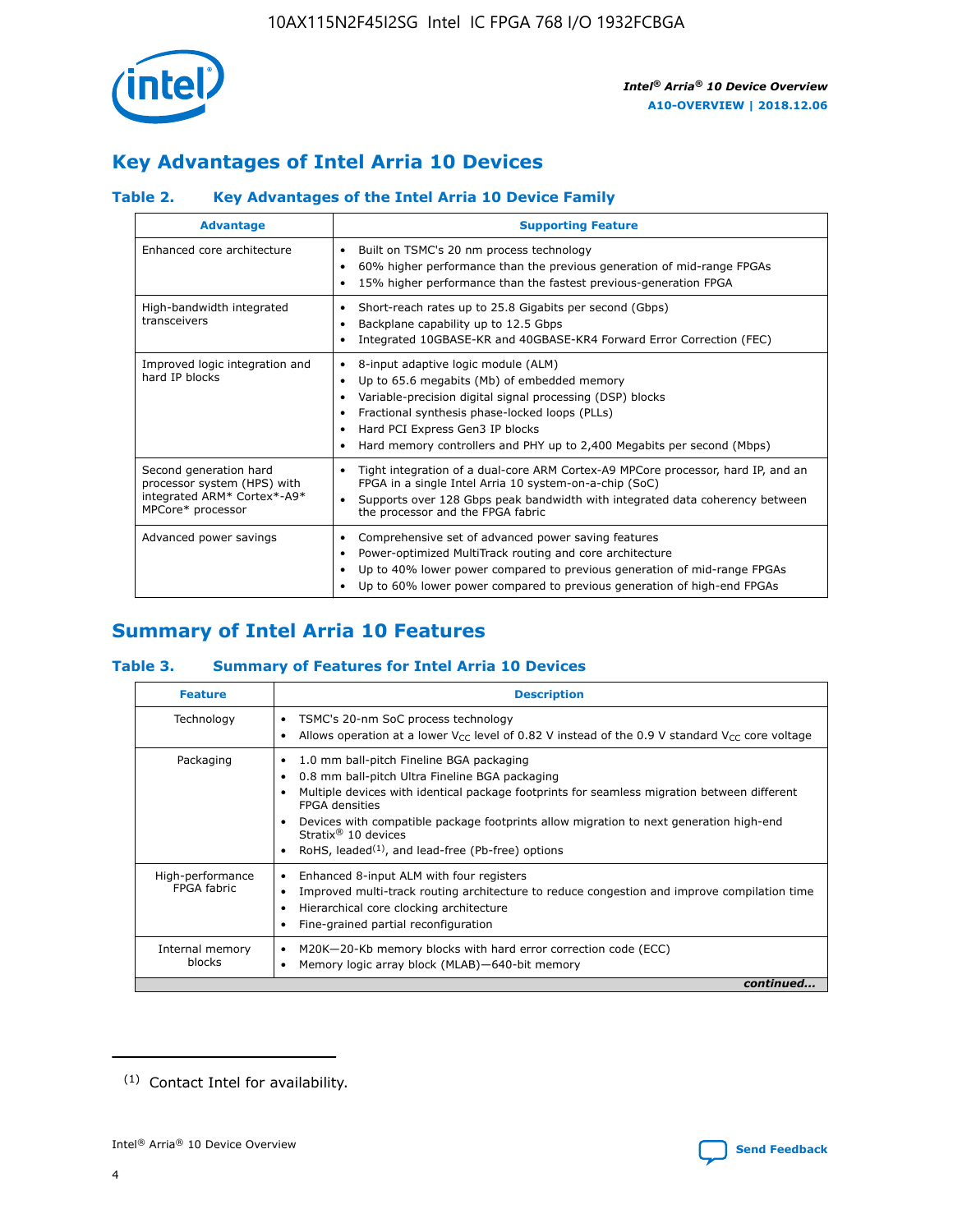r



| <b>Feature</b>                         | <b>Description</b>                                                                                             |                                                                                                                                                                                                                                                                                                                                                                                                                                                                                                                                                                                                                                                                                                                                                                                                                                                                  |  |  |  |  |  |
|----------------------------------------|----------------------------------------------------------------------------------------------------------------|------------------------------------------------------------------------------------------------------------------------------------------------------------------------------------------------------------------------------------------------------------------------------------------------------------------------------------------------------------------------------------------------------------------------------------------------------------------------------------------------------------------------------------------------------------------------------------------------------------------------------------------------------------------------------------------------------------------------------------------------------------------------------------------------------------------------------------------------------------------|--|--|--|--|--|
| Embedded Hard IP<br>blocks             | Variable-precision DSP                                                                                         | Native support for signal processing precision levels from $18 \times 19$ to<br>$\bullet$<br>54 x 54<br>Native support for 27 x 27 multiplier mode<br>$\bullet$<br>64-bit accumulator and cascade for systolic finite impulse responses<br>(FIRs)<br>Internal coefficient memory banks<br>$\bullet$<br>Preadder/subtractor for improved efficiency<br>Additional pipeline register to increase performance and reduce<br>power<br>Supports floating point arithmetic:<br>- Perform multiplication, addition, subtraction, multiply-add,<br>multiply-subtract, and complex multiplication.<br>- Supports multiplication with accumulation capability, cascade<br>summation, and cascade subtraction capability.<br>- Dynamic accumulator reset control.<br>- Support direct vector dot and complex multiplication chaining<br>multiply floating point DSP blocks. |  |  |  |  |  |
|                                        | Memory controller                                                                                              | DDR4, DDR3, and DDR3L                                                                                                                                                                                                                                                                                                                                                                                                                                                                                                                                                                                                                                                                                                                                                                                                                                            |  |  |  |  |  |
|                                        | PCI Express*                                                                                                   | PCI Express (PCIe*) Gen3 (x1, x2, x4, or x8), Gen2 (x1, x2, x4, or x8)<br>and Gen1 (x1, x2, x4, or x8) hard IP with complete protocol stack,<br>endpoint, and root port                                                                                                                                                                                                                                                                                                                                                                                                                                                                                                                                                                                                                                                                                          |  |  |  |  |  |
|                                        | Transceiver I/O                                                                                                | 10GBASE-KR/40GBASE-KR4 Forward Error Correction (FEC)<br>PCS hard IPs that support:<br>- 10-Gbps Ethernet (10GbE)<br>- PCIe PIPE interface<br>- Interlaken<br>- Gbps Ethernet (GbE)<br>- Common Public Radio Interface (CPRI) with deterministic latency<br>support<br>- Gigabit-capable passive optical network (GPON) with fast lock-<br>time support<br>13.5G JESD204b<br>$\bullet$<br>8B/10B, 64B/66B, 64B/67B encoders and decoders<br>Custom mode support for proprietary protocols                                                                                                                                                                                                                                                                                                                                                                        |  |  |  |  |  |
| Core clock networks                    | $\bullet$                                                                                                      | Up to 800 MHz fabric clocking, depending on the application:<br>- 667 MHz external memory interface clocking with 2,400 Mbps DDR4 interface<br>- 800 MHz LVDS interface clocking with 1,600 Mbps LVDS interface<br>Global, regional, and peripheral clock networks<br>Clock networks that are not used can be gated to reduce dynamic power                                                                                                                                                                                                                                                                                                                                                                                                                                                                                                                      |  |  |  |  |  |
| Phase-locked loops<br>(PLLs)           | High-resolution fractional synthesis PLLs:<br>$\bullet$<br>Integer PLLs:<br>- Adjacent to general purpose I/Os | - Precision clock synthesis, clock delay compensation, and zero delay buffering (ZDB)<br>- Support integer mode and fractional mode<br>- Fractional mode support with third-order delta-sigma modulation<br>- Support external memory and LVDS interfaces                                                                                                                                                                                                                                                                                                                                                                                                                                                                                                                                                                                                        |  |  |  |  |  |
| FPGA General-purpose<br>$I/Os$ (GPIOs) | On-chip termination (OCT)<br>٠<br>$\bullet$                                                                    | 1.6 Gbps LVDS-every pair can be configured as receiver or transmitter<br>1.2 V to 3.0 V single-ended LVTTL/LVCMOS interfacing                                                                                                                                                                                                                                                                                                                                                                                                                                                                                                                                                                                                                                                                                                                                    |  |  |  |  |  |
| <b>External Memory</b><br>Interface    | $\bullet$                                                                                                      | Hard memory controller- DDR4, DDR3, and DDR3L support<br>$-$ DDR4-speeds up to 1,200 MHz/2,400 Mbps<br>- DDR3-speeds up to 1,067 MHz/2,133 Mbps<br>Soft memory controller—provides support for RLDRAM $3^{(2)}$ , QDR IV $^{(2)}$ , and QDR II+<br>continued                                                                                                                                                                                                                                                                                                                                                                                                                                                                                                                                                                                                     |  |  |  |  |  |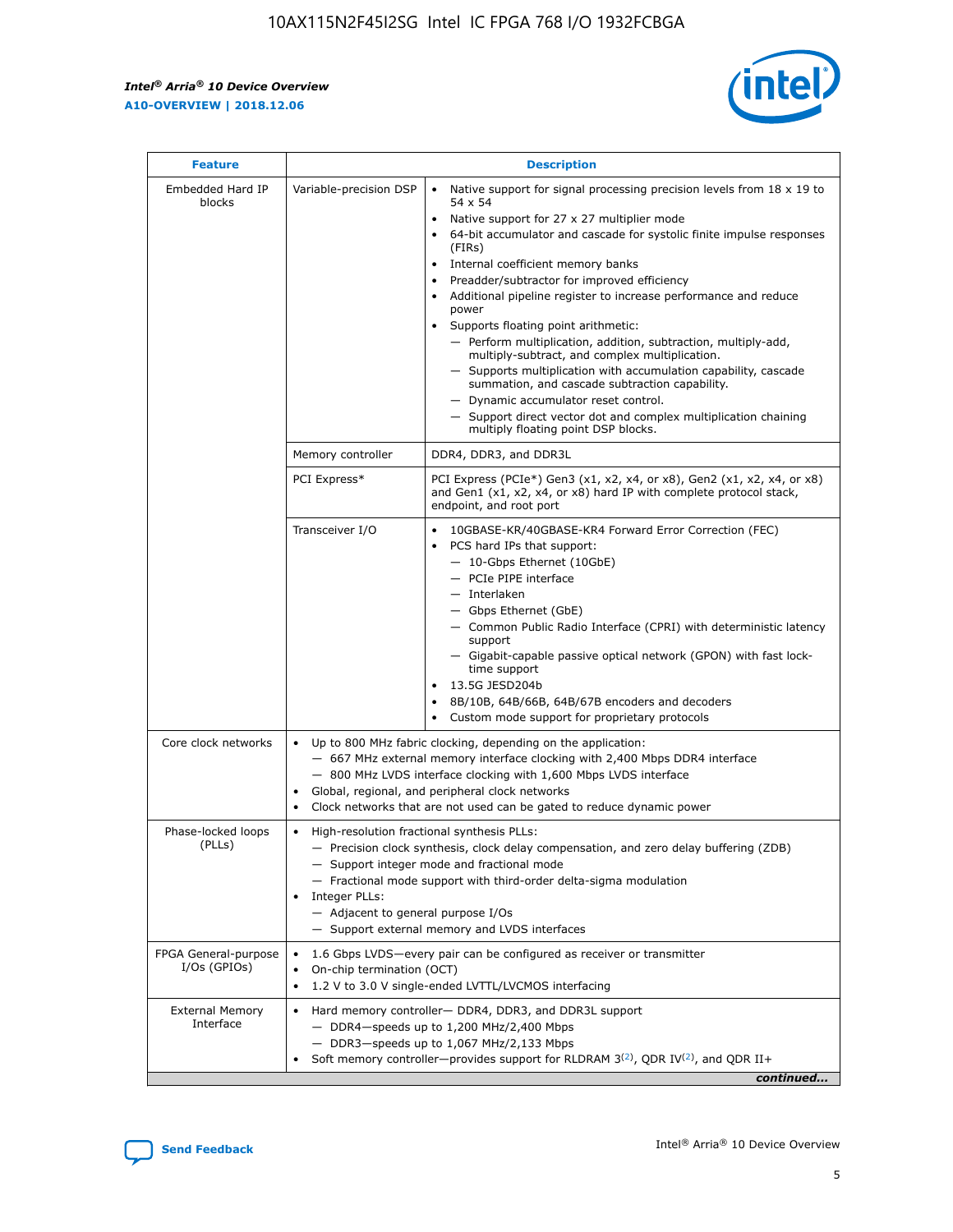

| <b>Feature</b>                                    | <b>Description</b>                                                                                                                                                                                                                                                                                                                                                                                                                                                                                                                                                                                                                                |  |  |  |  |  |  |  |  |
|---------------------------------------------------|---------------------------------------------------------------------------------------------------------------------------------------------------------------------------------------------------------------------------------------------------------------------------------------------------------------------------------------------------------------------------------------------------------------------------------------------------------------------------------------------------------------------------------------------------------------------------------------------------------------------------------------------------|--|--|--|--|--|--|--|--|
| Low-power serial<br>transceivers                  | • Continuous operating range:<br>- Intel Arria 10 GX-1 Gbps to 17.4 Gbps<br>$-$ Intel Arria 10 GT $-1$ Gbps to 25.8 Gbps<br>Backplane support:<br>$-$ Intel Arria 10 GX-up to 12.5<br>- Intel Arria 10 GT-up to 12.5<br>Extended range down to 125 Mbps with oversampling<br>ATX transmit PLLs with user-configurable fractional synthesis capability<br>• Electronic Dispersion Compensation (EDC) support for XFP, SFP+, OSFP, and CFP optical<br>module<br>• Adaptive linear and decision feedback equalization<br>Transmitter pre-emphasis and de-emphasis<br>$\bullet$<br>Dynamic partial reconfiguration of individual transceiver channels |  |  |  |  |  |  |  |  |
| <b>HPS</b><br>(Intel Arria 10 SX<br>devices only) | Processor and system<br>$\bullet$<br>Dual-core ARM Cortex-A9 MPCore processor-1.2 GHz CPU with<br>1.5 GHz overdrive capability<br>256 KB on-chip RAM and 64 KB on-chip ROM<br>System peripherals-general-purpose timers, watchdog timers, direct<br>memory access (DMA) controller, FPGA configuration manager, and<br>clock and reset managers<br>• Security features—anti-tamper, secure boot, Advanced Encryption<br>Standard (AES) and authentication (SHA)<br>ARM CoreSight* JTAG debug access port, trace port, and on-chip<br>trace storage                                                                                                |  |  |  |  |  |  |  |  |
|                                                   | <b>External interfaces</b><br>Hard memory interface—Hard memory controller (2,400 Mbps DDR4,<br>and 2,133 Mbps DDR3), Quad serial peripheral interface (QSPI) flash<br>controller, NAND flash controller, direct memory access (DMA)<br>controller, Secure Digital/MultiMediaCard (SD/MMC) controller<br>Communication interface-10/100/1000 Ethernet media access<br>$\bullet$<br>control (MAC), USB On-The-GO (OTG) controllers, I <sup>2</sup> C controllers,<br>UART 16550, serial peripheral interface (SPI), and up to 62<br>HPS GPIO interfaces (48 direct-share I/Os)                                                                     |  |  |  |  |  |  |  |  |
|                                                   | Interconnects to core<br>$\bullet$<br>High-performance ARM AMBA* AXI bus bridges that support<br>simultaneous read and write<br>HPS-FPGA bridges-include the FPGA-to-HPS, HPS-to-FPGA, and<br>$\bullet$<br>lightweight HPS-to-FPGA bridges that allow the FPGA fabric to issue<br>transactions to slaves in the HPS, and vice versa<br>Configuration bridge that allows HPS configuration manager to<br>configure the core logic via dedicated 32-bit configuration port<br>FPGA-to-HPS SDRAM controller bridge-provides configuration<br>interfaces for the multiport front end (MPFE) of the HPS SDRAM<br>controller                            |  |  |  |  |  |  |  |  |
| Configuration                                     | Tamper protection—comprehensive design protection to protect your valuable IP investments<br>Enhanced 256-bit advanced encryption standard (AES) design security with authentication<br>٠<br>Configuration via protocol (CvP) using PCIe Gen1, Gen2, or Gen3<br>continued                                                                                                                                                                                                                                                                                                                                                                         |  |  |  |  |  |  |  |  |

<sup>(2)</sup> Intel Arria 10 devices support this external memory interface using hard PHY with soft memory controller.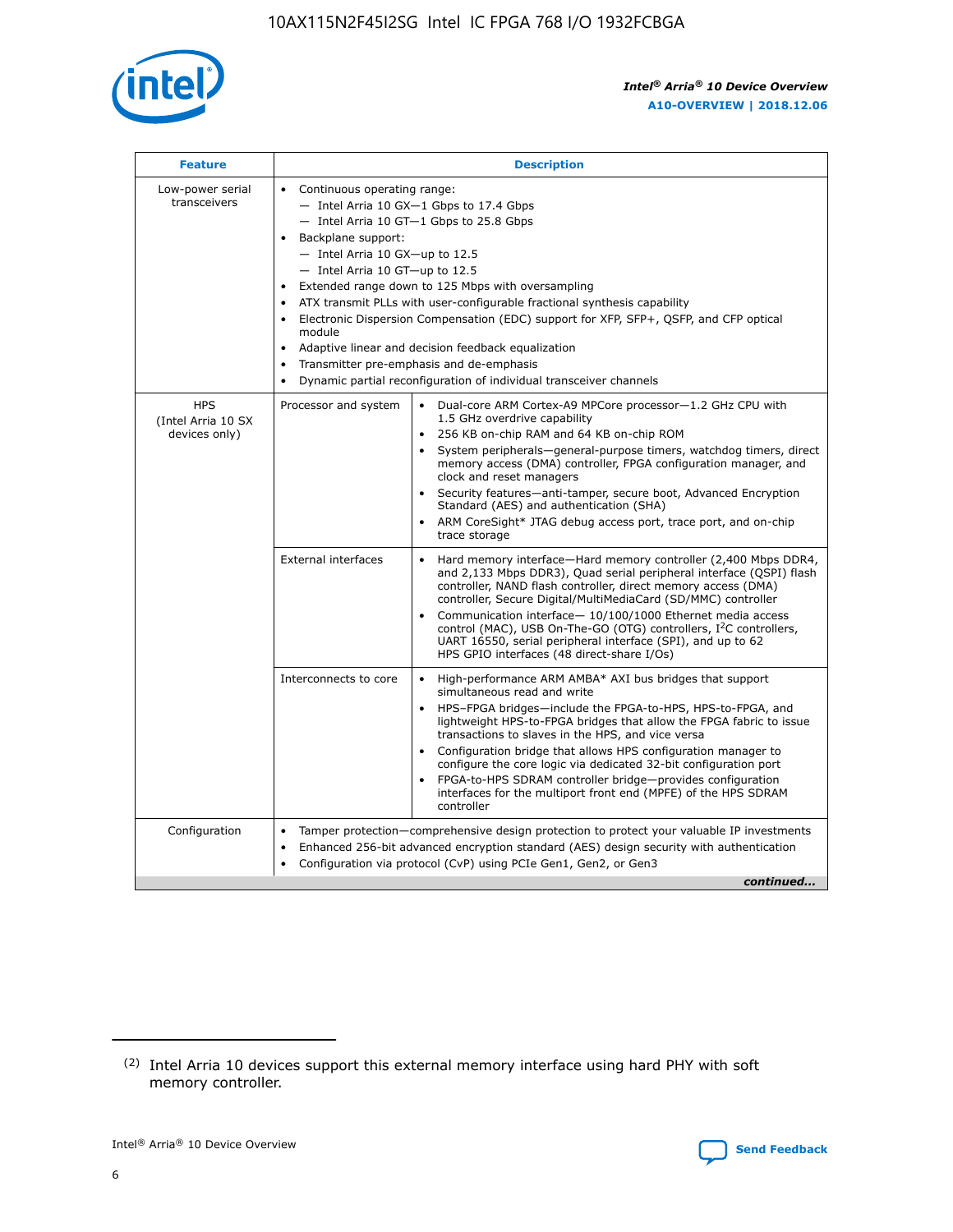

| <b>Feature</b>     | <b>Description</b>                                                                                                                                                                                               |
|--------------------|------------------------------------------------------------------------------------------------------------------------------------------------------------------------------------------------------------------|
|                    | Dynamic reconfiguration of the transceivers and PLLs<br>Fine-grained partial reconfiguration of the core fabric<br>Active Serial x4 Interface<br>$\bullet$                                                       |
| Power management   | SmartVID<br>$\bullet$<br>Low static power device options<br>Programmable Power Technology<br>Intel Quartus <sup>®</sup> Prime integrated power analysis                                                          |
| Software and tools | Intel Quartus Prime design suite<br>Transceiver toolkit<br>Platform Designer system integration tool<br>DSP Builder for Intel FPGAs<br>OpenCL <sup>"</sup> support<br>Intel SoC FPGA Embedded Design Suite (EDS) |

### **Related Information**

#### [Intel Arria 10 Transceiver PHY Overview](https://www.intel.com/content/www/us/en/programmable/documentation/nik1398707230472.html#nik1398706768037) Provides details on Intel Arria 10 transceivers.

### **Intel Arria 10 Device Variants and Packages**

### **Table 4. Device Variants for the Intel Arria 10 Device Family**

| <b>Variant</b>    | <b>Description</b>                                                                                                                                                                                                     |
|-------------------|------------------------------------------------------------------------------------------------------------------------------------------------------------------------------------------------------------------------|
| Intel Arria 10 GX | FPGA featuring 17.4 Gbps transceivers for short reach applications with 12.5 backplane driving<br>capability.                                                                                                          |
| Intel Arria 10 GT | FPGA featuring:<br>17.4 Gbps transceivers for short reach applications with 12.5 backplane driving capability.<br>25.8 Gbps transceivers for supporting CAUI-4 and CEI-25G applications with CFP2 and CFP4<br>modules. |
| Intel Arria 10 SX | SoC integrating ARM-based HPS and FPGA featuring 17.4 Gbps transceivers for short reach<br>applications with 12.5 backplane driving capability.                                                                        |

### **Intel Arria 10 GX**

This section provides the available options, maximum resource counts, and package plan for the Intel Arria 10 GX devices.

The information in this section is correct at the time of publication. For the latest information and to get more details, refer to the Intel FPGA Product Selector.

### **Related Information**

#### [Intel FPGA Product Selector](http://www.altera.com/products/selector/psg-selector.html) Provides the latest information on Intel products.

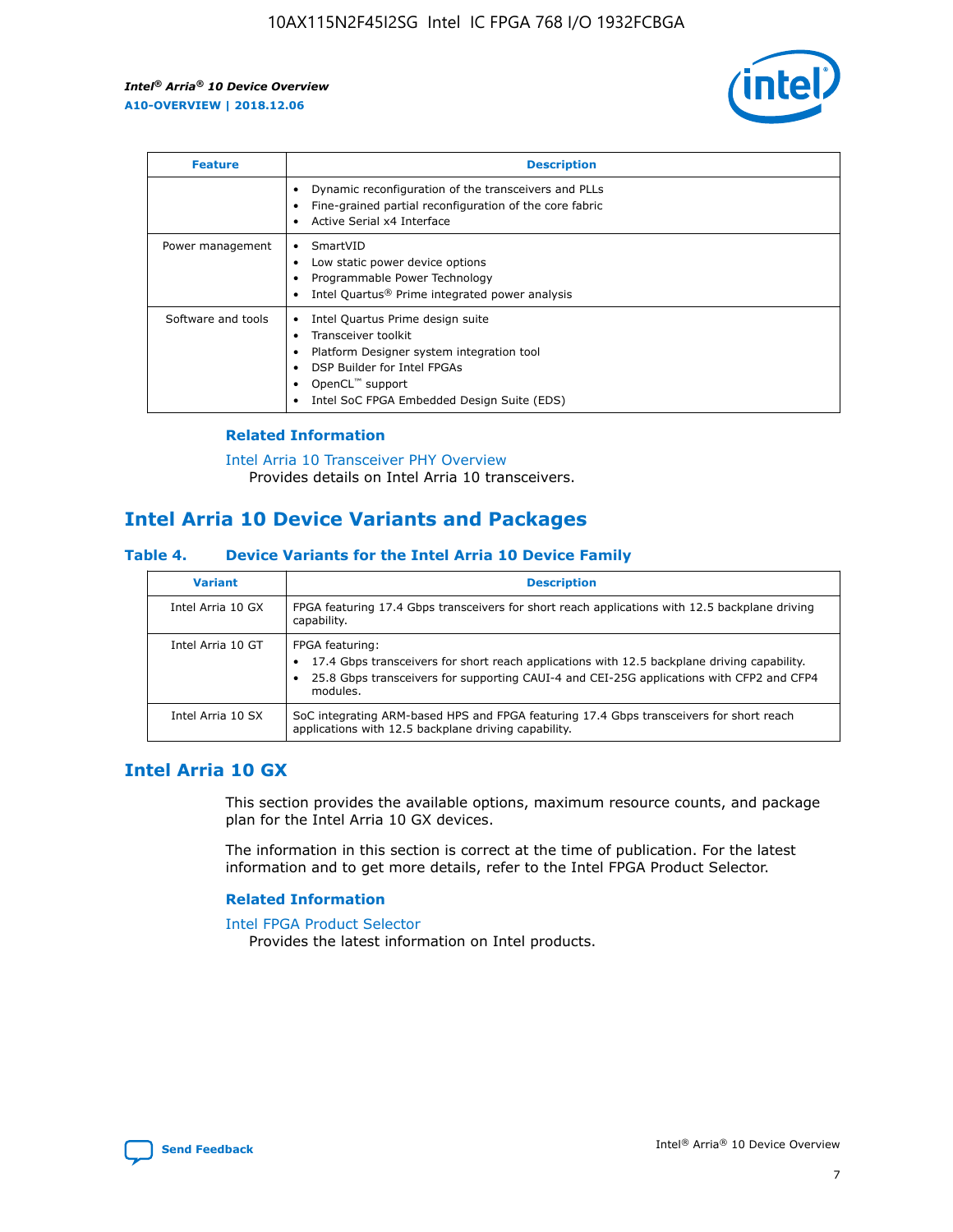

### **Available Options**





#### **Related Information**

[Transceiver Performance for Intel Arria 10 GX/SX Devices](https://www.intel.com/content/www/us/en/programmable/documentation/mcn1413182292568.html#mcn1413213965502) Provides more information about the transceiver speed grade.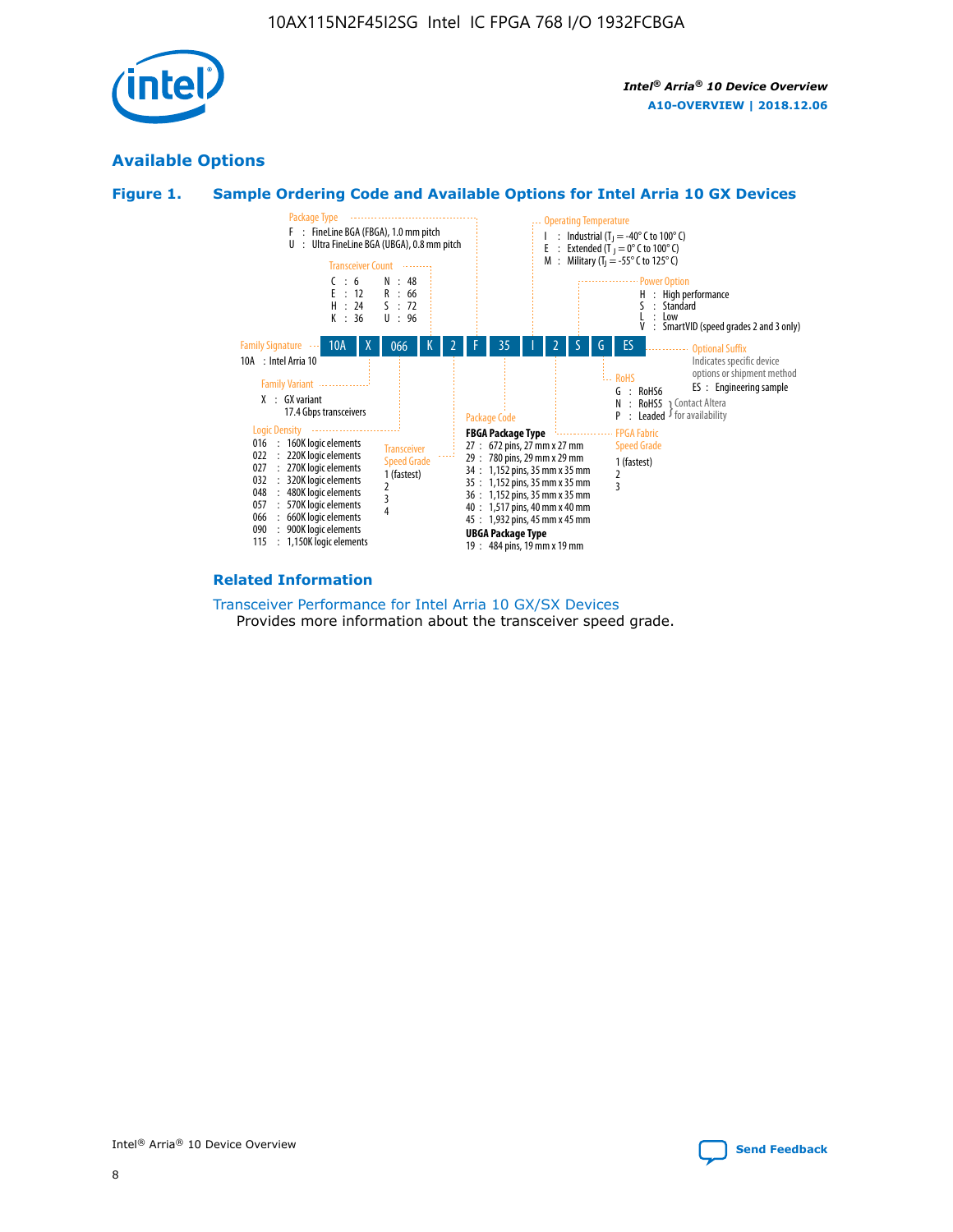

### **Maximum Resources**

#### **Table 5. Maximum Resource Counts for Intel Arria 10 GX Devices (GX 160, GX 220, GX 270, GX 320, and GX 480)**

| <b>Resource</b>              |                         | <b>Product Line</b> |                                |                |                |                |  |  |  |
|------------------------------|-------------------------|---------------------|--------------------------------|----------------|----------------|----------------|--|--|--|
|                              |                         | <b>GX 160</b>       | <b>GX 220</b><br><b>GX 270</b> |                | <b>GX 320</b>  | <b>GX 480</b>  |  |  |  |
| Logic Elements (LE) (K)      |                         | 160                 | 220                            | 270            | 320            | 480            |  |  |  |
| <b>ALM</b>                   |                         | 61,510              | 80,330                         | 101,620        | 119,900        | 183,590        |  |  |  |
| Register                     |                         | 246,040             | 406,480<br>321,320             |                | 479,600        | 734,360        |  |  |  |
| Memory (Kb)                  | M <sub>20</sub> K       | 8,800               | 11,740                         |                | 17,820         | 28,620         |  |  |  |
|                              | <b>MLAB</b>             | 1,050               | 1,690                          | 2,452          | 2,727          | 4,164          |  |  |  |
| Variable-precision DSP Block |                         | 156                 | 192                            | 830            | 985            | 1,368          |  |  |  |
| 18 x 19 Multiplier           |                         | 312                 | 384                            | 1,970<br>1,660 |                | 2,736          |  |  |  |
| PLL                          | Fractional<br>Synthesis | 6                   | 6                              | 8              | 8              | 12             |  |  |  |
|                              | I/O                     | 6                   | 6                              | 8              | 8              | 12             |  |  |  |
| 17.4 Gbps Transceiver        |                         | 12                  | 12                             | 24             | 24             | 36             |  |  |  |
| GPIO <sup>(3)</sup>          |                         | 288                 | 288                            | 384            | 384            |                |  |  |  |
| LVDS Pair $(4)$              |                         | 120                 | 120                            | 168            | 168            | 222            |  |  |  |
| PCIe Hard IP Block           |                         | 1                   | 1                              | 2              | $\overline{2}$ | $\overline{2}$ |  |  |  |
| Hard Memory Controller       |                         | 6                   | 6                              | 8<br>8         |                | 12             |  |  |  |

<sup>(4)</sup> Each LVDS I/O pair can be used as differential input or output.



<sup>(3)</sup> The number of GPIOs does not include transceiver I/Os. In the Intel Quartus Prime software, the number of user I/Os includes transceiver I/Os.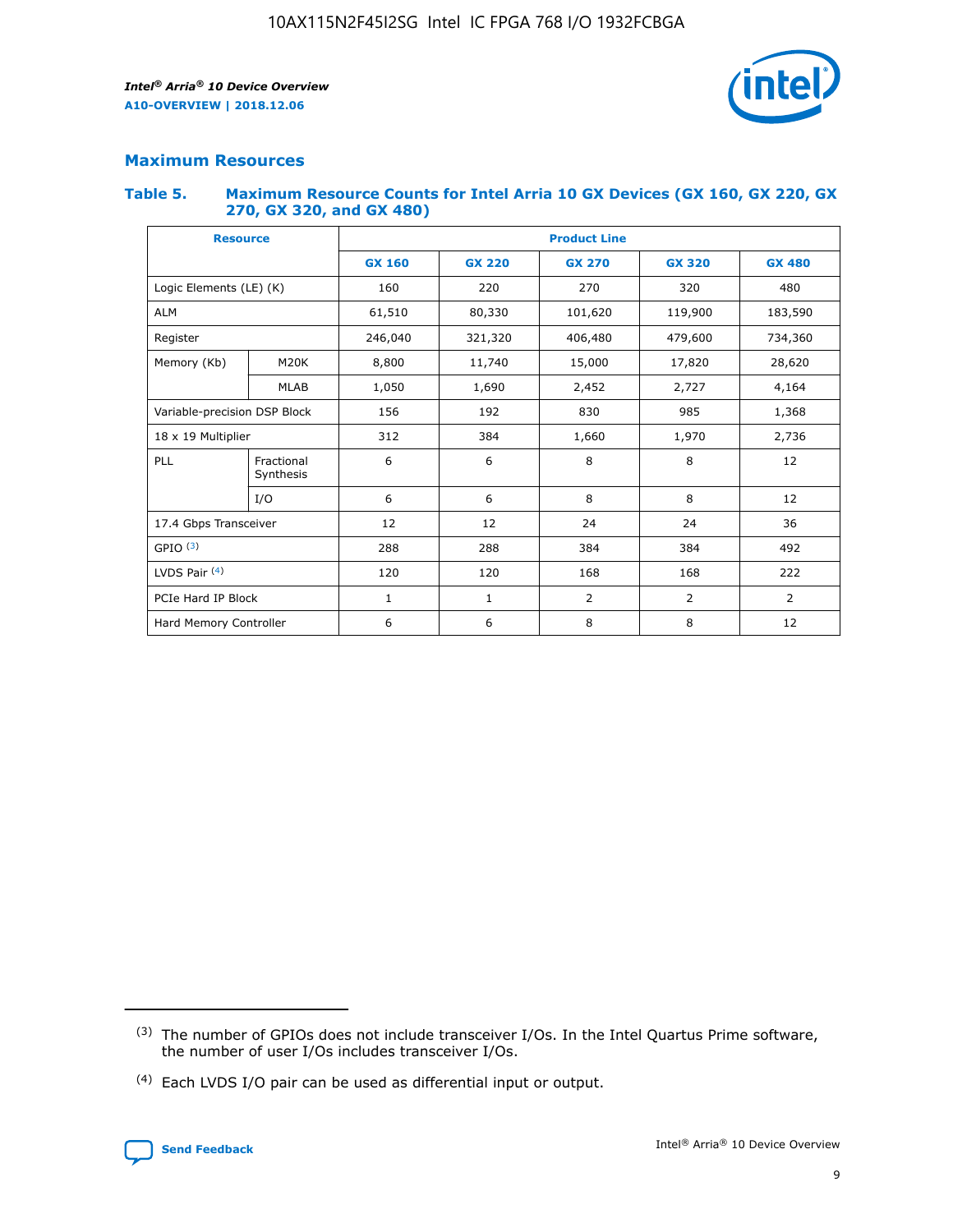

### **Table 6. Maximum Resource Counts for Intel Arria 10 GX Devices (GX 570, GX 660, GX 900, and GX 1150)**

|                              | <b>Resource</b>         | <b>Product Line</b> |                |                |                |  |  |  |
|------------------------------|-------------------------|---------------------|----------------|----------------|----------------|--|--|--|
|                              |                         | <b>GX 570</b>       | <b>GX 660</b>  | <b>GX 900</b>  | <b>GX 1150</b> |  |  |  |
| Logic Elements (LE) (K)      |                         | 570                 | 660            | 900            | 1,150          |  |  |  |
| <b>ALM</b>                   |                         | 217,080             | 251,680        | 339,620        | 427,200        |  |  |  |
| Register                     |                         | 868,320             | 1,006,720      |                | 1,708,800      |  |  |  |
| Memory (Kb)                  | <b>M20K</b>             | 36,000              | 42,620         | 48,460         | 54,260         |  |  |  |
|                              | <b>MLAB</b>             | 5,096               | 5,788          | 9,386          | 12,984         |  |  |  |
| Variable-precision DSP Block |                         | 1,523               | 1,687          | 1,518          | 1,518          |  |  |  |
| $18 \times 19$ Multiplier    |                         | 3,046               | 3,374          | 3,036          | 3,036          |  |  |  |
| PLL                          | Fractional<br>Synthesis | 16                  | 16             | 32             | 32             |  |  |  |
|                              | I/O                     | 16                  | 16             | 16             | 16             |  |  |  |
| 17.4 Gbps Transceiver        |                         | 48                  | 48             | 96             | 96             |  |  |  |
| GPIO <sup>(3)</sup>          |                         | 696                 | 696            | 768            | 768            |  |  |  |
| LVDS Pair $(4)$              |                         | 324                 | 324            | 384            | 384            |  |  |  |
| PCIe Hard IP Block           |                         | 2                   | $\overline{2}$ | $\overline{4}$ | 4              |  |  |  |
| Hard Memory Controller       |                         | 16                  | 16             | 16             | 16             |  |  |  |

### **Package Plan**

### **Table 7. Package Plan for Intel Arria 10 GX Devices (U19, F27, and F29)**

Refer to I/O and High Speed I/O in Intel Arria 10 Devices chapter for the number of 3 V I/O, LVDS I/O, and LVDS channels in each device package.

| <b>Product Line</b> | <b>U19</b><br>$(19 \text{ mm} \times 19 \text{ mm})$<br>484-pin UBGA) |          |             |         | <b>F27</b><br>(27 mm × 27 mm,<br>672-pin FBGA) |             | <b>F29</b><br>(29 mm × 29 mm,<br>780-pin FBGA) |          |             |  |
|---------------------|-----------------------------------------------------------------------|----------|-------------|---------|------------------------------------------------|-------------|------------------------------------------------|----------|-------------|--|
|                     | 3 V I/O                                                               | LVDS I/O | <b>XCVR</b> | 3 V I/O | LVDS I/O                                       | <b>XCVR</b> | 3 V I/O                                        | LVDS I/O | <b>XCVR</b> |  |
| GX 160              | 48                                                                    | 192      | 6           | 48      | 192                                            | 12          | 48                                             | 240      | 12          |  |
| GX 220              | 48                                                                    | 192      | 6           | 48      | 192                                            | 12          | 48                                             | 240      | 12          |  |
| GX 270              |                                                                       |          |             | 48      | 192                                            | 12          | 48                                             | 312      | 12          |  |
| GX 320              |                                                                       |          |             | 48      | 192                                            | 12          | 48                                             | 312      | 12          |  |
| GX 480              |                                                                       |          |             |         |                                                |             | 48                                             | 312      | 12          |  |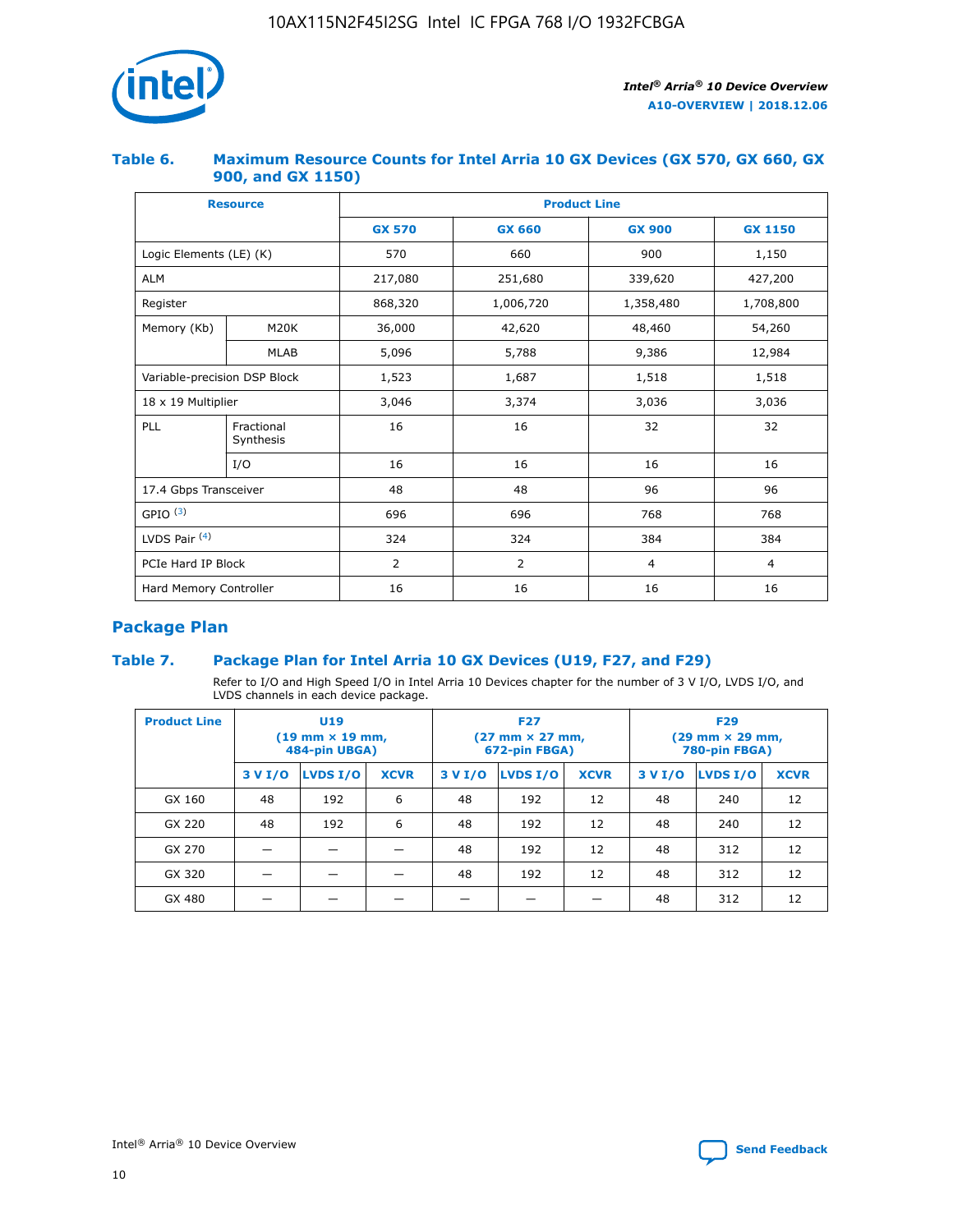

#### **Table 8. Package Plan for Intel Arria 10 GX Devices (F34, F35, NF40, and KF40)**

Refer to I/O and High Speed I/O in Intel Arria 10 Devices chapter for the number of 3 V I/O, LVDS I/O, and LVDS channels in each device package.

| <b>Product Line</b> | <b>F34</b><br>$(35 \text{ mm} \times 35 \text{ mm})$<br>1152-pin FBGA) |                    | <b>F35</b><br>$(35 \text{ mm} \times 35 \text{ mm})$<br><b>1152-pin FBGA)</b> |           | <b>KF40</b><br>$(40$ mm $\times$ 40 mm,<br>1517-pin FBGA) |             |           | <b>NF40</b><br>$(40$ mm $\times$ 40 mm,<br><b>1517-pin FBGA)</b> |             |            |                    |             |
|---------------------|------------------------------------------------------------------------|--------------------|-------------------------------------------------------------------------------|-----------|-----------------------------------------------------------|-------------|-----------|------------------------------------------------------------------|-------------|------------|--------------------|-------------|
|                     | 3V<br>I/O                                                              | <b>LVDS</b><br>I/O | <b>XCVR</b>                                                                   | 3V<br>I/O | <b>LVDS</b><br>I/O                                        | <b>XCVR</b> | 3V<br>I/O | <b>LVDS</b><br>I/O                                               | <b>XCVR</b> | 3 V<br>I/O | <b>LVDS</b><br>I/O | <b>XCVR</b> |
| GX 270              | 48                                                                     | 336                | 24                                                                            | 48        | 336                                                       | 24          |           |                                                                  |             |            |                    |             |
| GX 320              | 48                                                                     | 336                | 24                                                                            | 48        | 336                                                       | 24          |           |                                                                  |             |            |                    |             |
| GX 480              | 48                                                                     | 444                | 24                                                                            | 48        | 348                                                       | 36          |           |                                                                  |             |            |                    |             |
| GX 570              | 48                                                                     | 444                | 24                                                                            | 48        | 348                                                       | 36          | 96        | 600                                                              | 36          | 48         | 540                | 48          |
| GX 660              | 48                                                                     | 444                | 24                                                                            | 48        | 348                                                       | 36          | 96        | 600                                                              | 36          | 48         | 540                | 48          |
| GX 900              |                                                                        | 504                | 24                                                                            | -         |                                                           |             |           |                                                                  |             |            | 600                | 48          |
| GX 1150             |                                                                        | 504                | 24                                                                            |           |                                                           |             |           |                                                                  |             |            | 600                | 48          |

#### **Table 9. Package Plan for Intel Arria 10 GX Devices (RF40, NF45, SF45, and UF45)**

Refer to I/O and High Speed I/O in Intel Arria 10 Devices chapter for the number of 3 V I/O, LVDS I/O, and LVDS channels in each device package.

| <b>Product Line</b> | <b>RF40</b><br>$(40$ mm $\times$ 40 mm,<br>1517-pin FBGA) |                    | <b>NF45</b><br>$(45 \text{ mm} \times 45 \text{ mm})$<br><b>1932-pin FBGA)</b> |            |                    | <b>SF45</b><br>$(45 \text{ mm} \times 45 \text{ mm})$<br><b>1932-pin FBGA)</b> |            |                    | <b>UF45</b><br>$(45 \text{ mm} \times 45 \text{ mm})$<br><b>1932-pin FBGA)</b> |           |                    |             |
|---------------------|-----------------------------------------------------------|--------------------|--------------------------------------------------------------------------------|------------|--------------------|--------------------------------------------------------------------------------|------------|--------------------|--------------------------------------------------------------------------------|-----------|--------------------|-------------|
|                     | 3V<br>I/O                                                 | <b>LVDS</b><br>I/O | <b>XCVR</b>                                                                    | 3 V<br>I/O | <b>LVDS</b><br>I/O | <b>XCVR</b>                                                                    | 3 V<br>I/O | <b>LVDS</b><br>I/O | <b>XCVR</b>                                                                    | 3V<br>I/O | <b>LVDS</b><br>I/O | <b>XCVR</b> |
| GX 900              |                                                           | 342                | 66                                                                             | _          | 768                | 48                                                                             |            | 624                | 72                                                                             |           | 480                | 96          |
| GX 1150             |                                                           | 342                | 66                                                                             | _          | 768                | 48                                                                             |            | 624                | 72                                                                             |           | 480                | 96          |

### **Related Information**

[I/O and High-Speed Differential I/O Interfaces in Intel Arria 10 Devices chapter, Intel](https://www.intel.com/content/www/us/en/programmable/documentation/sam1403482614086.html#sam1403482030321) [Arria 10 Device Handbook](https://www.intel.com/content/www/us/en/programmable/documentation/sam1403482614086.html#sam1403482030321)

Provides the number of 3 V and LVDS I/Os, and LVDS channels for each Intel Arria 10 device package.

### **Intel Arria 10 GT**

This section provides the available options, maximum resource counts, and package plan for the Intel Arria 10 GT devices.

The information in this section is correct at the time of publication. For the latest information and to get more details, refer to the Intel FPGA Product Selector.

#### **Related Information**

#### [Intel FPGA Product Selector](http://www.altera.com/products/selector/psg-selector.html)

Provides the latest information on Intel products.

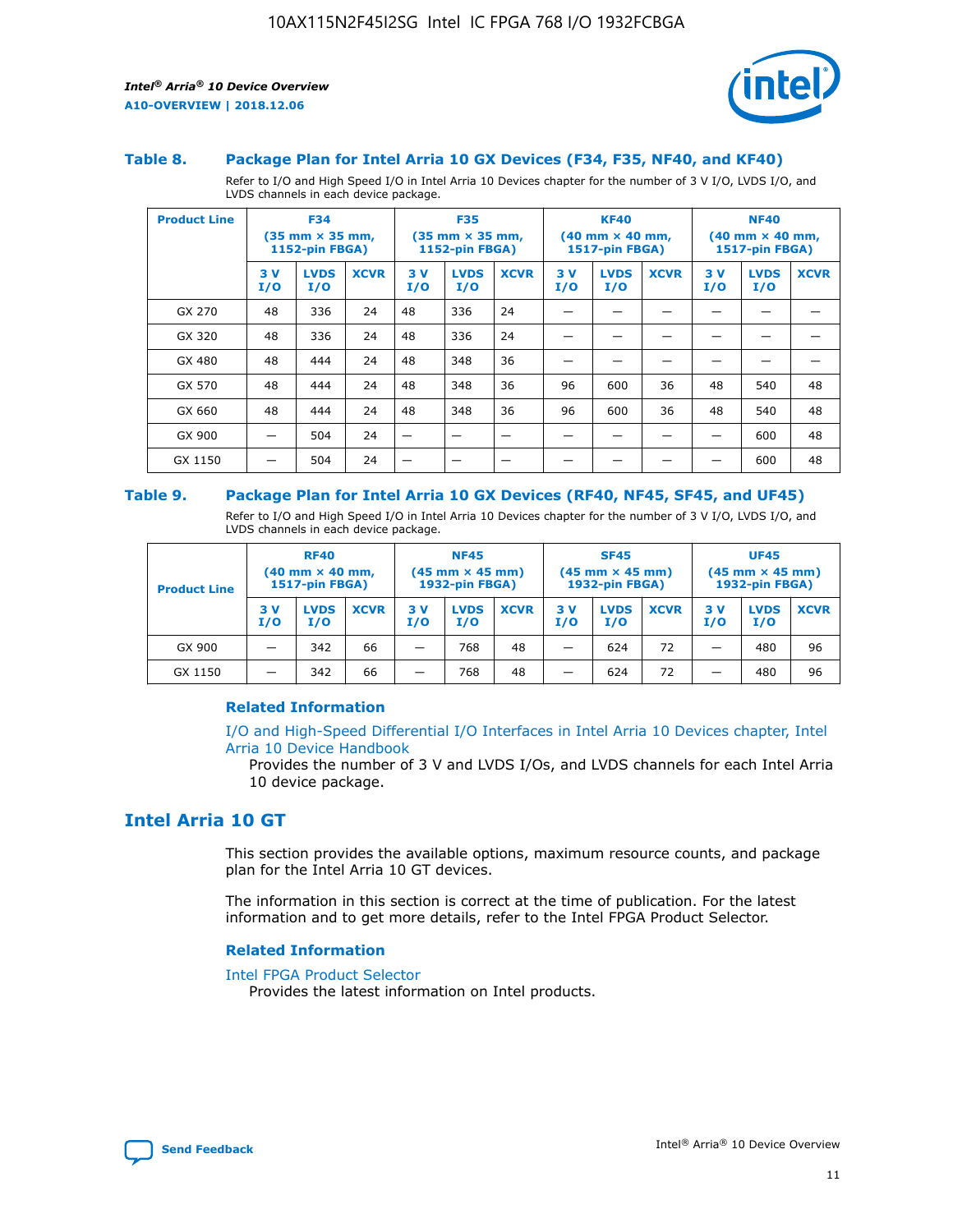

### **Available Options**

### **Figure 2. Sample Ordering Code and Available Options for Intel Arria 10 GT Devices**

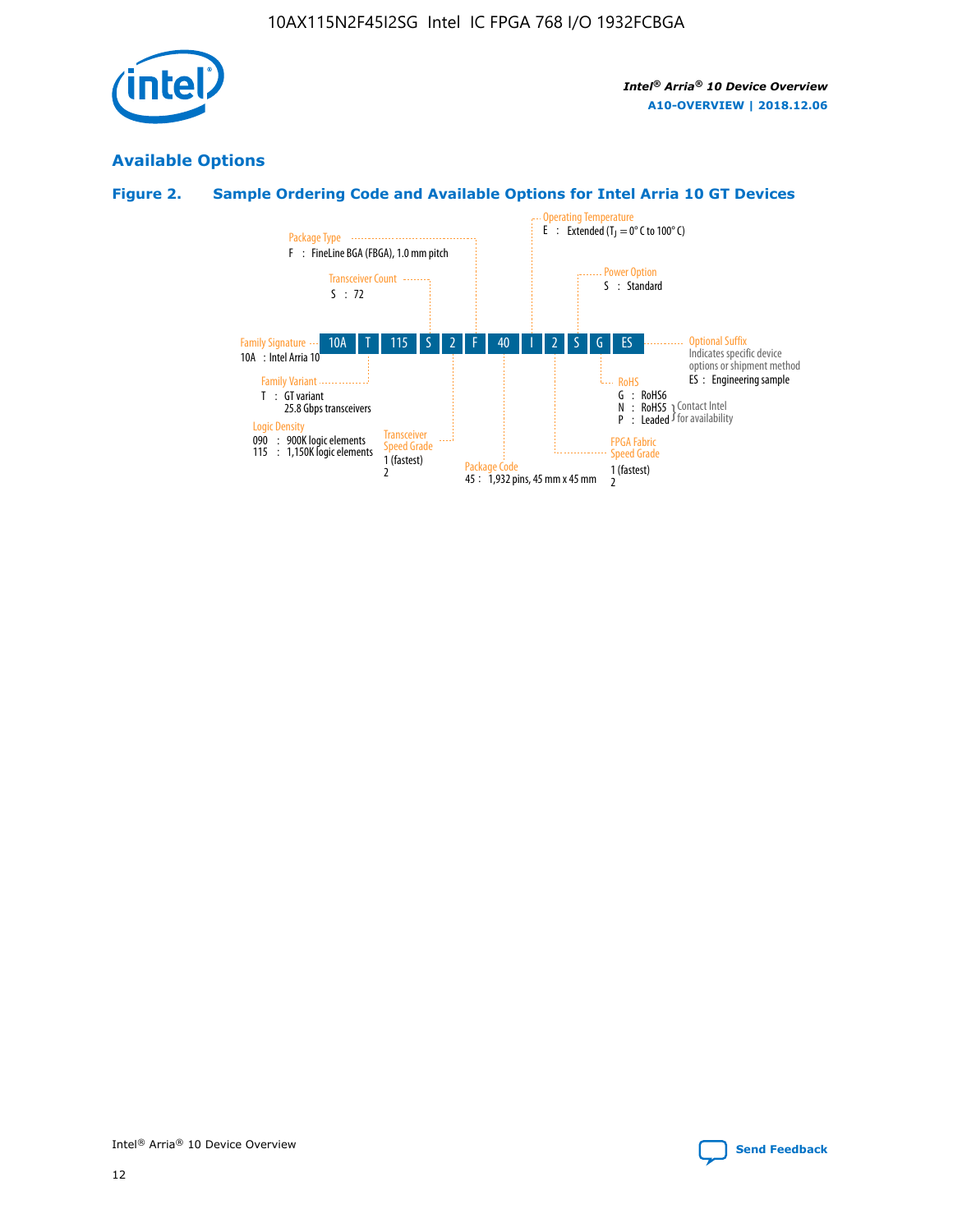

### **Maximum Resources**

#### **Table 10. Maximum Resource Counts for Intel Arria 10 GT Devices**

| <b>Resource</b>              |                      | <b>Product Line</b> |                |  |
|------------------------------|----------------------|---------------------|----------------|--|
|                              |                      | <b>GT 900</b>       | <b>GT 1150</b> |  |
| Logic Elements (LE) (K)      |                      | 900                 | 1,150          |  |
| <b>ALM</b>                   |                      | 339,620             | 427,200        |  |
| Register                     |                      | 1,358,480           | 1,708,800      |  |
| Memory (Kb)                  | M20K                 | 48,460              | 54,260         |  |
|                              | <b>MLAB</b>          | 9,386               | 12,984         |  |
| Variable-precision DSP Block |                      | 1,518               | 1,518          |  |
| 18 x 19 Multiplier           |                      | 3,036               | 3,036          |  |
| PLL                          | Fractional Synthesis | 32                  | 32             |  |
|                              | I/O                  | 16                  | 16             |  |
| Transceiver                  | 17.4 Gbps            | 72(5)               | 72(5)          |  |
|                              | 25.8 Gbps            | 6                   | 6              |  |
| GPIO <sup>(6)</sup>          |                      | 624                 | 624            |  |
| LVDS Pair $(7)$              |                      | 312                 | 312            |  |
| PCIe Hard IP Block           |                      | $\overline{4}$      | $\overline{4}$ |  |
| Hard Memory Controller       |                      | 16                  | 16             |  |

#### **Related Information**

#### [Intel Arria 10 GT Channel Usage](https://www.intel.com/content/www/us/en/programmable/documentation/nik1398707230472.html#nik1398707008178)

Configuring GT/GX channels in Intel Arria 10 GT devices.

### **Package Plan**

### **Table 11. Package Plan for Intel Arria 10 GT Devices**

Refer to I/O and High Speed I/O in Intel Arria 10 Devices chapter for the number of 3 V I/O, LVDS I/O, and LVDS channels in each device package.

| <b>Product Line</b> | <b>SF45</b><br>(45 mm × 45 mm, 1932-pin FBGA) |                 |             |  |  |  |
|---------------------|-----------------------------------------------|-----------------|-------------|--|--|--|
|                     | 3 V I/O                                       | <b>LVDS I/O</b> | <b>XCVR</b> |  |  |  |
| GT 900              |                                               | 624             | 72          |  |  |  |
| GT 1150             |                                               | 624             | 72          |  |  |  |

<sup>(7)</sup> Each LVDS I/O pair can be used as differential input or output.



 $(5)$  If all 6 GT channels are in use, 12 of the GX channels are not usable.

<sup>(6)</sup> The number of GPIOs does not include transceiver I/Os. In the Intel Quartus Prime software, the number of user I/Os includes transceiver I/Os.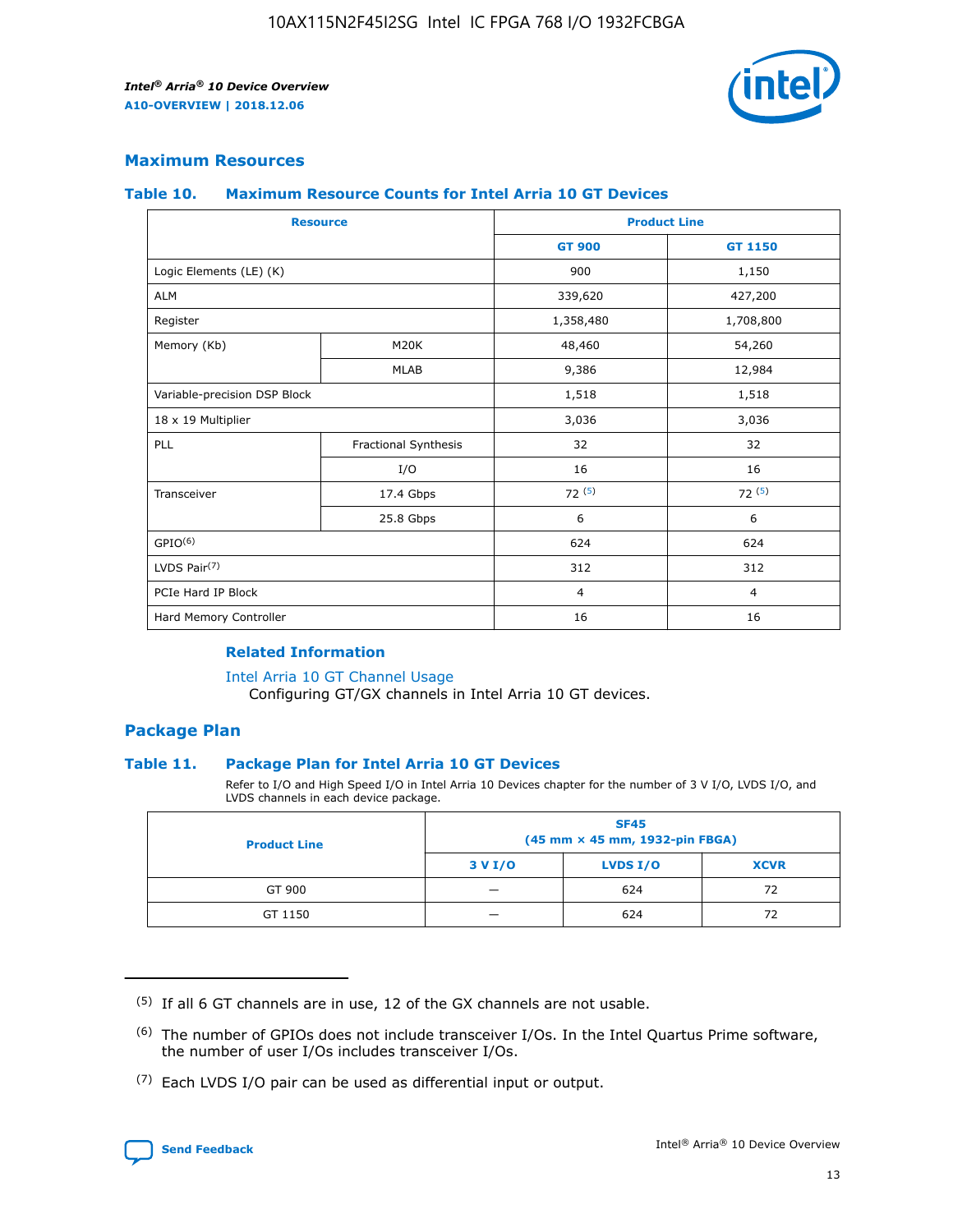

#### **Related Information**

[I/O and High-Speed Differential I/O Interfaces in Intel Arria 10 Devices chapter, Intel](https://www.intel.com/content/www/us/en/programmable/documentation/sam1403482614086.html#sam1403482030321) [Arria 10 Device Handbook](https://www.intel.com/content/www/us/en/programmable/documentation/sam1403482614086.html#sam1403482030321)

Provides the number of 3 V and LVDS I/Os, and LVDS channels for each Intel Arria 10 device package.

### **Intel Arria 10 SX**

This section provides the available options, maximum resource counts, and package plan for the Intel Arria 10 SX devices.

The information in this section is correct at the time of publication. For the latest information and to get more details, refer to the Intel FPGA Product Selector.

#### **Related Information**

[Intel FPGA Product Selector](http://www.altera.com/products/selector/psg-selector.html) Provides the latest information on Intel products.

### **Available Options**

#### **Figure 3. Sample Ordering Code and Available Options for Intel Arria 10 SX Devices**



#### **Related Information**

[Transceiver Performance for Intel Arria 10 GX/SX Devices](https://www.intel.com/content/www/us/en/programmable/documentation/mcn1413182292568.html#mcn1413213965502) Provides more information about the transceiver speed grade.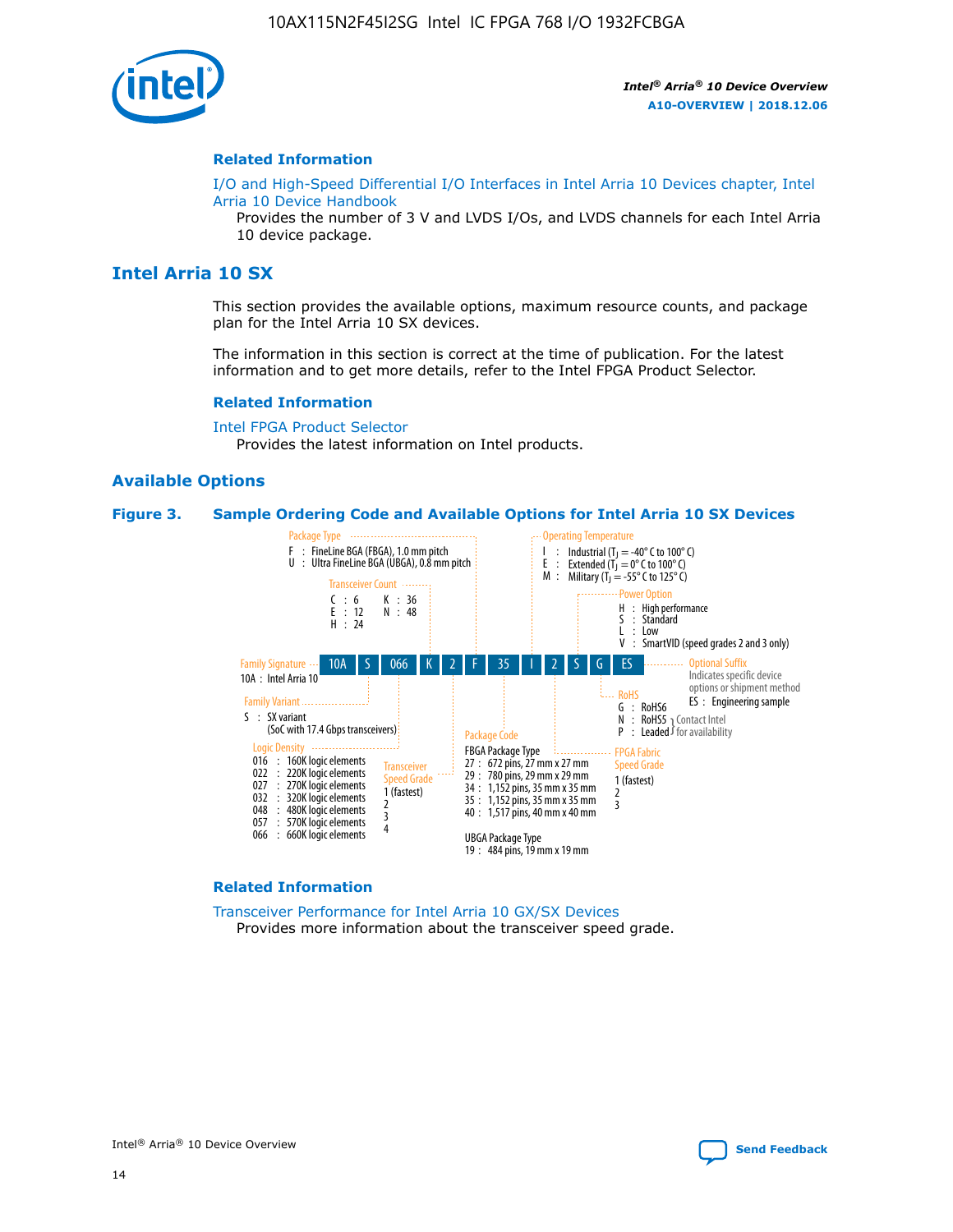

### **Maximum Resources**

### **Table 12. Maximum Resource Counts for Intel Arria 10 SX Devices**

| <b>Resource</b>                   |                         | <b>Product Line</b> |               |                |                |               |                |               |  |  |  |
|-----------------------------------|-------------------------|---------------------|---------------|----------------|----------------|---------------|----------------|---------------|--|--|--|
|                                   |                         | <b>SX 160</b>       | <b>SX 220</b> | <b>SX 270</b>  | <b>SX 320</b>  | <b>SX 480</b> | <b>SX 570</b>  | <b>SX 660</b> |  |  |  |
| Logic Elements (LE) (K)           |                         | 160                 | 220           | 270            | 320            | 480           | 570            | 660           |  |  |  |
| <b>ALM</b>                        |                         | 61,510              | 80,330        | 101,620        | 119,900        | 183,590       | 217,080        | 251,680       |  |  |  |
| Register                          |                         | 246,040             | 321,320       | 406,480        | 479,600        | 734,360       | 868,320        | 1,006,720     |  |  |  |
| Memory (Kb)                       | <b>M20K</b>             | 8,800               | 11,740        | 15,000         | 17,820         | 28,620        | 36,000         | 42,620        |  |  |  |
|                                   | <b>MLAB</b>             | 1,050               | 1,690         | 2,452          | 2,727          | 4,164         | 5,096          | 5,788         |  |  |  |
| Variable-precision DSP Block      |                         | 156                 | 192           | 830            | 985            | 1,368         | 1,523          | 1,687         |  |  |  |
|                                   | 18 x 19 Multiplier      |                     | 384           | 1,660          | 1,970          | 2,736         | 3,046          | 3,374         |  |  |  |
| PLL                               | Fractional<br>Synthesis | 6                   | 6             | 8              | 8              | 12            | 16             | 16            |  |  |  |
|                                   | I/O                     | 6                   | 6             | 8              | 8              | 12            | 16             | 16            |  |  |  |
| 17.4 Gbps Transceiver             |                         | 12                  | 12            | 24             | 24             | 36            | 48             | 48            |  |  |  |
| GPIO <sup>(8)</sup>               |                         | 288                 | 288           | 384            | 384            | 492           | 696            | 696           |  |  |  |
| LVDS Pair $(9)$                   |                         | 120                 | 120           | 168            | 168            | 174           | 324            | 324           |  |  |  |
| PCIe Hard IP Block                |                         | $\mathbf{1}$        | 1             | $\overline{2}$ | $\overline{2}$ | 2             | $\overline{2}$ | 2             |  |  |  |
| Hard Memory Controller            |                         | 6                   | 6             | 8              | 8              | 12            | 16             | 16            |  |  |  |
| ARM Cortex-A9 MPCore<br>Processor |                         | Yes                 | Yes           | Yes            | Yes            | Yes           | Yes            | Yes           |  |  |  |

### **Package Plan**

### **Table 13. Package Plan for Intel Arria 10 SX Devices (U19, F27, F29, and F34)**

Refer to I/O and High Speed I/O in Intel Arria 10 Devices chapter for the number of 3 V I/O, LVDS I/O, and LVDS channels in each device package.

| <b>Product Line</b> | U19<br>$(19 \text{ mm} \times 19 \text{ mm})$<br>484-pin UBGA) |                    | <b>F27</b><br>$(27 \text{ mm} \times 27 \text{ mm})$<br>672-pin FBGA) |           | <b>F29</b><br>$(29 \text{ mm} \times 29 \text{ mm})$<br>780-pin FBGA) |             |            | <b>F34</b><br>$(35 \text{ mm} \times 35 \text{ mm})$<br><b>1152-pin FBGA)</b> |             |           |                    |             |
|---------------------|----------------------------------------------------------------|--------------------|-----------------------------------------------------------------------|-----------|-----------------------------------------------------------------------|-------------|------------|-------------------------------------------------------------------------------|-------------|-----------|--------------------|-------------|
|                     | 3V<br>I/O                                                      | <b>LVDS</b><br>I/O | <b>XCVR</b>                                                           | 3V<br>I/O | <b>LVDS</b><br>I/O                                                    | <b>XCVR</b> | 3 V<br>I/O | <b>LVDS</b><br>I/O                                                            | <b>XCVR</b> | 3V<br>I/O | <b>LVDS</b><br>I/O | <b>XCVR</b> |
| SX 160              | 48                                                             | 144                | 6                                                                     | 48        | 192                                                                   | 12          | 48         | 240                                                                           | 12          | –         |                    |             |
| SX 220              | 48                                                             | 144                | 6                                                                     | 48        | 192                                                                   | 12          | 48         | 240                                                                           | 12          |           |                    |             |
| SX 270              |                                                                |                    |                                                                       | 48        | 192                                                                   | 12          | 48         | 312                                                                           | 12          | 48        | 336                | 24          |
| SX 320              |                                                                |                    |                                                                       | 48        | 192                                                                   | 12          | 48         | 312                                                                           | 12          | 48        | 336                | 24          |
|                     | continued                                                      |                    |                                                                       |           |                                                                       |             |            |                                                                               |             |           |                    |             |

 $(8)$  The number of GPIOs does not include transceiver I/Os. In the Intel Quartus Prime software, the number of user I/Os includes transceiver I/Os.

 $(9)$  Each LVDS I/O pair can be used as differential input or output.

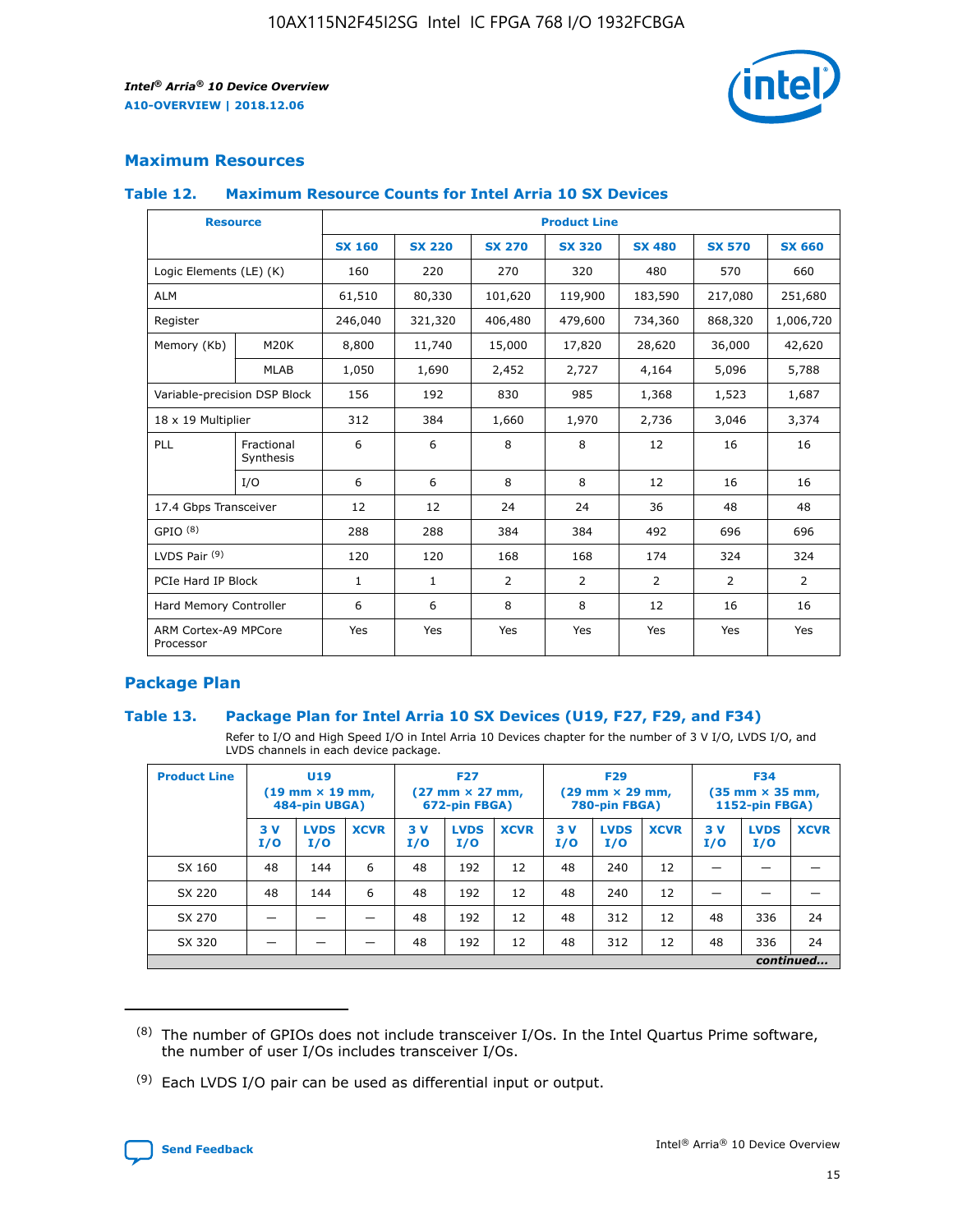

| <b>Product Line</b> | U <sub>19</sub><br>$(19 \text{ mm} \times 19 \text{ mm})$<br>484-pin UBGA) |                    | <b>F27</b><br>$(27 \text{ mm} \times 27 \text{ mm})$<br>672-pin FBGA) |           | <b>F29</b><br>$(29$ mm $\times$ 29 mm,<br>780-pin FBGA) |             |           | <b>F34</b><br>$(35$ mm $\times$ 35 mm,<br><b>1152-pin FBGA)</b> |             |            |                    |             |
|---------------------|----------------------------------------------------------------------------|--------------------|-----------------------------------------------------------------------|-----------|---------------------------------------------------------|-------------|-----------|-----------------------------------------------------------------|-------------|------------|--------------------|-------------|
|                     | 3 V<br>I/O                                                                 | <b>LVDS</b><br>I/O | <b>XCVR</b>                                                           | 3V<br>I/O | <b>LVDS</b><br>I/O                                      | <b>XCVR</b> | 3V<br>I/O | <b>LVDS</b><br>I/O                                              | <b>XCVR</b> | 3 V<br>I/O | <b>LVDS</b><br>I/O | <b>XCVR</b> |
| SX 480              |                                                                            |                    |                                                                       |           |                                                         |             | 48        | 312                                                             | 12          | 48         | 444                | 24          |
| SX 570              |                                                                            |                    |                                                                       |           |                                                         |             |           |                                                                 |             | 48         | 444                | 24          |
| SX 660              |                                                                            |                    |                                                                       |           |                                                         |             |           |                                                                 |             | 48         | 444                | 24          |

### **Table 14. Package Plan for Intel Arria 10 SX Devices (F35, KF40, and NF40)**

Refer to I/O and High Speed I/O in Intel Arria 10 Devices chapter for the number of 3 V I/O, LVDS I/O, and LVDS channels in each device package.

| <b>Product Line</b> | <b>F35</b><br>$(35 \text{ mm} \times 35 \text{ mm})$<br><b>1152-pin FBGA)</b> |          |             |                                           | <b>KF40</b><br>(40 mm × 40 mm,<br>1517-pin FBGA) |    | <b>NF40</b><br>$(40 \text{ mm} \times 40 \text{ mm})$<br>1517-pin FBGA) |          |             |  |
|---------------------|-------------------------------------------------------------------------------|----------|-------------|-------------------------------------------|--------------------------------------------------|----|-------------------------------------------------------------------------|----------|-------------|--|
|                     | 3 V I/O                                                                       | LVDS I/O | <b>XCVR</b> | <b>LVDS I/O</b><br><b>XCVR</b><br>3 V I/O |                                                  |    | 3 V I/O                                                                 | LVDS I/O | <b>XCVR</b> |  |
| SX 270              | 48                                                                            | 336      | 24          |                                           |                                                  |    |                                                                         |          |             |  |
| SX 320              | 48                                                                            | 336      | 24          |                                           |                                                  |    |                                                                         |          |             |  |
| SX 480              | 48                                                                            | 348      | 36          |                                           |                                                  |    |                                                                         |          |             |  |
| SX 570              | 48                                                                            | 348      | 36          | 96                                        | 600                                              | 36 | 48                                                                      | 540      | 48          |  |
| SX 660              | 48                                                                            | 348      | 36          | 96                                        | 600                                              | 36 | 48                                                                      | 540      | 48          |  |

### **Related Information**

[I/O and High-Speed Differential I/O Interfaces in Intel Arria 10 Devices chapter, Intel](https://www.intel.com/content/www/us/en/programmable/documentation/sam1403482614086.html#sam1403482030321) [Arria 10 Device Handbook](https://www.intel.com/content/www/us/en/programmable/documentation/sam1403482614086.html#sam1403482030321)

Provides the number of 3 V and LVDS I/Os, and LVDS channels for each Intel Arria 10 device package.

Intel<sup>®</sup> Arria<sup>®</sup> 10 Device Overview **[Send Feedback](mailto:FPGAtechdocfeedback@intel.com?subject=Feedback%20on%20Intel%20Arria%2010%20Device%20Overview%20(A10-OVERVIEW%202018.12.06)&body=We%20appreciate%20your%20feedback.%20In%20your%20comments,%20also%20specify%20the%20page%20number%20or%20paragraph.%20Thank%20you.)** Send Feedback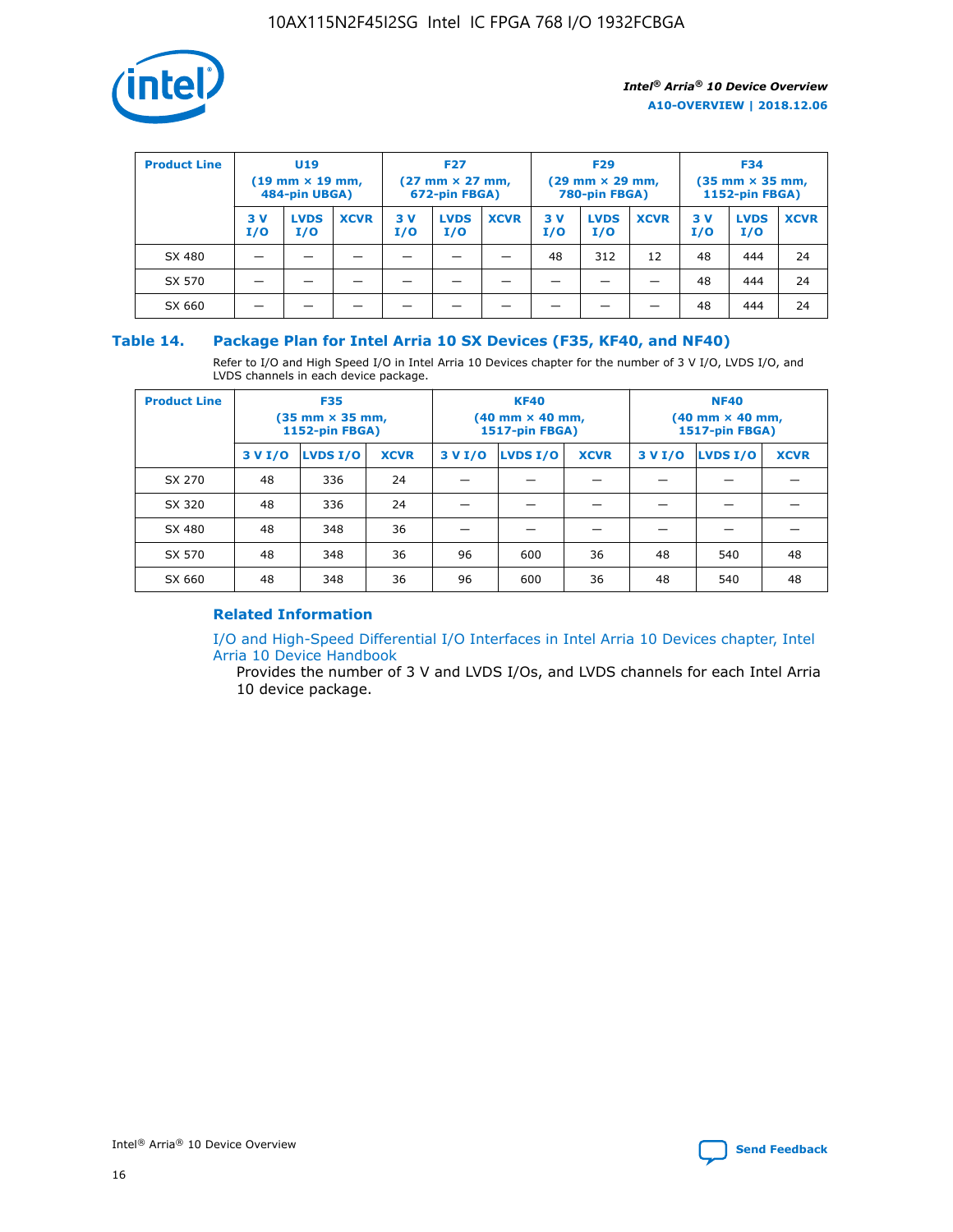

### **I/O Vertical Migration for Intel Arria 10 Devices**

#### **Figure 4. Migration Capability Across Intel Arria 10 Product Lines**

- The arrows indicate the migration paths. The devices included in each vertical migration path are shaded. Devices with fewer resources in the same path have lighter shades.
- To achieve the full I/O migration across product lines in the same migration path, restrict I/Os and transceivers usage to match the product line with the lowest I/O and transceiver counts.
- An LVDS I/O bank in the source device may be mapped to a 3 V I/O bank in the target device. To use memory interface clock frequency higher than 533 MHz, assign external memory interface pins only to banks that are LVDS I/O in both devices.
- There may be nominal 0.15 mm package height difference between some product lines in the same package type.
	- **Variant Product Line Package U19 F27 F29 F34 F35 KF40 NF40 RF40 NF45 SF45 UF45** Intel® Arria® 10 GX GX 160 GX 220 GX 270 GX 320 GX 480 GX 570 GX 660 GX 900 GX 1150 Intel Arria 10 GT GT 900 GT 1150 Intel Arria 10 SX SX 160 SX 220 SX 270 SX 320 SX 480 SX 570 SX 660
- Some migration paths are not shown in the Intel Quartus Prime software **Pin Migration View**.

*Note:* To verify the pin migration compatibility, use the **Pin Migration View** window in the Intel Quartus Prime software Pin Planner.

### **Adaptive Logic Module**

Intel Arria 10 devices use a 20 nm ALM as the basic building block of the logic fabric.

The ALM architecture is the same as the previous generation FPGAs, allowing for efficient implementation of logic functions and easy conversion of IP between the device generations.

The ALM, as shown in following figure, uses an 8-input fracturable look-up table (LUT) with four dedicated registers to help improve timing closure in register-rich designs and achieve an even higher design packing capability than the traditional two-register per LUT architecture.

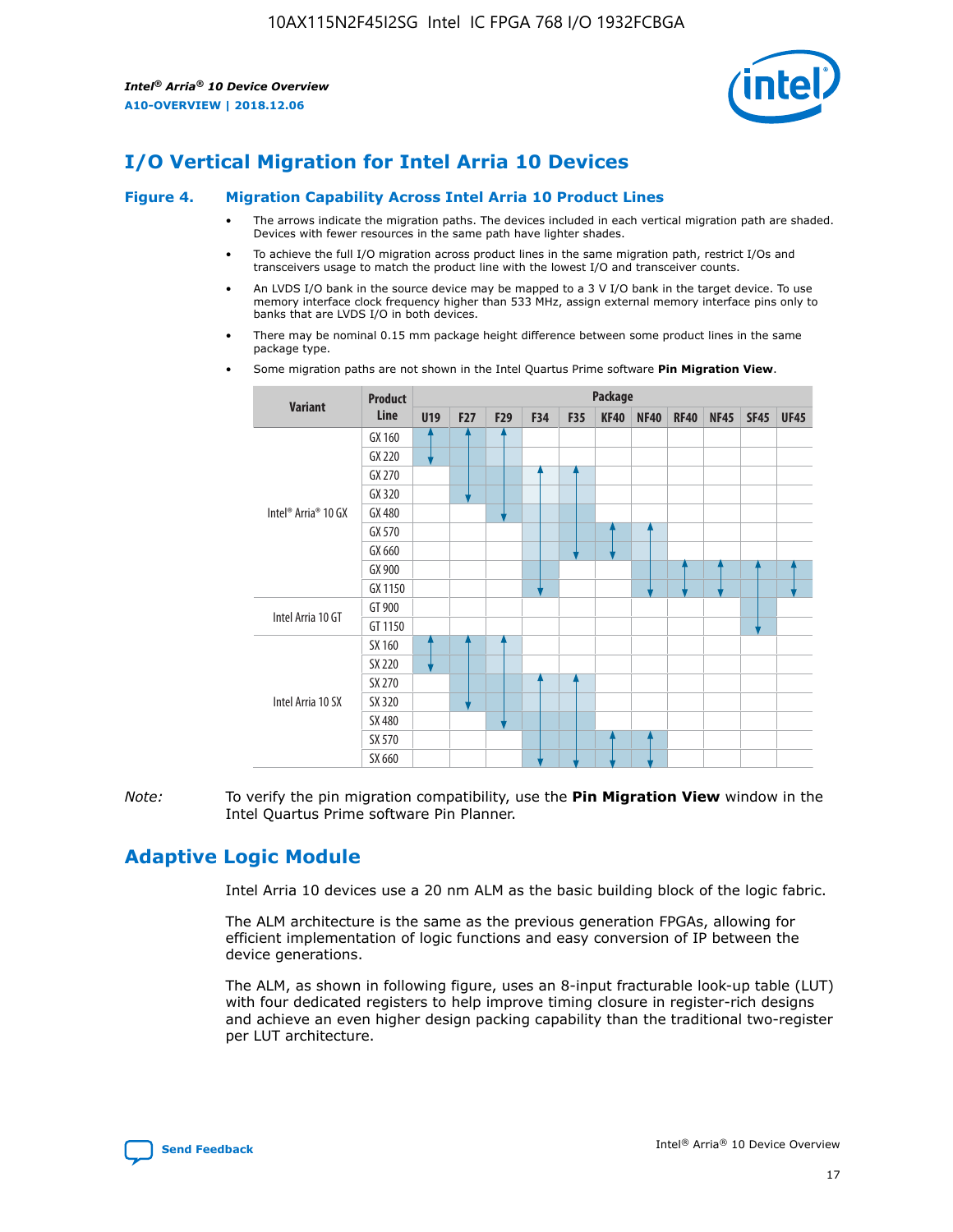

**Figure 5. ALM for Intel Arria 10 Devices**



The Intel Quartus Prime software optimizes your design according to the ALM logic structure and automatically maps legacy designs into the Intel Arria 10 ALM architecture.

### **Variable-Precision DSP Block**

The Intel Arria 10 variable precision DSP blocks support fixed-point arithmetic and floating-point arithmetic.

Features for fixed-point arithmetic:

- High-performance, power-optimized, and fully registered multiplication operations
- 18-bit and 27-bit word lengths
- Two 18 x 19 multipliers or one 27 x 27 multiplier per DSP block
- Built-in addition, subtraction, and 64-bit double accumulation register to combine multiplication results
- Cascading 19-bit or 27-bit when pre-adder is disabled and cascading 18-bit when pre-adder is used to form the tap-delay line for filtering applications
- Cascading 64-bit output bus to propagate output results from one block to the next block without external logic support
- Hard pre-adder supported in 19-bit and 27-bit modes for symmetric filters
- Internal coefficient register bank in both 18-bit and 27-bit modes for filter implementation
- 18-bit and 27-bit systolic finite impulse response (FIR) filters with distributed output adder
- Biased rounding support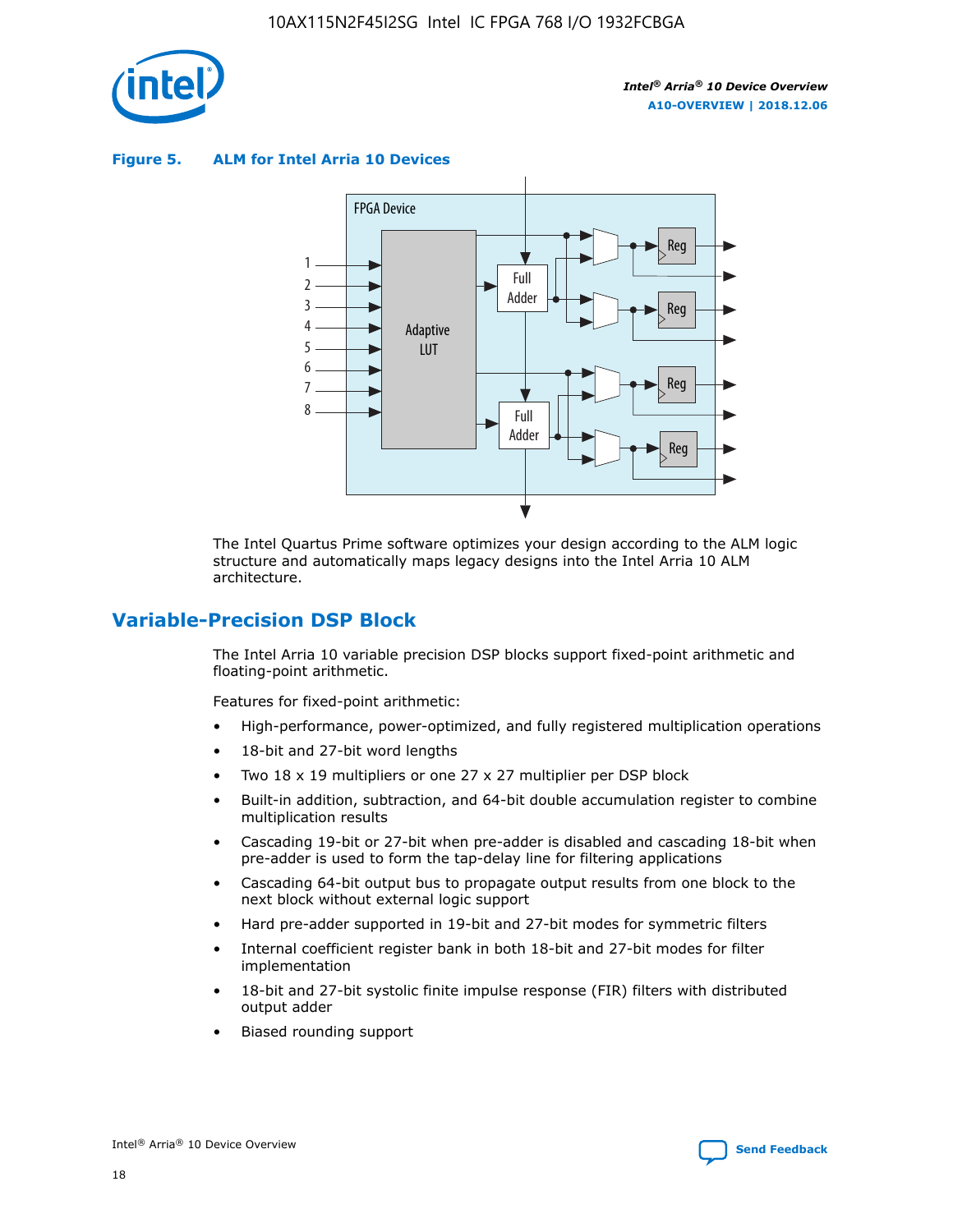

Features for floating-point arithmetic:

- A completely hardened architecture that supports multiplication, addition, subtraction, multiply-add, and multiply-subtract
- Multiplication with accumulation capability and a dynamic accumulator reset control
- Multiplication with cascade summation capability
- Multiplication with cascade subtraction capability
- Complex multiplication
- Direct vector dot product
- Systolic FIR filter

### **Table 15. Variable-Precision DSP Block Configurations for Intel Arria 10 Devices**

| <b>Usage Example</b>                                       | <b>Multiplier Size (Bit)</b>    | <b>DSP Block Resources</b> |
|------------------------------------------------------------|---------------------------------|----------------------------|
| Medium precision fixed point                               | Two 18 x 19                     |                            |
| High precision fixed or Single precision<br>floating point | One 27 x 27                     |                            |
| Fixed point FFTs                                           | One 19 x 36 with external adder |                            |
| Very high precision fixed point                            | One 36 x 36 with external adder |                            |
| Double precision floating point                            | One 54 x 54 with external adder | 4                          |

#### **Table 16. Resources for Fixed-Point Arithmetic in Intel Arria 10 Devices**

The table lists the variable-precision DSP resources by bit precision for each Intel Arria 10 device.

| <b>Variant</b>  | <b>Product Line</b> | Variable-<br>precision<br><b>DSP Block</b> | <b>Independent Input and Output</b><br><b>Multiplications Operator</b> |                                     | 18 x 19<br><b>Multiplier</b><br><b>Adder Sum</b> | $18 \times 18$<br><b>Multiplier</b><br><b>Adder</b> |
|-----------------|---------------------|--------------------------------------------|------------------------------------------------------------------------|-------------------------------------|--------------------------------------------------|-----------------------------------------------------|
|                 |                     |                                            | 18 x 19<br><b>Multiplier</b>                                           | $27 \times 27$<br><b>Multiplier</b> | <b>Mode</b>                                      | <b>Summed with</b><br>36 bit Input                  |
| AIntel Arria 10 | GX 160              | 156                                        | 312                                                                    | 156                                 | 156                                              | 156                                                 |
| GX              | GX 220              | 192                                        | 384                                                                    | 192                                 | 192                                              | 192                                                 |
|                 | GX 270              | 830                                        | 1,660                                                                  | 830                                 | 830                                              | 830                                                 |
|                 | GX 320              | 984                                        | 1,968                                                                  | 984                                 | 984                                              | 984                                                 |
|                 | GX 480              | 1,368                                      | 2,736                                                                  | 1,368                               | 1,368                                            | 1,368                                               |
|                 | GX 570              | 1,523                                      | 3,046                                                                  | 1,523                               | 1,523                                            | 1,523                                               |
|                 | GX 660              | 1,687                                      | 3,374                                                                  | 1,687                               | 1,687                                            | 1,687                                               |
|                 | GX 900              | 1,518                                      | 3,036                                                                  | 1,518                               | 1,518                                            | 1,518                                               |
|                 | GX 1150             | 1,518                                      | 3,036                                                                  | 1,518                               | 1,518                                            | 1,518                                               |
| Intel Arria 10  | GT 900              | 1,518                                      | 3,036                                                                  | 1,518                               | 1,518                                            | 1,518                                               |
| GT              | GT 1150             | 1,518                                      | 3,036                                                                  | 1,518                               | 1,518                                            | 1,518                                               |
| Intel Arria 10  | SX 160              | 156                                        | 312                                                                    | 156                                 | 156                                              | 156                                                 |
| <b>SX</b>       | SX 220<br>192       |                                            | 384                                                                    | 192                                 | 192                                              | 192                                                 |
|                 | SX 270              | 830                                        | 1,660                                                                  | 830                                 | 830                                              | 830                                                 |
|                 |                     |                                            |                                                                        |                                     |                                                  | continued                                           |

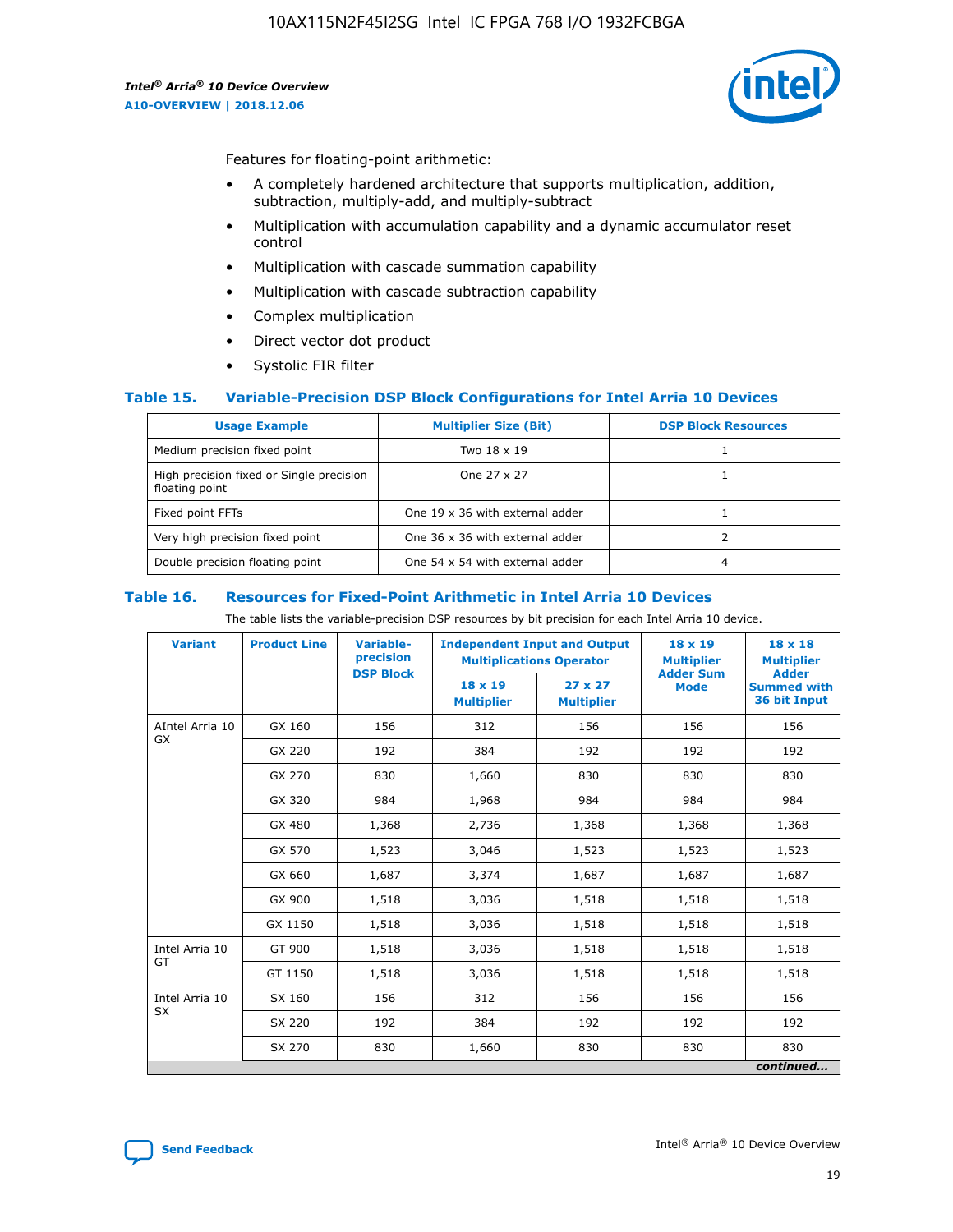

| <b>Variant</b> | <b>Product Line</b> | <b>Variable-</b><br>precision<br><b>DSP Block</b> | <b>Independent Input and Output</b><br><b>Multiplications Operator</b> |                                     | $18 \times 19$<br><b>Multiplier</b><br><b>Adder Sum</b> | $18 \times 18$<br><b>Multiplier</b><br><b>Adder</b> |  |
|----------------|---------------------|---------------------------------------------------|------------------------------------------------------------------------|-------------------------------------|---------------------------------------------------------|-----------------------------------------------------|--|
|                |                     |                                                   | $18 \times 19$<br><b>Multiplier</b>                                    | $27 \times 27$<br><b>Multiplier</b> | <b>Mode</b>                                             | <b>Summed with</b><br>36 bit Input                  |  |
|                | SX 320              | 984                                               | 1,968                                                                  | 984                                 | 984                                                     | 984                                                 |  |
|                | SX 480              | 1,368                                             | 2,736                                                                  | 1,368                               | 1,368                                                   | 1,368                                               |  |
|                | SX 570              | 1,523                                             | 3,046                                                                  | 1,523                               | 1,523                                                   | 1,523                                               |  |
|                | SX 660              | 1,687                                             | 3,374                                                                  | 1,687                               | 1,687                                                   | 1,687                                               |  |

### **Table 17. Resources for Floating-Point Arithmetic in Intel Arria 10 Devices**

The table lists the variable-precision DSP resources by bit precision for each Intel Arria 10 device.

| <b>Variant</b>              | <b>Product Line</b> | <b>Variable-</b><br>precision<br><b>DSP Block</b> | <b>Single</b><br><b>Precision</b><br><b>Floating-Point</b><br><b>Multiplication</b><br><b>Mode</b> | <b>Single-Precision</b><br><b>Floating-Point</b><br><b>Adder Mode</b> | Single-<br><b>Precision</b><br><b>Floating-Point</b><br><b>Multiply</b><br><b>Accumulate</b><br><b>Mode</b> | <b>Peak</b><br><b>Giga Floating-</b><br><b>Point</b><br><b>Operations</b><br>per Second<br>(GFLOPs) |
|-----------------------------|---------------------|---------------------------------------------------|----------------------------------------------------------------------------------------------------|-----------------------------------------------------------------------|-------------------------------------------------------------------------------------------------------------|-----------------------------------------------------------------------------------------------------|
| Intel Arria 10<br>GX        | GX 160              | 156                                               | 156                                                                                                | 156                                                                   | 156                                                                                                         | 140                                                                                                 |
|                             | GX 220              | 192                                               | 192                                                                                                | 192                                                                   | 192                                                                                                         | 173                                                                                                 |
|                             | GX 270              | 830                                               | 830                                                                                                | 830                                                                   | 830                                                                                                         | 747                                                                                                 |
|                             | GX 320              | 984                                               | 984                                                                                                | 984                                                                   | 984                                                                                                         | 886                                                                                                 |
|                             | GX 480              | 1,369                                             | 1,368                                                                                              | 1,368                                                                 | 1,368                                                                                                       | 1,231                                                                                               |
|                             | GX 570              | 1,523                                             | 1,523                                                                                              | 1,523                                                                 | 1,523                                                                                                       | 1,371                                                                                               |
|                             | GX 660              | 1,687                                             | 1,687                                                                                              | 1,687                                                                 | 1,687                                                                                                       | 1,518                                                                                               |
|                             | GX 900              | 1,518                                             | 1,518                                                                                              | 1,518                                                                 | 1,518                                                                                                       | 1,366                                                                                               |
|                             | GX 1150             | 1,518                                             | 1,518                                                                                              | 1,518                                                                 | 1,518                                                                                                       | 1,366                                                                                               |
| Intel Arria 10              | GT 900              | 1,518                                             | 1,518                                                                                              | 1,518                                                                 | 1,518                                                                                                       | 1,366                                                                                               |
| GT                          | GT 1150             | 1,518                                             | 1,518                                                                                              | 1,518                                                                 | 1,518                                                                                                       | 1,366                                                                                               |
| Intel Arria 10<br><b>SX</b> | SX 160              | 156                                               | 156                                                                                                | 156                                                                   | 156                                                                                                         | 140                                                                                                 |
|                             | SX 220              | 192                                               | 192                                                                                                | 192                                                                   | 192                                                                                                         | 173                                                                                                 |
|                             | SX 270              | 830                                               | 830                                                                                                | 830                                                                   | 830                                                                                                         | 747                                                                                                 |
|                             | SX 320              | 984                                               | 984                                                                                                | 984                                                                   | 984                                                                                                         | 886                                                                                                 |
|                             | SX 480              | 1,369                                             | 1,368                                                                                              | 1,368                                                                 | 1,368                                                                                                       | 1,231                                                                                               |
|                             | SX 570              | 1,523                                             | 1,523                                                                                              | 1,523                                                                 | 1,523                                                                                                       | 1,371                                                                                               |
|                             | SX 660              | 1,687                                             | 1,687                                                                                              | 1,687                                                                 | 1,687                                                                                                       | 1,518                                                                                               |

### **Embedded Memory Blocks**

The embedded memory blocks in the devices are flexible and designed to provide an optimal amount of small- and large-sized memory arrays to fit your design requirements.

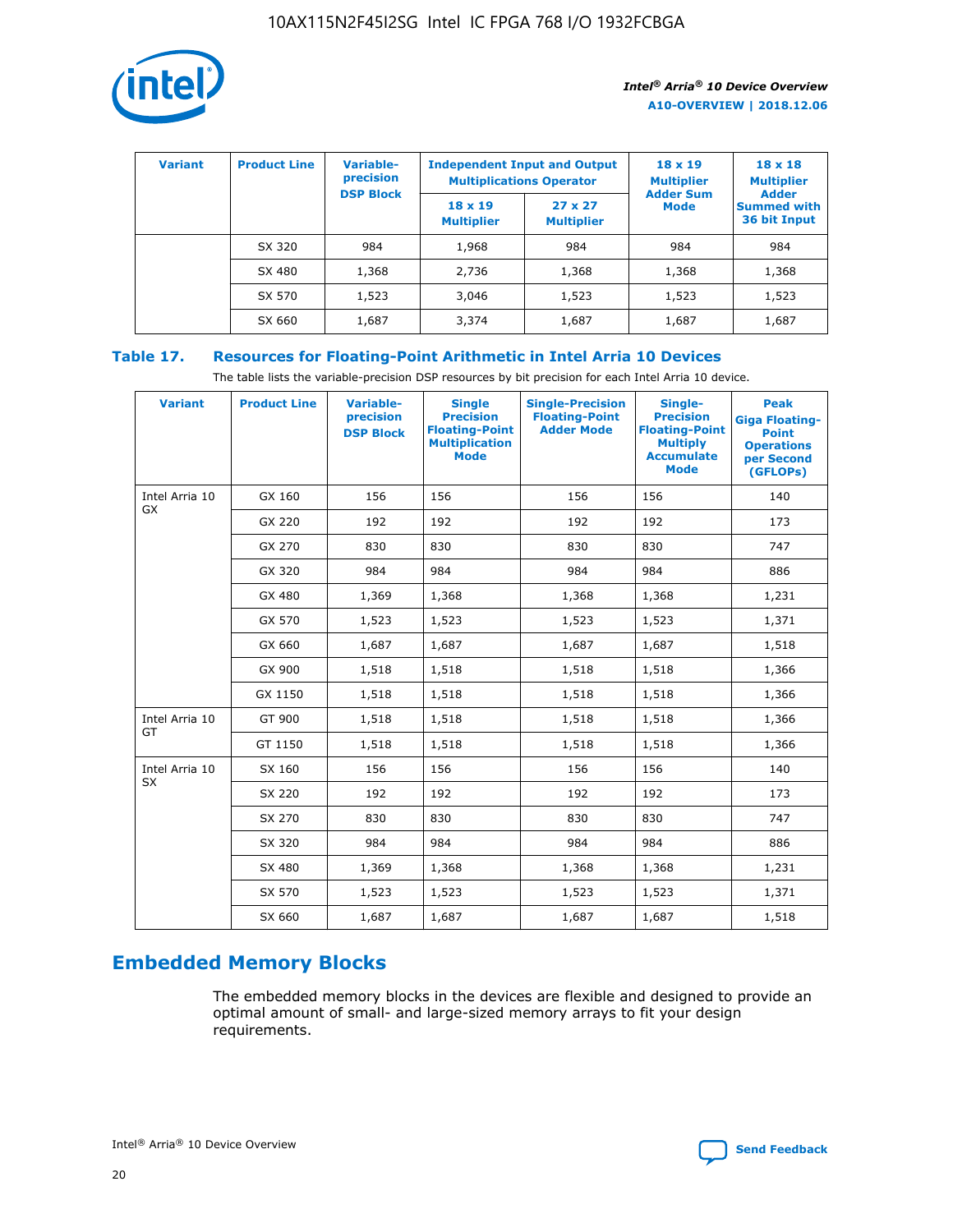

### **Types of Embedded Memory**

The Intel Arria 10 devices contain two types of memory blocks:

- 20 Kb M20K blocks—blocks of dedicated memory resources. The M20K blocks are ideal for larger memory arrays while still providing a large number of independent ports.
- 640 bit memory logic array blocks (MLABs)—enhanced memory blocks that are configured from dual-purpose logic array blocks (LABs). The MLABs are ideal for wide and shallow memory arrays. The MLABs are optimized for implementation of shift registers for digital signal processing (DSP) applications, wide and shallow FIFO buffers, and filter delay lines. Each MLAB is made up of ten adaptive logic modules (ALMs). In the Intel Arria 10 devices, you can configure these ALMs as ten 32 x 2 blocks, giving you one 32 x 20 simple dual-port SRAM block per MLAB.

### **Embedded Memory Capacity in Intel Arria 10 Devices**

|                   | <b>Product</b> | <b>M20K</b>  |                     | <b>MLAB</b>  |                     | <b>Total RAM Bit</b> |
|-------------------|----------------|--------------|---------------------|--------------|---------------------|----------------------|
| <b>Variant</b>    | <b>Line</b>    | <b>Block</b> | <b>RAM Bit (Kb)</b> | <b>Block</b> | <b>RAM Bit (Kb)</b> | (Kb)                 |
| Intel Arria 10 GX | GX 160         | 440          | 8,800               | 1,680        | 1,050               | 9,850                |
|                   | GX 220         | 587          | 11,740              | 2,703        | 1,690               | 13,430               |
|                   | GX 270         | 750          | 15,000              | 3,922        | 2,452               | 17,452               |
|                   | GX 320         | 891          | 17,820              | 4,363        | 2,727               | 20,547               |
|                   | GX 480         | 1,431        | 28,620              | 6,662        | 4,164               | 32,784               |
|                   | GX 570         | 1,800        | 36,000              | 8,153        | 5,096               | 41,096               |
|                   | GX 660         | 2,131        | 42,620              | 9,260        | 5,788               | 48,408               |
|                   | GX 900         | 2,423        | 48,460              | 15,017       | 9,386               | 57,846               |
|                   | GX 1150        | 2,713        | 54,260              | 20,774       | 12,984              | 67,244               |
| Intel Arria 10 GT | GT 900         | 2,423        | 48,460              | 15,017       | 9,386               | 57,846               |
|                   | GT 1150        | 2,713        | 54,260              | 20,774       | 12,984              | 67,244               |
| Intel Arria 10 SX | SX 160         | 440          | 8,800               | 1,680        | 1,050               | 9,850                |
|                   | SX 220         | 587          | 11,740              | 2,703        | 1,690               | 13,430               |
|                   | SX 270         | 750          | 15,000              | 3,922        | 2,452               | 17,452               |
|                   | SX 320         | 891          | 17,820              | 4,363        | 2,727               | 20,547               |
|                   | SX 480         | 1,431        | 28,620              | 6,662        | 4,164               | 32,784               |
|                   | SX 570         | 1,800        | 36,000              | 8,153        | 5,096               | 41,096               |
|                   | SX 660         | 2,131        | 42,620              | 9,260        | 5,788               | 48,408               |

#### **Table 18. Embedded Memory Capacity and Distribution in Intel Arria 10 Devices**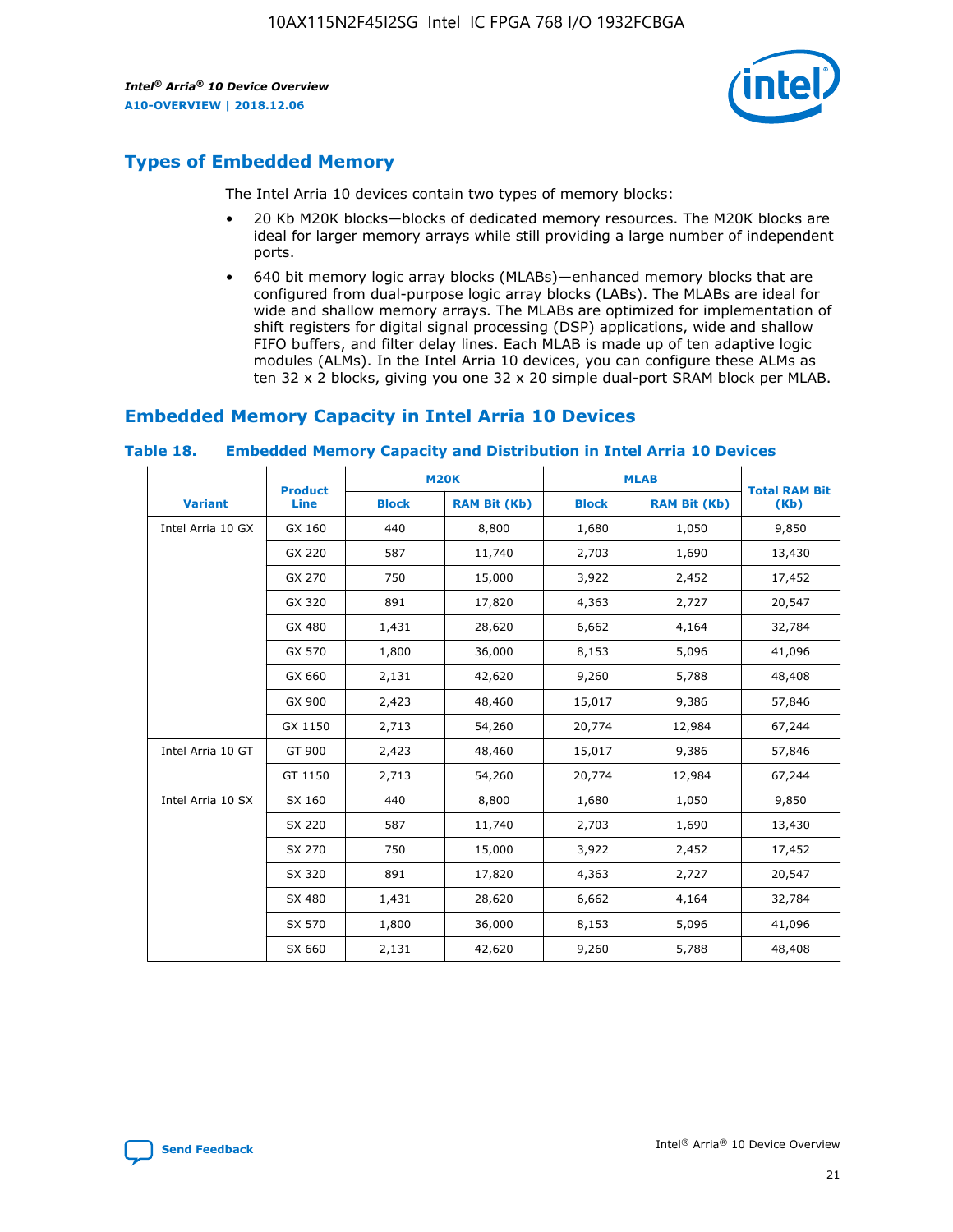

### **Embedded Memory Configurations for Single-port Mode**

#### **Table 19. Single-port Embedded Memory Configurations for Intel Arria 10 Devices**

This table lists the maximum configurations supported for single-port RAM and ROM modes.

| <b>Memory Block</b> | Depth (bits) | <b>Programmable Width</b> |
|---------------------|--------------|---------------------------|
| MLAB                | 32           | x16, x18, or x20          |
|                     | 64(10)       | x8, x9, x10               |
| M20K                | 512          | x40, x32                  |
|                     | 1K           | x20, x16                  |
|                     | 2K           | x10, x8                   |
|                     | 4K           | x5, x4                    |
|                     | 8K           | x2                        |
|                     | 16K          | x1                        |

### **Clock Networks and PLL Clock Sources**

The clock network architecture is based on Intel's global, regional, and peripheral clock structure. This clock structure is supported by dedicated clock input pins, fractional clock synthesis PLLs, and integer I/O PLLs.

### **Clock Networks**

The Intel Arria 10 core clock networks are capable of up to 800 MHz fabric operation across the full industrial temperature range. For the external memory interface, the clock network supports the hard memory controller with speeds up to 2,400 Mbps in a quarter-rate transfer.

To reduce power consumption, the Intel Quartus Prime software identifies all unused sections of the clock network and powers them down.

### **Fractional Synthesis and I/O PLLs**

Intel Arria 10 devices contain up to 32 fractional synthesis PLLs and up to 16 I/O PLLs that are available for both specific and general purpose uses in the core:

- Fractional synthesis PLLs—located in the column adjacent to the transceiver blocks
- I/O PLLs—located in each bank of the 48 I/Os

### **Fractional Synthesis PLLs**

You can use the fractional synthesis PLLs to:

- Reduce the number of oscillators that are required on your board
- Reduce the number of clock pins that are used in the device by synthesizing multiple clock frequencies from a single reference clock source

<sup>(10)</sup> Supported through software emulation and consumes additional MLAB blocks.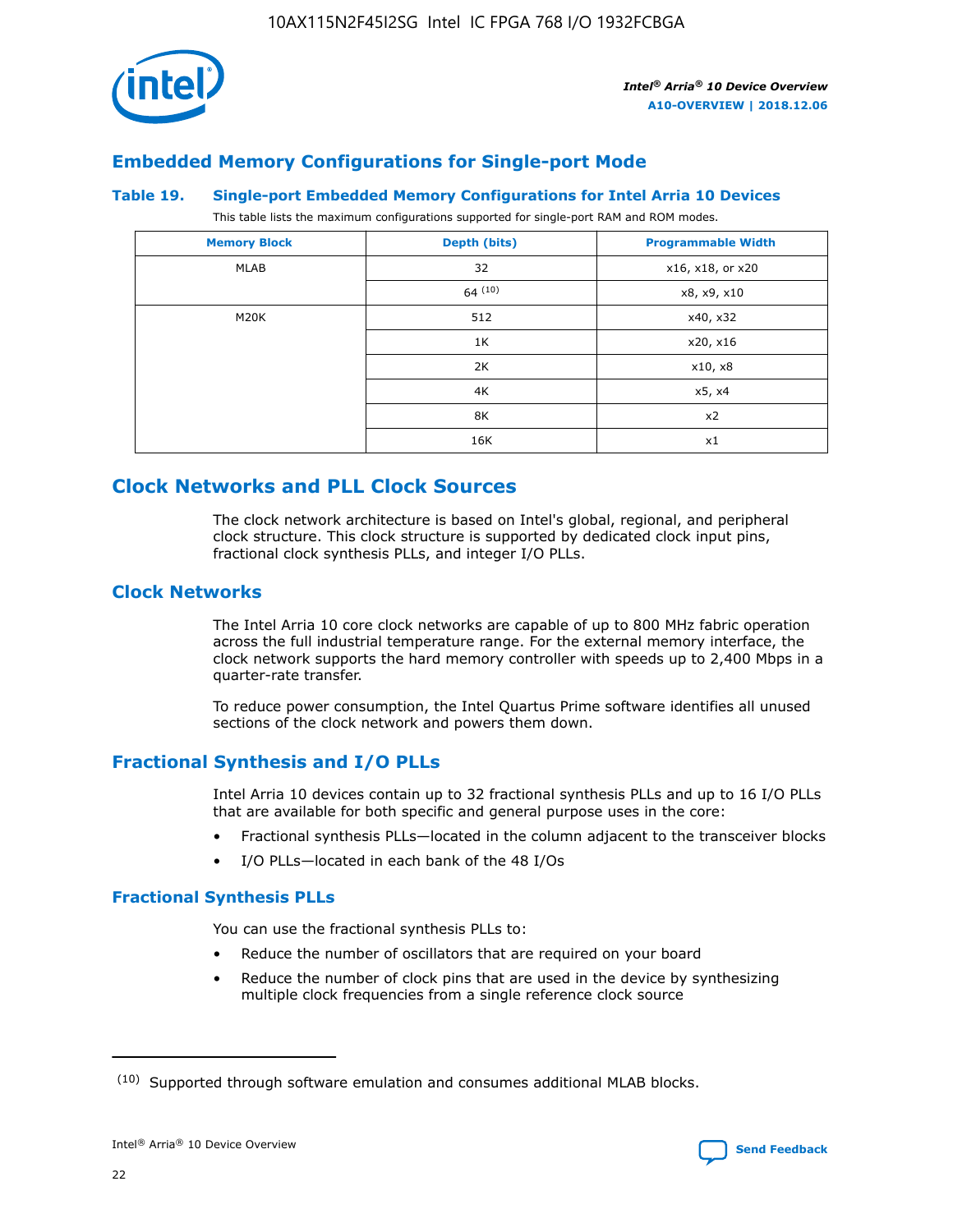10AX115N2F45I2SG Intel IC FPGA 768 I/O 1932FCBGA

*Intel® Arria® 10 Device Overview* **A10-OVERVIEW | 2018.12.06**



The fractional synthesis PLLs support the following features:

- Reference clock frequency synthesis for transceiver CMU and Advanced Transmit (ATX) PLLs
- Clock network delay compensation
- Zero-delay buffering
- Direct transmit clocking for transceivers
- Independently configurable into two modes:
	- Conventional integer mode equivalent to the general purpose PLL
	- Enhanced fractional mode with third order delta-sigma modulation
- PLL cascading

### **I/O PLLs**

The integer mode I/O PLLs are located in each bank of 48 I/Os. You can use the I/O PLLs to simplify the design of external memory and high-speed LVDS interfaces.

In each I/O bank, the I/O PLLs are adjacent to the hard memory controllers and LVDS SERDES. Because these PLLs are tightly coupled with the I/Os that need to use them, it makes it easier to close timing.

You can use the I/O PLLs for general purpose applications in the core such as clock network delay compensation and zero-delay buffering.

Intel Arria 10 devices support PLL-to-PLL cascading.

### **FPGA General Purpose I/O**

Intel Arria 10 devices offer highly configurable GPIOs. Each I/O bank contains 48 general purpose I/Os and a high-efficiency hard memory controller.

The following list describes the features of the GPIOs:

- Consist of 3 V I/Os for high-voltage application and LVDS I/Os for differential signaling
	- Up to two 3 V I/O banks, available in some devices, that support up to 3 V I/O standards
	- LVDS I/O banks that support up to 1.8 V I/O standards
- Support a wide range of single-ended and differential I/O interfaces
- LVDS speeds up to 1.6 Gbps
- Each LVDS pair of pins has differential input and output buffers, allowing you to configure the LVDS direction for each pair.
- Programmable bus hold and weak pull-up
- Programmable differential output voltage  $(V_{OD})$  and programmable pre-emphasis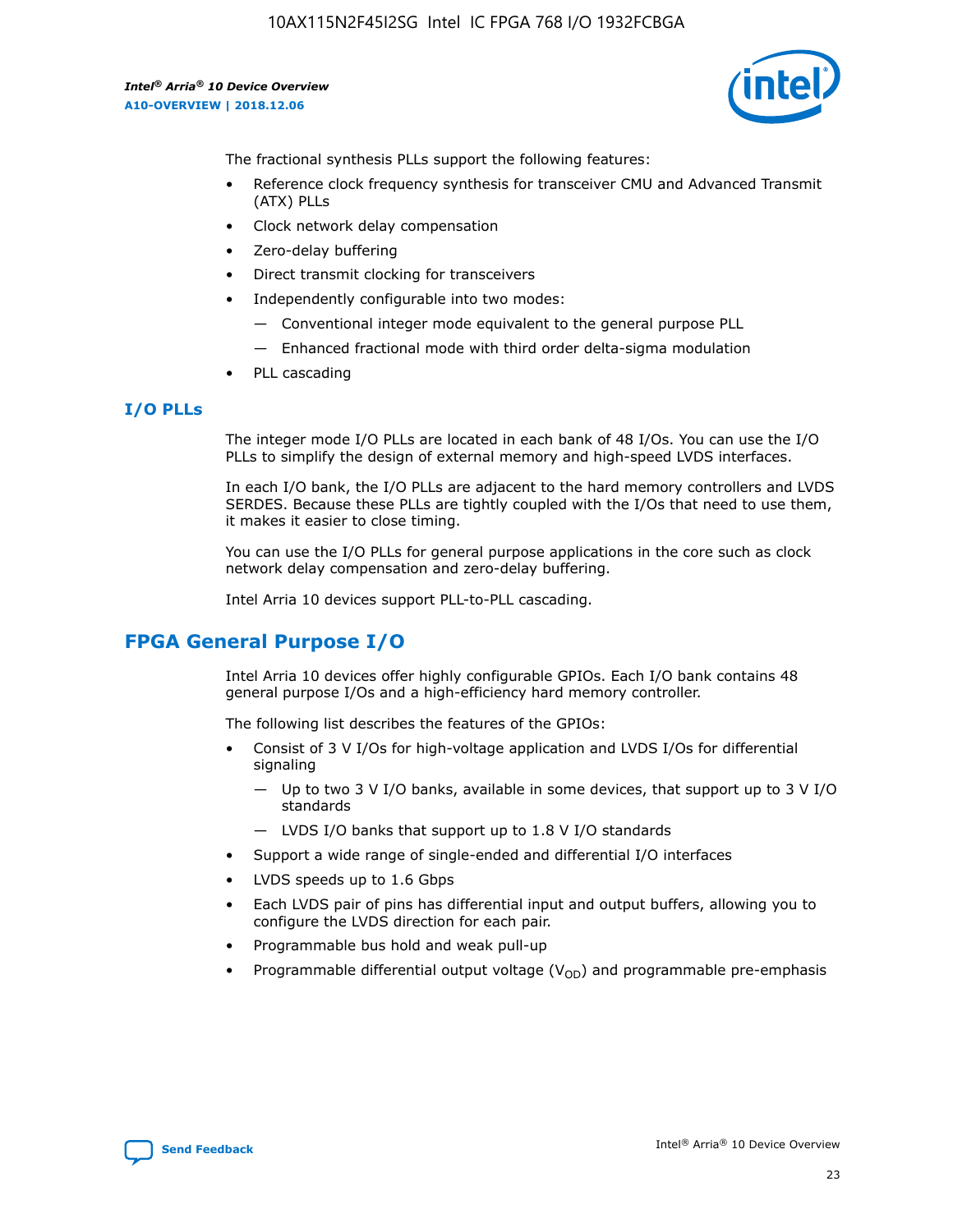

- Series (R<sub>S</sub>) and parallel (R<sub>T</sub>) on-chip termination (OCT) for all I/O banks with OCT calibration to limit the termination impedance variation
- On-chip dynamic termination that has the ability to swap between series and parallel termination, depending on whether there is read or write on a common bus for signal integrity
- Easy timing closure support using the hard read FIFO in the input register path, and delay-locked loop (DLL) delay chain with fine and coarse architecture

### **External Memory Interface**

Intel Arria 10 devices offer massive external memory bandwidth, with up to seven 32 bit DDR4 memory interfaces running at up to 2,400 Mbps. This bandwidth provides additional ease of design, lower power, and resource efficiencies of hardened highperformance memory controllers.

The memory interface within Intel Arria 10 FPGAs and SoCs delivers the highest performance and ease of use. You can configure up to a maximum width of 144 bits when using the hard or soft memory controllers. If required, you can bypass the hard memory controller and use a soft controller implemented in the user logic.

Each I/O contains a hardened DDR read/write path (PHY) capable of performing key memory interface functionality such as read/write leveling, FIFO buffering to lower latency and improve margin, timing calibration, and on-chip termination.

The timing calibration is aided by the inclusion of hard microcontrollers based on Intel's Nios® II technology, specifically tailored to control the calibration of multiple memory interfaces. This calibration allows the Intel Arria 10 device to compensate for any changes in process, voltage, or temperature either within the Intel Arria 10 device itself, or within the external memory device. The advanced calibration algorithms ensure maximum bandwidth and robust timing margin across all operating conditions.

In addition to parallel memory interfaces, Intel Arria 10 devices support serial memory technologies such as the Hybrid Memory Cube (HMC). The HMC is supported by the Intel Arria 10 high-speed serial transceivers which connect up to four HMC links, with each link running at data rates up to 15 Gbps.

### **Related Information**

#### [External Memory Interface Spec Estimator](http://www.altera.com/technology/memory/estimator/mem-emif-index.html)

Provides a parametric tool that allows you to find and compare the performance of the supported external memory interfaces in IntelFPGAs.

### **Memory Standards Supported by Intel Arria 10 Devices**

The I/Os are designed to provide high performance support for existing and emerging external memory standards.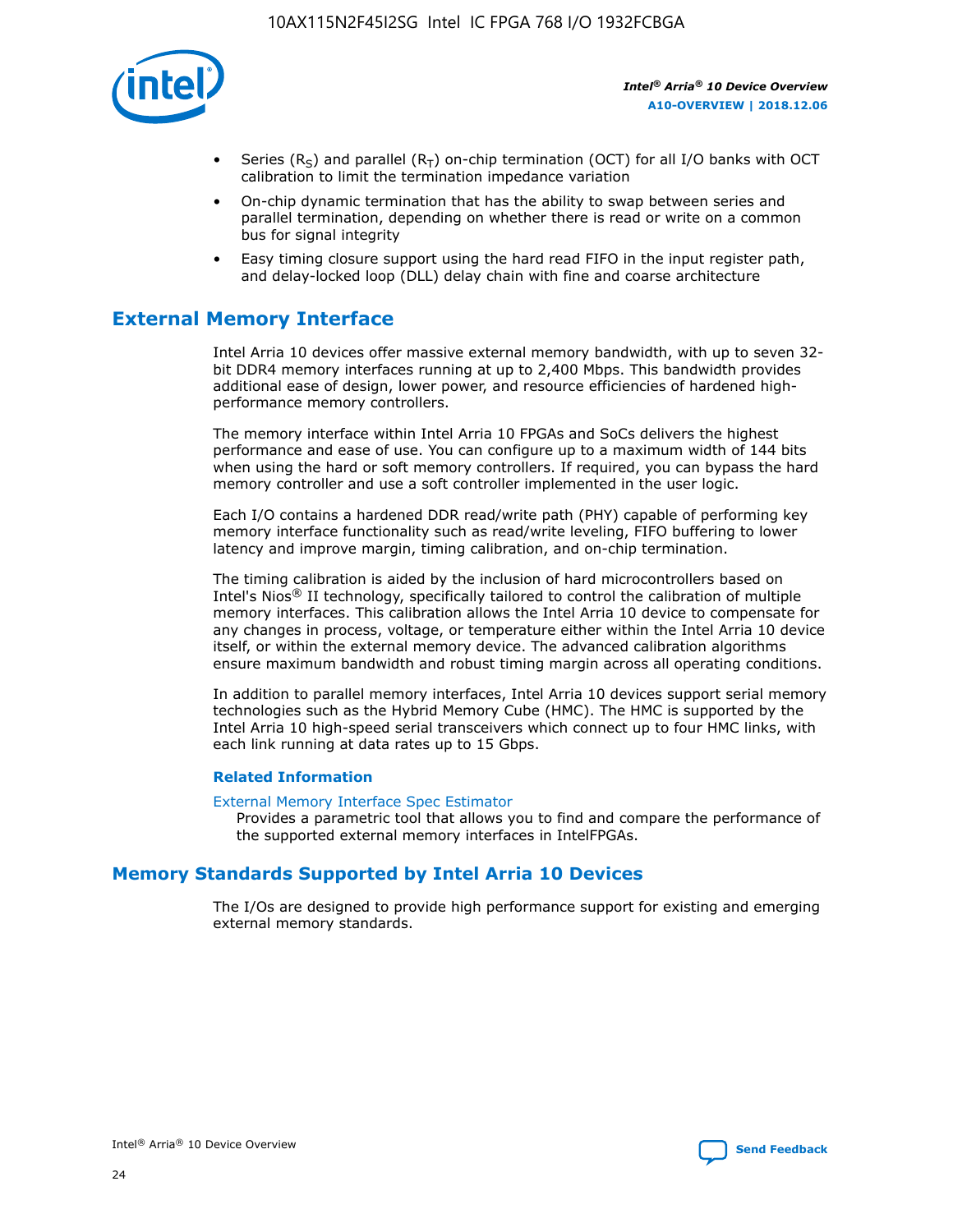

#### **Table 20. Memory Standards Supported by the Hard Memory Controller**

This table lists the overall capability of the hard memory controller. For specific details, refer to the External Memory Interface Spec Estimator and Intel Arria 10 Device Datasheet.

| <b>Memory Standard</b> | <b>Rate Support</b> | <b>Ping Pong PHY Support</b> | <b>Maximum Frequency</b><br>(MHz) |
|------------------------|---------------------|------------------------------|-----------------------------------|
| <b>DDR4 SDRAM</b>      | Quarter rate        | Yes                          | 1,067                             |
|                        |                     |                              | 1,200                             |
| DDR3 SDRAM             | Half rate           | Yes                          | 533                               |
|                        |                     |                              | 667                               |
|                        | Quarter rate        | Yes                          | 1,067                             |
|                        |                     |                              | 1,067                             |
| <b>DDR3L SDRAM</b>     | Half rate           | Yes                          | 533                               |
|                        |                     |                              | 667                               |
|                        | Quarter rate        | Yes                          | 933                               |
|                        |                     |                              | 933                               |
| LPDDR3 SDRAM           | Half rate           |                              | 533                               |
|                        | Quarter rate        |                              | 800                               |

### **Table 21. Memory Standards Supported by the Soft Memory Controller**

| <b>Memory Standard</b>      | <b>Rate Support</b> | <b>Maximum Frequency</b><br>(MHz) |
|-----------------------------|---------------------|-----------------------------------|
| <b>RLDRAM 3 (11)</b>        | Quarter rate        | 1,200                             |
| QDR IV SRAM <sup>(11)</sup> | Quarter rate        | 1,067                             |
| <b>ODR II SRAM</b>          | Full rate           | 333                               |
|                             | Half rate           | 633                               |
| <b>ODR II+ SRAM</b>         | Full rate           | 333                               |
|                             | Half rate           | 633                               |
| <b>QDR II+ Xtreme SRAM</b>  | Full rate           | 333                               |
|                             | Half rate           | 633                               |

#### **Table 22. Memory Standards Supported by the HPS Hard Memory Controller**

The hard processor system (HPS) is available in Intel Arria 10 SoC devices only.

| <b>Memory Standard</b> | <b>Rate Support</b> | <b>Maximum Frequency</b><br>(MHz) |
|------------------------|---------------------|-----------------------------------|
| <b>DDR4 SDRAM</b>      | Half rate           | 1,200                             |
| <b>DDR3 SDRAM</b>      | Half rate           | 1,067                             |
| <b>DDR3L SDRAM</b>     | Half rate           | 933                               |

<sup>(11)</sup> Intel Arria 10 devices support this external memory interface using hard PHY with soft memory controller.

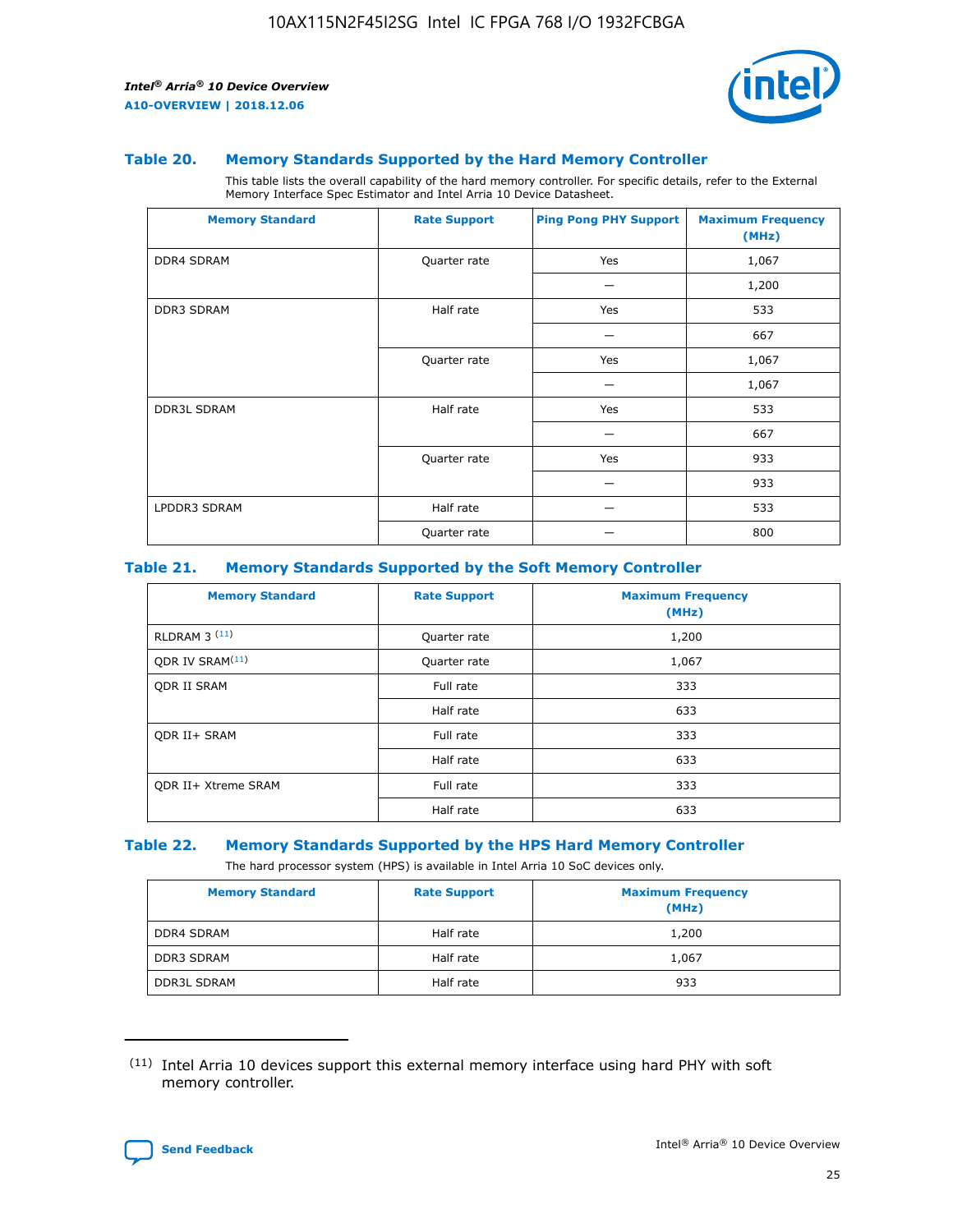

### **Related Information**

#### [Intel Arria 10 Device Datasheet](https://www.intel.com/content/www/us/en/programmable/documentation/mcn1413182292568.html#mcn1413182153340)

Lists the memory interface performance according to memory interface standards, rank or chip select configurations, and Intel Arria 10 device speed grades.

### **PCIe Gen1, Gen2, and Gen3 Hard IP**

Intel Arria 10 devices contain PCIe hard IP that is designed for performance and ease-of-use:

- Includes all layers of the PCIe stack—transaction, data link and physical layers.
- Supports PCIe Gen3, Gen2, and Gen1 Endpoint and Root Port in x1, x2, x4, or x8 lane configuration.
- Operates independently from the core logic—optional configuration via protocol (CvP) allows the PCIe link to power up and complete link training in less than 100 ms while the Intel Arria 10 device completes loading the programming file for the rest of the FPGA.
- Provides added functionality that makes it easier to support emerging features such as Single Root I/O Virtualization (SR-IOV) and optional protocol extensions.
- Provides improved end-to-end datapath protection using ECC.
- Supports FPGA configuration via protocol (CvP) using PCIe at Gen3, Gen2, or Gen1 speed.

#### **Related Information**

PCS Features on page 30

### **Enhanced PCS Hard IP for Interlaken and 10 Gbps Ethernet**

### **Interlaken Support**

The Intel Arria 10 enhanced PCS hard IP provides integrated Interlaken PCS supporting rates up to 25.8 Gbps per lane.

The Interlaken PCS is based on the proven functionality of the PCS developed for Intel's previous generation FPGAs, which demonstrated interoperability with Interlaken ASSP vendors and third-party IP suppliers. The Interlaken PCS is present in every transceiver channel in Intel Arria 10 devices.

### **Related Information**

PCS Features on page 30

### **10 Gbps Ethernet Support**

The Intel Arria 10 enhanced PCS hard IP supports 10GBASE-R PCS compliant with IEEE 802.3 10 Gbps Ethernet (10GbE). The integrated hard IP support for 10GbE and the 10 Gbps transceivers save external PHY cost, board space, and system power.

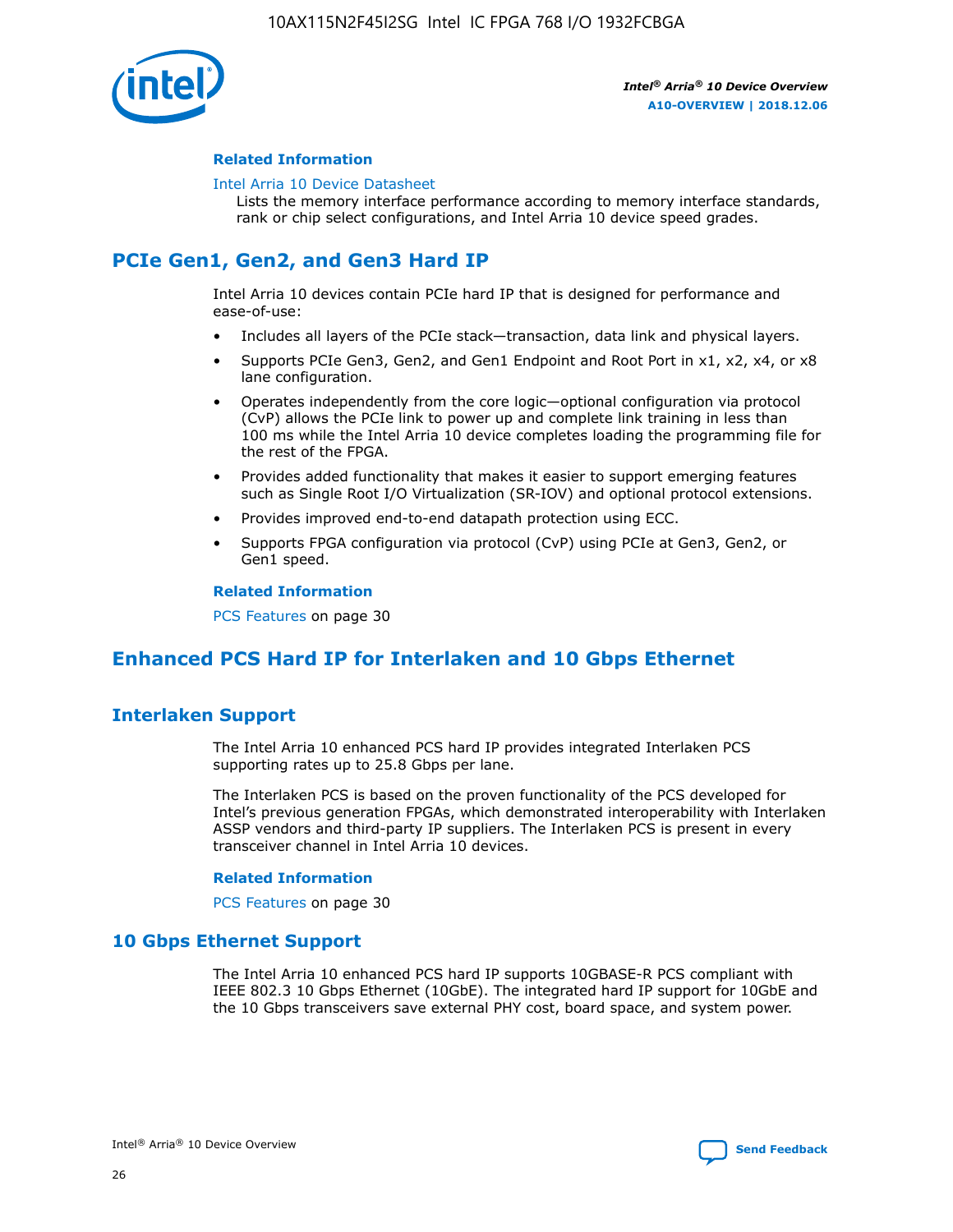

The scalable hard IP supports multiple independent 10GbE ports while using a single PLL for all the 10GBASE-R PCS instantiations, which saves on core logic resources and clock networks:

- Simplifies multiport 10GbE systems compared to XAUI interfaces that require an external XAUI-to-10G PHY.
- Incorporates Electronic Dispersion Compensation (EDC), which enables direct connection to standard 10 Gbps XFP and SFP+ pluggable optical modules.
- Supports backplane Ethernet applications and includes a hard 10GBASE-KR Forward Error Correction (FEC) circuit that you can use for 10 Gbps and 40 Gbps applications.

The 10 Gbps Ethernet PCS hard IP and 10GBASE-KR FEC are present in every transceiver channel.

#### **Related Information**

PCS Features on page 30

### **Low Power Serial Transceivers**

Intel Arria 10 FPGAs and SoCs include lowest power transceivers that deliver high bandwidth, throughput and low latency.

Intel Arria 10 devices deliver the industry's lowest power consumption per transceiver channel:

- 12.5 Gbps transceivers at as low as 242 mW
- 10 Gbps transceivers at as low as 168 mW
- 6 Gbps transceivers at as low as 117 mW

Intel Arria 10 transceivers support various data rates according to application:

- Chip-to-chip and chip-to-module applications—from 1 Gbps up to 25.8 Gbps
- Long reach and backplane applications—from 1 Gbps up to 12.5 with advanced adaptive equalization
- Critical power sensitive applications—from 1 Gbps up to 11.3 Gbps using lower power modes

The combination of 20 nm process technology and architectural advances provide the following benefits:

- Significant reduction in die area and power consumption
- Increase of up to two times in transceiver I/O density compared to previous generation devices while maintaining optimal signal integrity
- Up to 72 total transceiver channels—you can configure up to 6 of these channels to run as fast as 25.8 Gbps
- All channels feature continuous data rate support up to the maximum rated speed

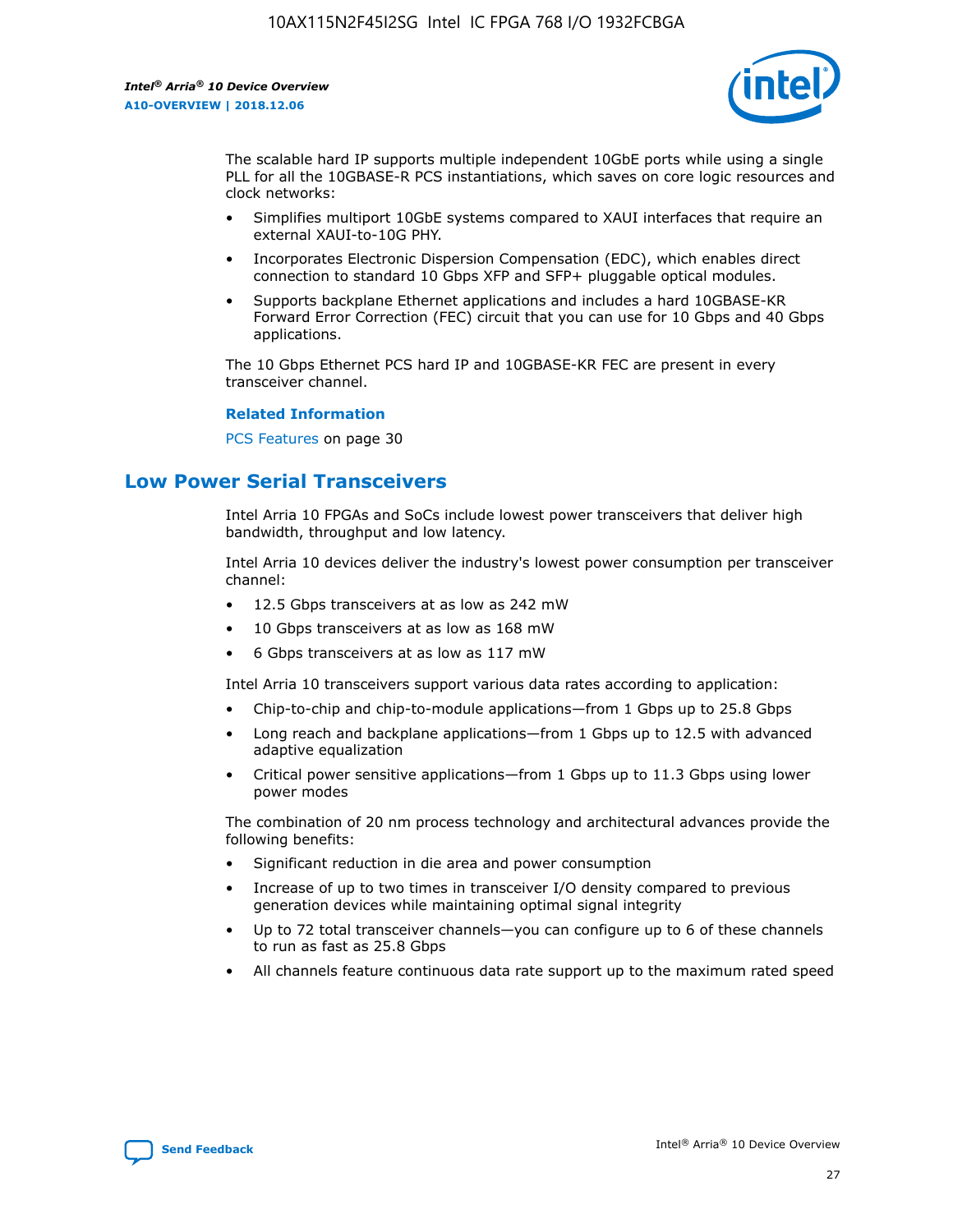



### **Figure 6. Intel Arria 10 Transceiver Block Architecture**

### **Transceiver Channels**

All transceiver channels feature a dedicated Physical Medium Attachment (PMA) and a hardened Physical Coding Sublayer (PCS).

- The PMA provides primary interfacing capabilities to physical channels.
- The PCS typically handles encoding/decoding, word alignment, and other preprocessing functions before transferring data to the FPGA core fabric.

A transceiver channel consists of a PMA and a PCS block. Most transceiver banks have 6 channels. There are some transceiver banks that contain only 3 channels.

A wide variety of bonded and non-bonded data rate configurations is possible using a highly configurable clock distribution network. Up to 80 independent transceiver data rates can be configured.

The following figures are graphical representations of top views of the silicon die, which correspond to reverse views for flip chip packages. Different Intel Arria 10 devices may have different floorplans than the ones shown in the figures.

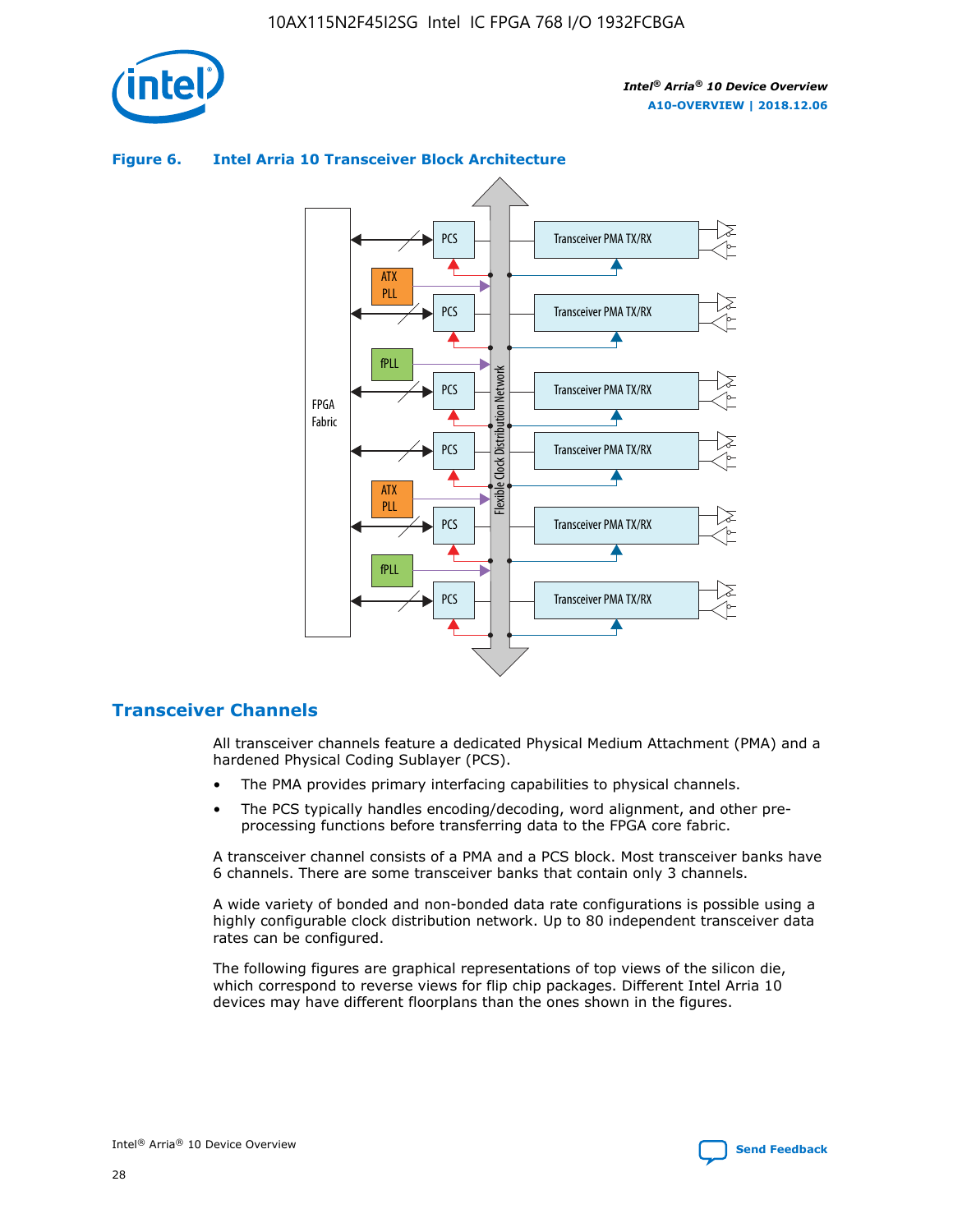

### **Figure 7. Device Chip Overview for Intel Arria 10 GX and GT Devices**





### **PMA Features**

Intel Arria 10 transceivers provide exceptional signal integrity at data rates up to 25.8 Gbps. Clocking options include ultra-low jitter ATX PLLs (LC tank based), clock multiplier unit (CMU) PLLs, and fractional PLLs.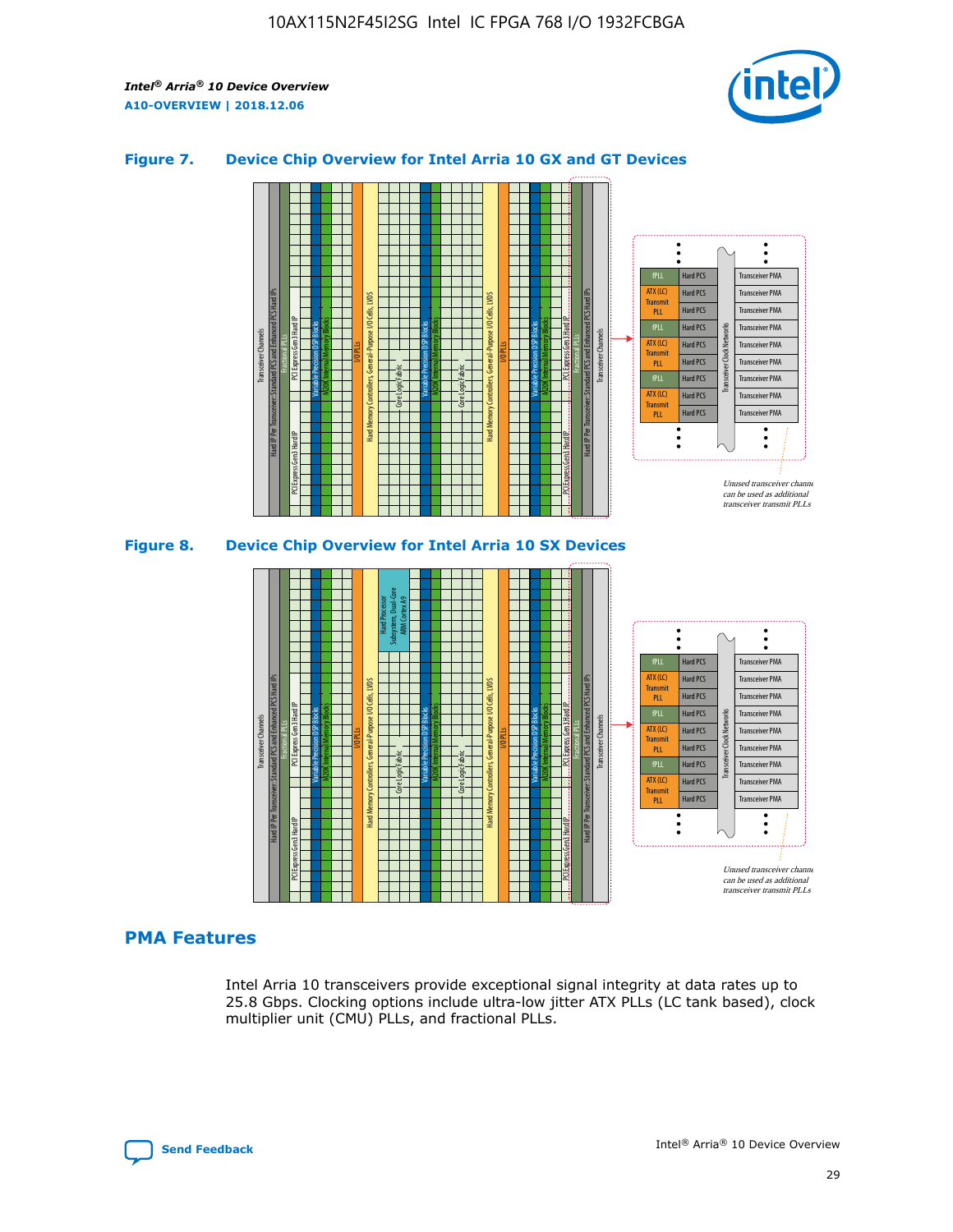

Each transceiver channel contains a channel PLL that can be used as the CMU PLL or clock data recovery (CDR) PLL. In CDR mode, the channel PLL recovers the receiver clock and data in the transceiver channel. Up to 80 independent data rates can be configured on a single Intel Arria 10 device.

### **Table 23. PMA Features of the Transceivers in Intel Arria 10 Devices**

| <b>Feature</b>                                             | <b>Capability</b>                                                                                                                                                                                                             |
|------------------------------------------------------------|-------------------------------------------------------------------------------------------------------------------------------------------------------------------------------------------------------------------------------|
| Chip-to-Chip Data Rates                                    | 1 Gbps to 17.4 Gbps (Intel Arria 10 GX devices)<br>1 Gbps to 25.8 Gbps (Intel Arria 10 GT devices)                                                                                                                            |
| Backplane Support                                          | Drive backplanes at data rates up to 12.5 Gbps                                                                                                                                                                                |
| Optical Module Support                                     | SFP+/SFP, XFP, CXP, QSFP/QSFP28, CFP/CFP2/CFP4                                                                                                                                                                                |
| Cable Driving Support                                      | SFP+ Direct Attach, PCI Express over cable, eSATA                                                                                                                                                                             |
| Transmit Pre-Emphasis                                      | 4-tap transmit pre-emphasis and de-emphasis to compensate for system channel loss                                                                                                                                             |
| Continuous Time Linear<br>Equalizer (CTLE)                 | Dual mode, high-gain, and high-data rate, linear receive equalization to compensate for<br>system channel loss                                                                                                                |
| Decision Feedback Equalizer<br>(DFE)                       | 7-fixed and 4-floating tap DFE to equalize backplane channel loss in the presence of<br>crosstalk and noisy environments                                                                                                      |
| Variable Gain Amplifier                                    | Optimizes the signal amplitude prior to the CDR sampling and operates in fixed and<br>adaptive modes                                                                                                                          |
| Altera Digital Adaptive<br>Parametric Tuning (ADAPT)       | Fully digital adaptation engine to automatically adjust all link equalization parameters-<br>including CTLE, DFE, and variable gain amplifier blocks—that provide optimal link margin<br>without intervention from user logic |
| Precision Signal Integrity<br>Calibration Engine (PreSICE) | Hardened calibration controller to quickly calibrate all transceiver control parameters on<br>power-up, which provides the optimal signal integrity and jitter performance                                                    |
| Advanced Transmit (ATX)<br><b>PLL</b>                      | Low jitter ATX (LC tank based) PLLs with continuous tuning range to cover a wide range of<br>standard and proprietary protocols                                                                                               |
| <b>Fractional PLLs</b>                                     | On-chip fractional frequency synthesizers to replace on-board crystal oscillators and reduce<br>system cost                                                                                                                   |
| Digitally Assisted Analog<br><b>CDR</b>                    | Superior jitter tolerance with fast lock time                                                                                                                                                                                 |
| Dynamic Partial<br>Reconfiguration                         | Allows independent control of the Avalon memory-mapped interface of each transceiver<br>channel for the highest transceiver flexibility                                                                                       |
| Multiple PCS-PMA and PCS-<br>PLD interface widths          | 8-, 10-, 16-, 20-, 32-, 40-, or 64-bit interface widths for flexibility of deserialization width,<br>encoding, and reduced latency                                                                                            |

### **PCS Features**

This table summarizes the Intel Arria 10 transceiver PCS features. You can use the transceiver PCS to support a wide range of protocols ranging from 1 Gbps to 25.8 Gbps.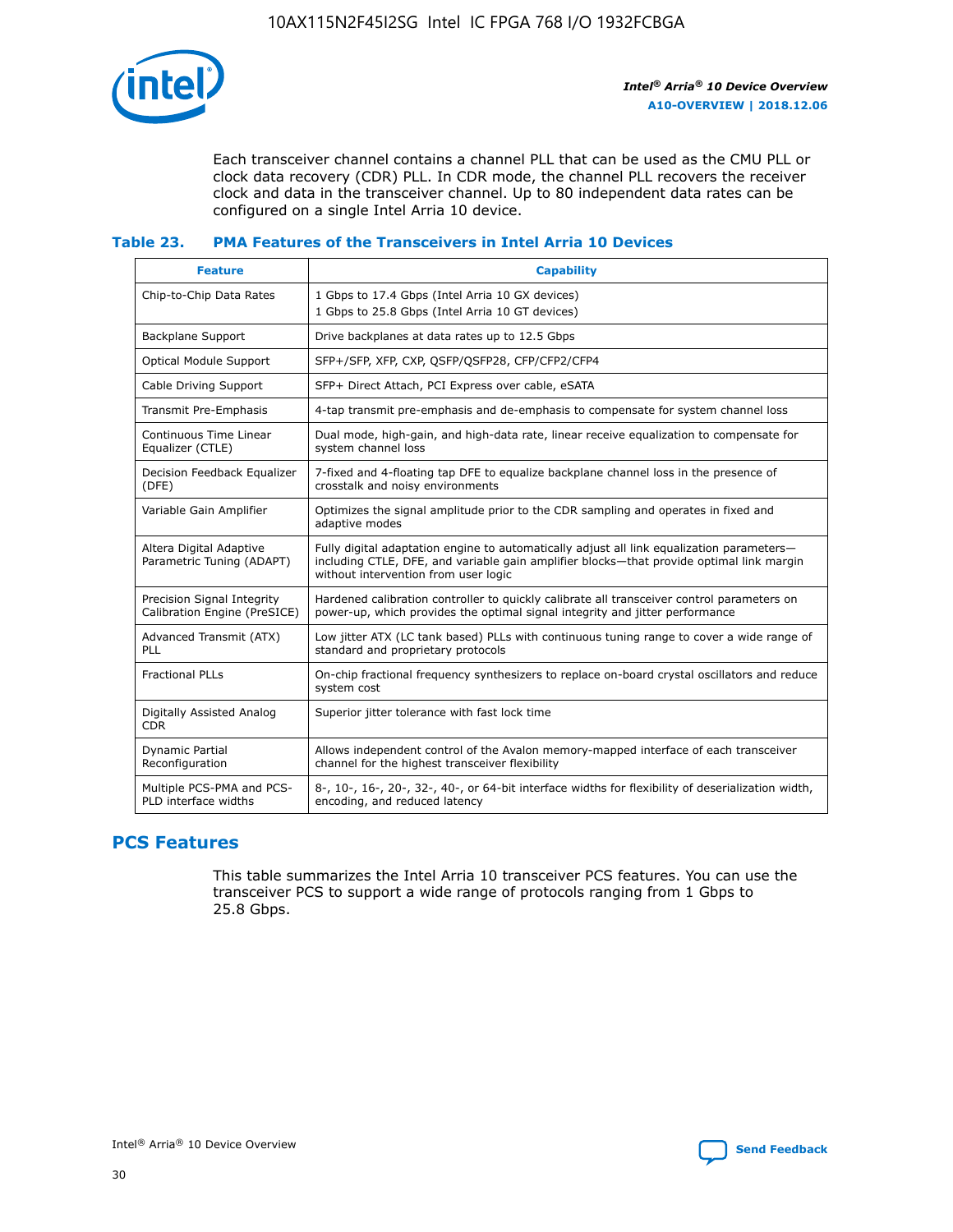

| <b>PCS</b>    | <b>Description</b>                                                                                                                                                                                                                                                                                                                                                                                             |
|---------------|----------------------------------------------------------------------------------------------------------------------------------------------------------------------------------------------------------------------------------------------------------------------------------------------------------------------------------------------------------------------------------------------------------------|
| Standard PCS  | Operates at a data rate up to 12 Gbps<br>Supports protocols such as PCI-Express, CPRI 4.2+, GigE, IEEE 1588 in Hard PCS<br>Implements other protocols using Basic/Custom (Standard PCS) transceiver<br>configuration rules.                                                                                                                                                                                    |
| Enhanced PCS  | Performs functions common to most serial data industry standards, such as word<br>alignment, encoding/decoding, and framing, before data is sent or received off-chip<br>through the PMA<br>• Handles data transfer to and from the FPGA fabric<br>Handles data transfer internally to and from the PMA<br>Provides frequency compensation<br>Performs channel bonding for multi-channel low skew applications |
| PCIe Gen3 PCS | Supports the seamless switching of Data and Clock between the Gen1, Gen2, and Gen3<br>data rates<br>Provides support for PIPE 3.0 features<br>Supports the PIPE interface with the Hard IP enabled, as well as with the Hard IP<br>bypassed                                                                                                                                                                    |

#### **Related Information**

- PCIe Gen1, Gen2, and Gen3 Hard IP on page 26
- Interlaken Support on page 26
- 10 Gbps Ethernet Support on page 26

### **PCS Protocol Support**

This table lists some of the protocols supported by the Intel Arria 10 transceiver PCS. For more information about the blocks in the transmitter and receiver data paths, refer to the related information.

| <b>Protocol</b>                                 | <b>Data Rate</b><br>(Gbps) | <b>Transceiver IP</b>       | <b>PCS Support</b>                      |
|-------------------------------------------------|----------------------------|-----------------------------|-----------------------------------------|
| PCIe Gen3 x1, x2, x4, x8                        | 8.0                        | Native PHY (PIPE)           | Standard PCS and PCIe<br>Gen3 PCS       |
| PCIe Gen2 x1, x2, x4, x8                        | 5.0                        | Native PHY (PIPE)           | <b>Standard PCS</b>                     |
| PCIe Gen1 x1, x2, x4, x8                        | 2.5                        | Native PHY (PIPE)           | Standard PCS                            |
| 1000BASE-X Gigabit Ethernet                     | 1.25                       | Native PHY                  | <b>Standard PCS</b>                     |
| 1000BASE-X Gigabit Ethernet with<br>IEEE 1588v2 | 1.25                       | Native PHY                  | Standard PCS                            |
| 10GBASE-R                                       | 10.3125                    | Native PHY                  | Enhanced PCS                            |
| 10GBASE-R with IEEE 1588v2                      | 10.3125                    | Native PHY                  | <b>Enhanced PCS</b>                     |
| 10GBASE-R with KR FEC                           | 10.3125                    | Native PHY                  | Enhanced PCS                            |
| 10GBASE-KR and 1000BASE-X                       | 10.3125                    | 1G/10GbE and 10GBASE-KR PHY | Standard PCS and<br><b>Enhanced PCS</b> |
| Interlaken (CEI-6G/11G)                         | 3.125 to 17.4              | Native PHY                  | <b>Enhanced PCS</b>                     |
| SFI-S/SFI-5.2                                   | 11.2                       | Native PHY                  | <b>Enhanced PCS</b>                     |
| 10G SDI                                         | 10.692                     | Native PHY                  | Enhanced PCS                            |
|                                                 |                            |                             | continued                               |

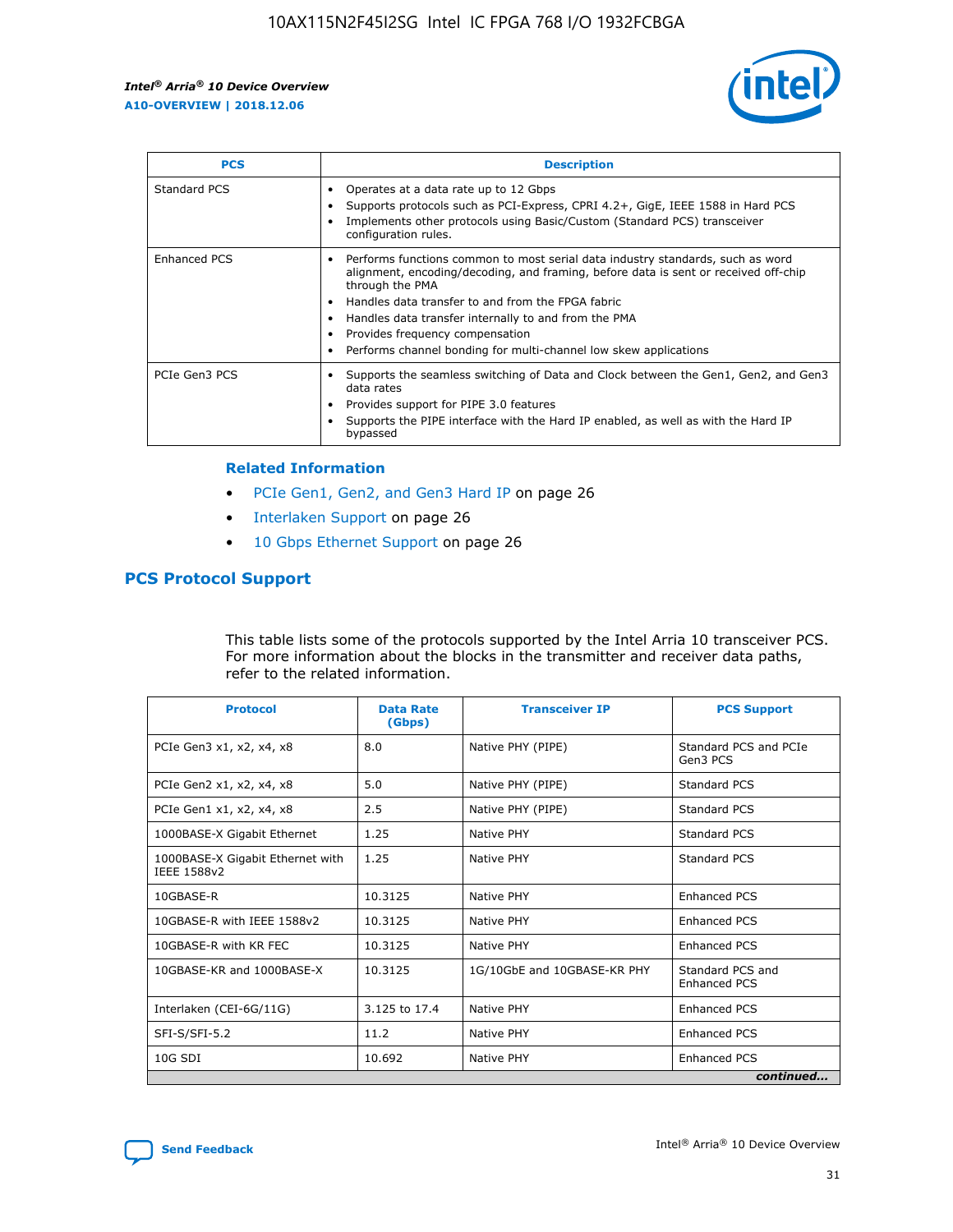

| <b>Protocol</b>      | <b>Data Rate</b><br>(Gbps) | <b>Transceiver IP</b> | <b>PCS Support</b> |
|----------------------|----------------------------|-----------------------|--------------------|
| CPRI 6.0 (64B/66B)   | 0.6144 to<br>10.1376       | Native PHY            | Enhanced PCS       |
| CPRI 4.2 (8B/10B)    | $0.6144$ to<br>9.8304      | Native PHY            | Standard PCS       |
| OBSAI RP3 v4.2       | 0.6144 to 6.144            | Native PHY            | Standard PCS       |
| SD-SDI/HD-SDI/3G-SDI | $0.143(12)$ to<br>2.97     | Native PHY            | Standard PCS       |

### **Related Information**

#### [Intel Arria 10 Transceiver PHY User Guide](https://www.intel.com/content/www/us/en/programmable/documentation/nik1398707230472.html#nik1398707091164)

Provides more information about the supported transceiver protocols and PHY IP, the PMA architecture, and the standard, enhanced, and PCIe Gen3 PCS architecture.

### **SoC with Hard Processor System**

Each SoC device combines an FPGA fabric and a hard processor system (HPS) in a single device. This combination delivers the flexibility of programmable logic with the power and cost savings of hard IP in these ways:

- Reduces board space, system power, and bill of materials cost by eliminating a discrete embedded processor
- Allows you to differentiate the end product in both hardware and software, and to support virtually any interface standard
- Extends the product life and revenue through in-field hardware and software updates

 $(12)$  The 0.143 Gbps data rate is supported using oversampling of user logic that you must implement in the FPGA fabric.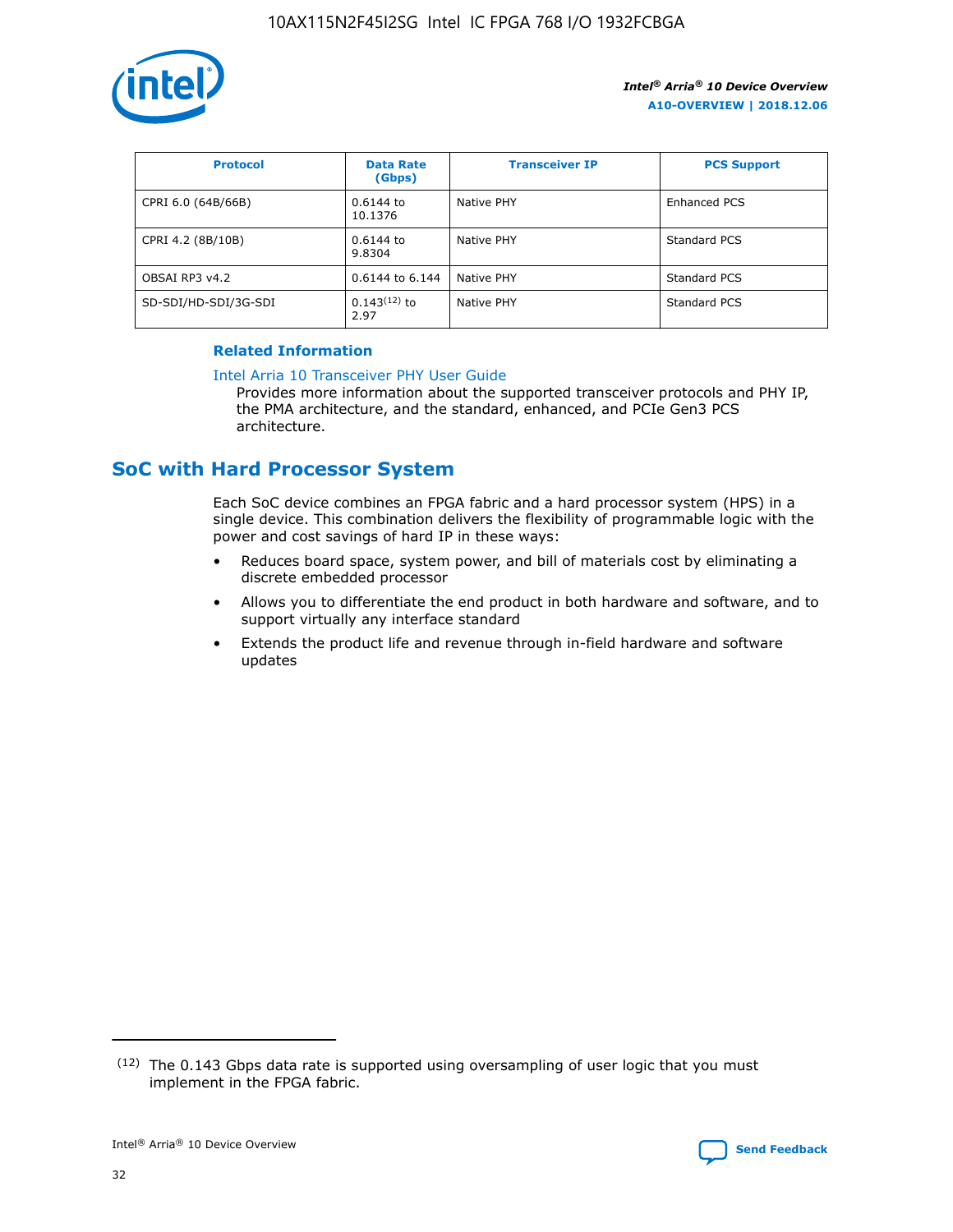

#### **Figure 9. HPS Block Diagram**

This figure shows a block diagram of the HPS with the dual ARM Cortex-A9 MPCore processor.



### **Key Advantages of 20-nm HPS**

The 20-nm HPS strikes a balance between enabling maximum software compatibility with 28-nm SoCs while still improving upon the 28-nm HPS architecture. These improvements address the requirements of the next generation target markets such as wireless and wireline communications, compute and storage equipment, broadcast and military in terms of performance, memory bandwidth, connectivity via backplane and security.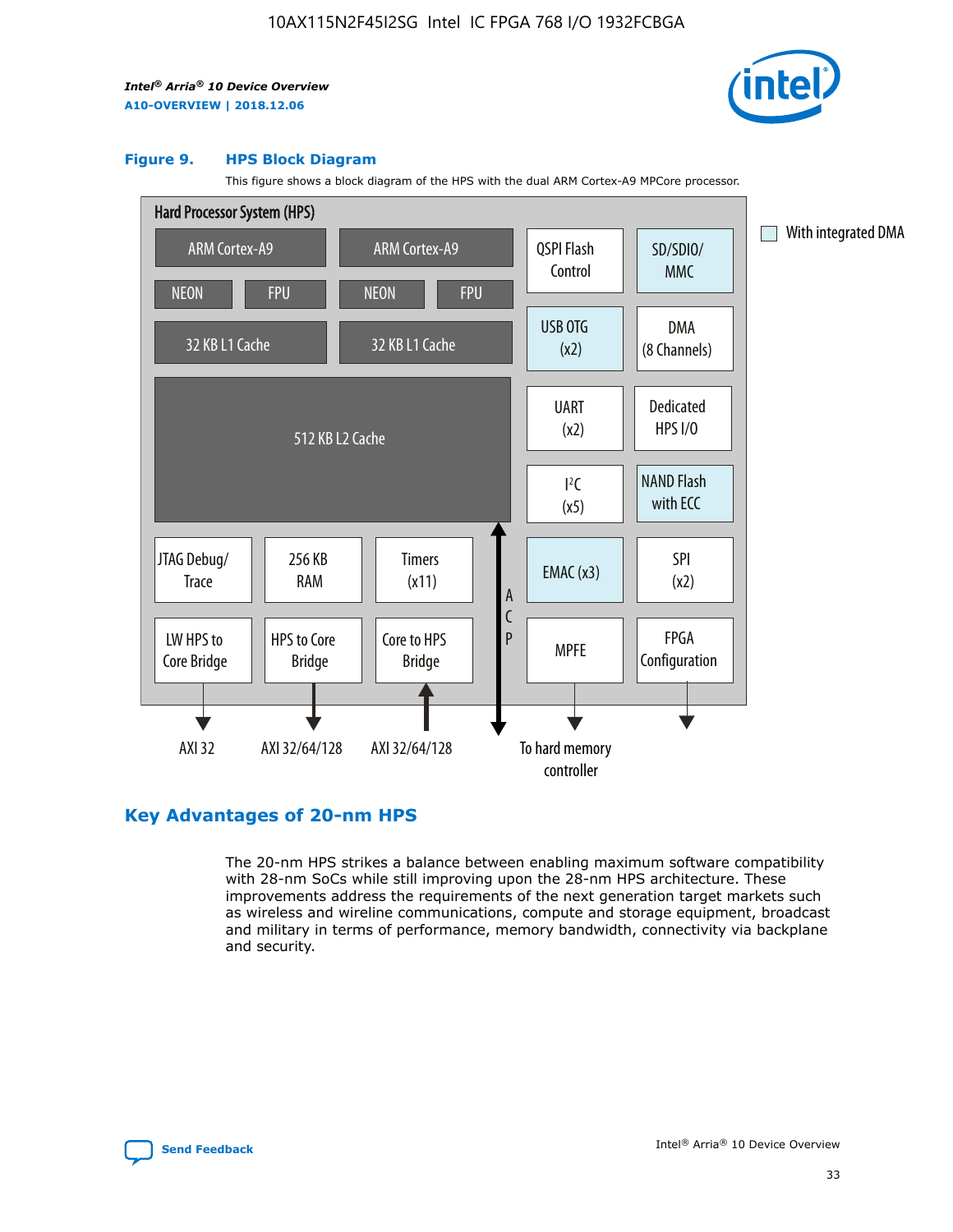

### **Table 24. Improvements in 20 nm HPS**

This table lists the key improvements of the 20 nm HPS compared to the 28 nm HPS.

| Advantages/<br><b>Improvements</b>                          | <b>Description</b>                                                                                                                                                                                                                                                                                                                                                                                                                                                                                                                                                                                                                                                                                                                                                                                                                                                                                                      |
|-------------------------------------------------------------|-------------------------------------------------------------------------------------------------------------------------------------------------------------------------------------------------------------------------------------------------------------------------------------------------------------------------------------------------------------------------------------------------------------------------------------------------------------------------------------------------------------------------------------------------------------------------------------------------------------------------------------------------------------------------------------------------------------------------------------------------------------------------------------------------------------------------------------------------------------------------------------------------------------------------|
| Increased performance and<br>overdrive capability           | While the nominal processor frequency is 1.2 GHz, the 20 nm HPS offers an "overdrive"<br>feature which enables a higher processor operating frequency. This requires a higher supply<br>voltage value that is unique to the HPS and may require a separate regulator.                                                                                                                                                                                                                                                                                                                                                                                                                                                                                                                                                                                                                                                   |
| Increased processor memory<br>bandwidth and DDR4<br>support | Up to 64-bit DDR4 memory at 2,400 Mbps support is available for the processor. The hard<br>memory controller for the HPS comprises a multi-port front end that manages connections<br>to a single port memory controller. The multi-port front end allows logic core and the HPS<br>to share ports and thereby the available bandwidth of the memory controller.                                                                                                                                                                                                                                                                                                                                                                                                                                                                                                                                                        |
| Flexible I/O sharing                                        | An advanced I/O pin muxing scheme allows improved sharing of I/O between the HPS and<br>the core logic. The following types of I/O are available for SoC:<br>17 dedicated I/Os-physically located inside the HPS block and are not accessible to<br>logic within the core. The 17 dedicated I/Os are used for HPS clock, resets, and<br>interfacing with boot devices, QSPI, and SD/MMC.<br>48 direct shared I/O-located closest to the HPS block and are ideal for high speed HPS<br>peripherals such as EMAC, USB, and others. There is one bank of 48 I/Os that supports<br>direct sharing where the 48 I/Os can be shared 12 I/Os at a time.<br>Standard (shared) I/O—all standard I/Os can be shared by the HPS peripherals and any<br>logic within the core. For designs where more than 48 I/Os are required to fully use all<br>the peripherals in the HPS, these I/Os can be connected through the core logic. |
| <b>EMAC</b> core                                            | Three EMAC cores are available in the HPS. The EMAC cores enable an application to<br>support two redundant Ethernet connections; for example, backplane, or two EMAC cores<br>for managing IEEE 1588 time stamp information while allowing a third EMAC core for debug<br>and configuration. All three EMACs can potentially share the same time stamps, simplifying<br>the 1588 time stamping implementation. A new serial time stamp interface allows core<br>logic to access and read the time stamp values. The integrated EMAC controllers can be<br>connected to external Ethernet PHY through the provided MDIO or I <sup>2</sup> C interface.                                                                                                                                                                                                                                                                  |
| On-chip memory                                              | The on-chip memory is updated to 256 KB support and can support larger data sets and<br>real time algorithms.                                                                                                                                                                                                                                                                                                                                                                                                                                                                                                                                                                                                                                                                                                                                                                                                           |
| <b>ECC</b> enhancements                                     | Improvements in L2 Cache ECC management allow identification of errors down to the<br>address level. ECC enhancements also enable improved error injection and status reporting<br>via the introduction of new memory mapped access to syndrome and data signals.                                                                                                                                                                                                                                                                                                                                                                                                                                                                                                                                                                                                                                                       |
| HPS to FPGA Interconnect<br><b>Backbone</b>                 | Although the HPS and the Logic Core can operate independently, they are tightly coupled<br>via a high-bandwidth system interconnect built from high-performance ARM AMBA AXI bus<br>bridges. IP bus masters in the FPGA fabric have access to HPS bus slaves via the FPGA-to-<br>HPS interconnect. Similarly, HPS bus masters have access to bus slaves in the core fabric<br>via the HPS-to-FPGA bridge. Both bridges are AMBA AXI-3 compliant and support<br>simultaneous read and write transactions. Up to three masters within the core fabric can<br>share the HPS SDRAM controller with the processor. Additionally, the processor can be used<br>to configure the core fabric under program control via a dedicated 32-bit configuration port.                                                                                                                                                                  |
| FPGA configuration and HPS<br>booting                       | The FPGA fabric and HPS in the SoCs are powered independently. You can reduce the clock<br>frequencies or gate the clocks to reduce dynamic power.<br>You can configure the FPGA fabric and boot the HPS independently, in any order, providing<br>you with more design flexibility.                                                                                                                                                                                                                                                                                                                                                                                                                                                                                                                                                                                                                                    |
| Security                                                    | New security features have been introduced for anti-tamper management, secure boot,<br>encryption (AES), and authentication (SHA).                                                                                                                                                                                                                                                                                                                                                                                                                                                                                                                                                                                                                                                                                                                                                                                      |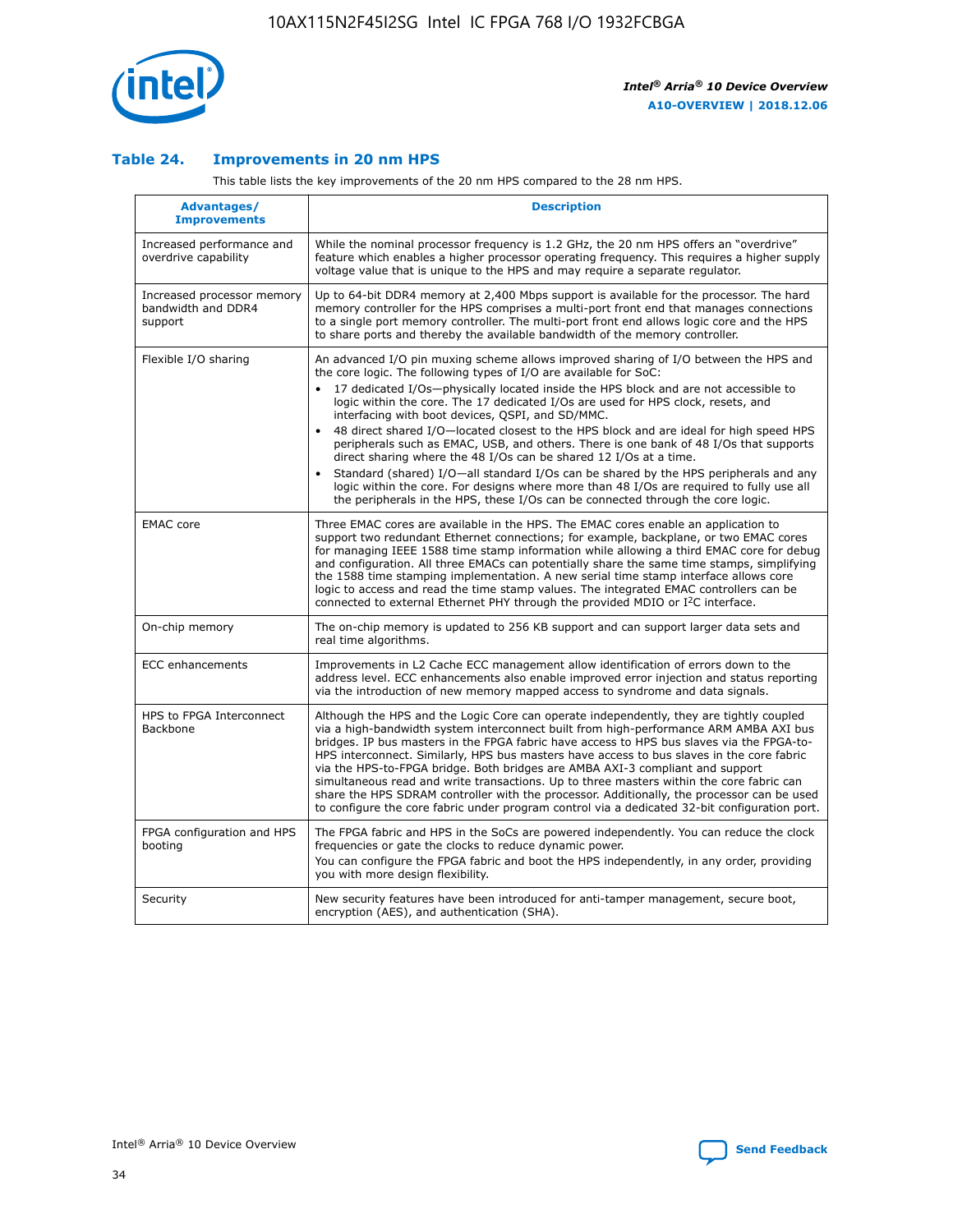

### **Features of the HPS**

The HPS has the following features:

- 1.2-GHz, dual-core ARM Cortex-A9 MPCore processor with up to 1.5-GHz via overdrive
	- ARMv7-A architecture that runs 32-bit ARM instructions, 16-bit and 32-bit Thumb instructions, and 8-bit Java byte codes in Jazelle style
	- Superscalar, variable length, out-of-order pipeline with dynamic branch prediction
	- Instruction Efficiency 2.5 MIPS/MHz, which provides total performance of 7500 MIPS at 1.5 GHz
- Each processor core includes:
	- 32 KB of L1 instruction cache, 32 KB of L1 data cache
	- Single- and double-precision floating-point unit and NEON media engine
	- CoreSight debug and trace technology
	- Snoop Control Unit (SCU) and Acceleration Coherency Port (ACP)
- 512 KB of shared L2 cache
- 256 KB of scratch RAM
- Hard memory controller with support for DDR3, DDR4 and optional error correction code (ECC) support
- Multiport Front End (MPFE) Scheduler interface to the hard memory controller
- 8-channel direct memory access (DMA) controller
- QSPI flash controller with SIO, DIO, QIO SPI Flash support
- NAND flash controller (ONFI 1.0 or later) with DMA and ECC support, updated to support 8 and 16-bit Flash devices and new command DMA to offload CPU for fast power down recovery
- Updated SD/SDIO/MMC controller to eMMC 4.5 with DMA with CE-ATA digital command support
- 3 10/100/1000 Ethernet media access control (MAC) with DMA
- 2 USB On-the-Go (OTG) controllers with DMA
- $\bullet$  5 I<sup>2</sup>C controllers (3 can be used by EMAC for MIO to external PHY)
- 2 UART 16550 Compatible controllers
- 4 serial peripheral interfaces (SPI) (2 Master, 2 Slaves)
- 62 programmable general-purpose I/Os, which includes 48 direct share I/Os that allows the HPS peripherals to connect directly to the FPGA I/Os
- 7 general-purpose timers
- 4 watchdog timers
- Anti-tamper, Secure Boot, Encryption (AES) and Authentication (SHA)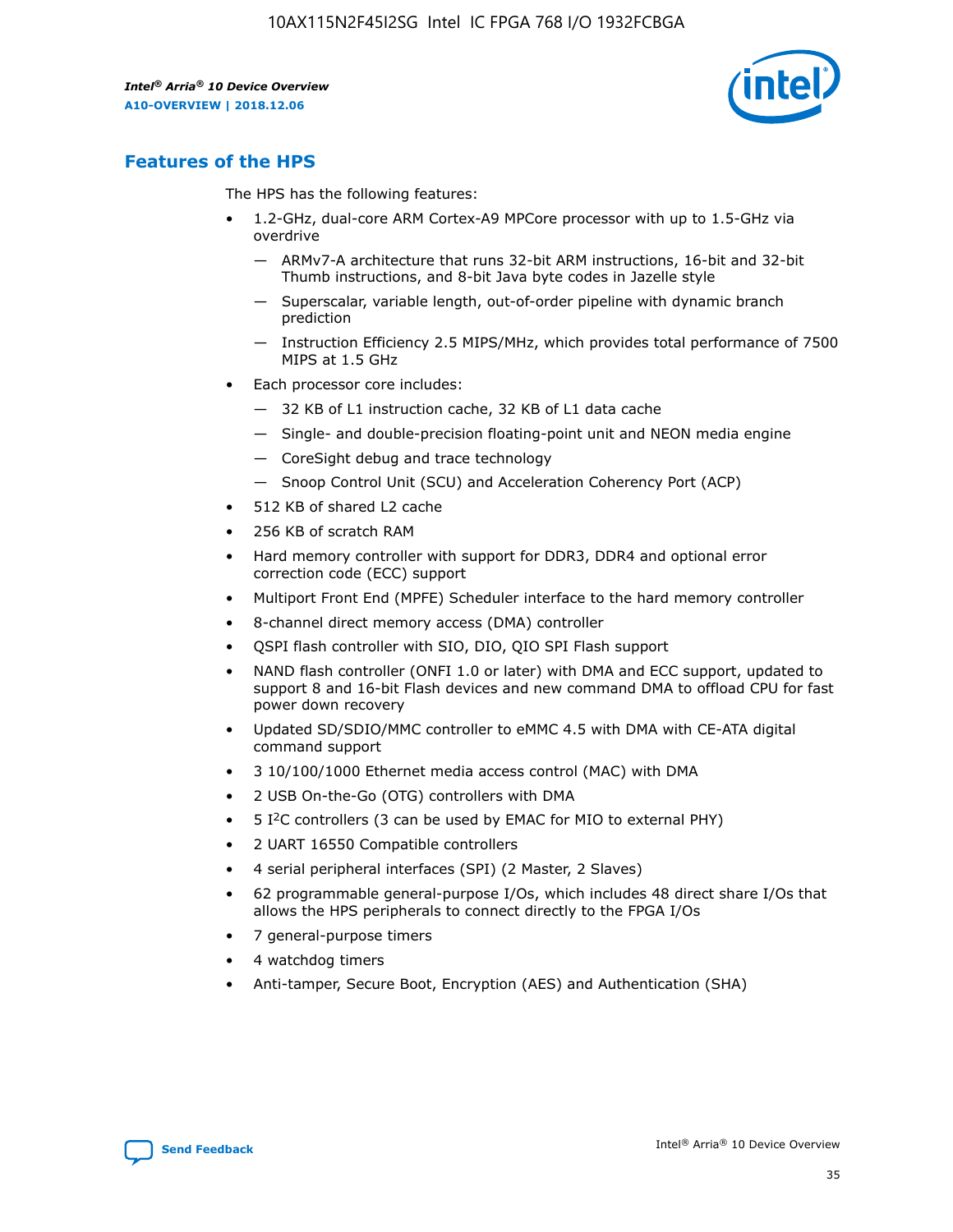

### **System Peripherals and Debug Access Port**

Each Ethernet MAC, USB OTG, NAND flash controller, and SD/MMC controller module has an integrated DMA controller. For modules without an integrated DMA controller, an additional DMA controller module provides up to eight channels of high-bandwidth data transfers. Peripherals that communicate off-chip are multiplexed with other peripherals at the HPS pin level. This allows you to choose which peripherals interface with other devices on your PCB.

The debug access port provides interfaces to industry standard JTAG debug probes and supports ARM CoreSight debug and core traces to facilitate software development.

### **HPS–FPGA AXI Bridges**

The HPS–FPGA bridges, which support the Advanced Microcontroller Bus Architecture (AMBA) Advanced eXtensible Interface (AXI™) specifications, consist of the following bridges:

- FPGA-to-HPS AMBA AXI bridge—a high-performance bus supporting 32, 64, and 128 bit data widths that allows the FPGA fabric to issue transactions to slaves in the HPS.
- HPS-to-FPGA Avalon/AMBA AXI bridge—a high-performance bus supporting 32, 64, and 128 bit data widths that allows the HPS to issue transactions to slaves in the FPGA fabric.
- Lightweight HPS-to-FPGA AXI bridge—a lower latency 32 bit width bus that allows the HPS to issue transactions to soft peripherals in the FPGA fabric. This bridge is primarily used for control and status register (CSR) accesses to peripherals in the FPGA fabric.

The HPS–FPGA AXI bridges allow masters in the FPGA fabric to communicate with slaves in the HPS logic, and vice versa. For example, the HPS-to-FPGA AXI bridge allows you to share memories instantiated in the FPGA fabric with one or both microprocessors in the HPS, while the FPGA-to-HPS AXI bridge allows logic in the FPGA fabric to access the memory and peripherals in the HPS.

Each HPS–FPGA bridge also provides asynchronous clock crossing for data transferred between the FPGA fabric and the HPS.

### **HPS SDRAM Controller Subsystem**

The HPS SDRAM controller subsystem contains a multiport SDRAM controller and DDR PHY that are shared between the FPGA fabric (through the FPGA-to-HPS SDRAM interface), the level 2 (L2) cache, and the level 3 (L3) system interconnect. The FPGA-to-HPS SDRAM interface supports AMBA AXI and Avalon® Memory-Mapped (Avalon-MM) interface standards, and provides up to six individual ports for access by masters implemented in the FPGA fabric.

The HPS SDRAM controller supports up to 3 masters (command ports), 3x 64-bit read data ports and 3x 64-bit write data ports.

To maximize memory performance, the SDRAM controller subsystem supports command and data reordering, deficit round-robin arbitration with aging, and high-priority bypass features.

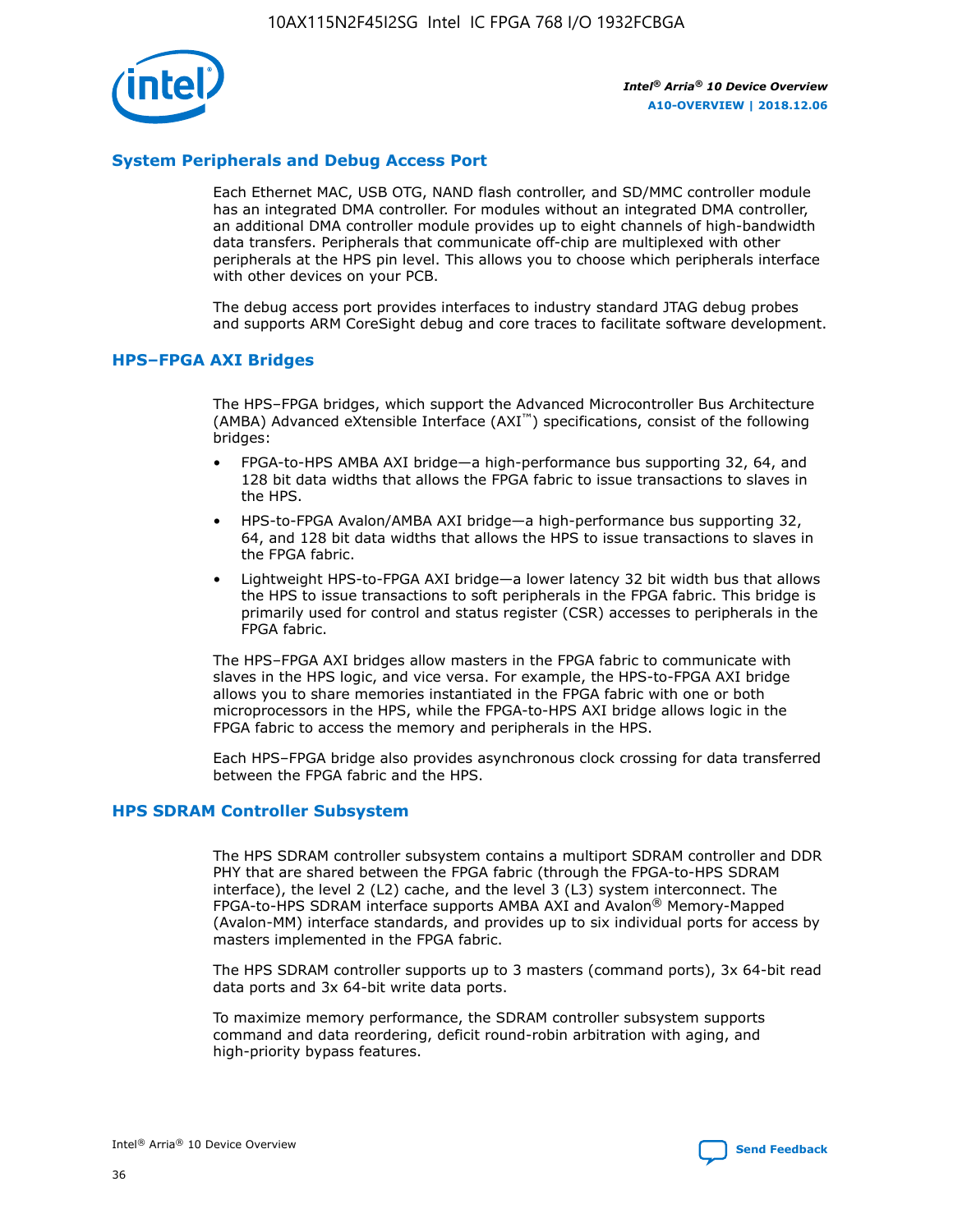

### **FPGA Configuration and HPS Booting**

The FPGA fabric and HPS in the SoC FPGA must be powered at the same time. You can reduce the clock frequencies or gate the clocks to reduce dynamic power.

Once powered, the FPGA fabric and HPS can be configured independently thus providing you with more design flexibility:

- You can boot the HPS independently. After the HPS is running, the HPS can fully or partially reconfigure the FPGA fabric at any time under software control. The HPS can also configure other FPGAs on the board through the FPGA configuration controller.
- Configure the FPGA fabric first, and then boot the HPS from memory accessible to the FPGA fabric.

### **Hardware and Software Development**

For hardware development, you can configure the HPS and connect your soft logic in the FPGA fabric to the HPS interfaces using the Platform Designer system integration tool in the Intel Quartus Prime software.

For software development, the ARM-based SoC FPGA devices inherit the rich software development ecosystem available for the ARM Cortex-A9 MPCore processor. The software development process for Intel SoC FPGAs follows the same steps as those for other SoC devices from other manufacturers. Support for Linux\*, VxWorks\*, and other operating systems are available for the SoC FPGAs. For more information on the operating systems support availability, contact the Intel FPGA sales team.

You can begin device-specific firmware and software development on the Intel SoC FPGA Virtual Target. The Virtual Target is a fast PC-based functional simulation of a target development system—a model of a complete development board. The Virtual Target enables the development of device-specific production software that can run unmodified on actual hardware.

### **Dynamic and Partial Reconfiguration**

The Intel Arria 10 devices support dynamic and partial reconfiguration. You can use dynamic and partial reconfiguration simultaneously to enable seamless reconfiguration of both the device core and transceivers.

### **Dynamic Reconfiguration**

You can reconfigure the PMA and PCS blocks while the device continues to operate. This feature allows you to change the data rates, protocol, and analog settings of a channel in a transceiver bank without affecting on-going data transfer in other transceiver banks. This feature is ideal for applications that require dynamic multiprotocol or multirate support.

### **Partial Reconfiguration**

Using partial reconfiguration, you can reconfigure some parts of the device while keeping the device in operation.

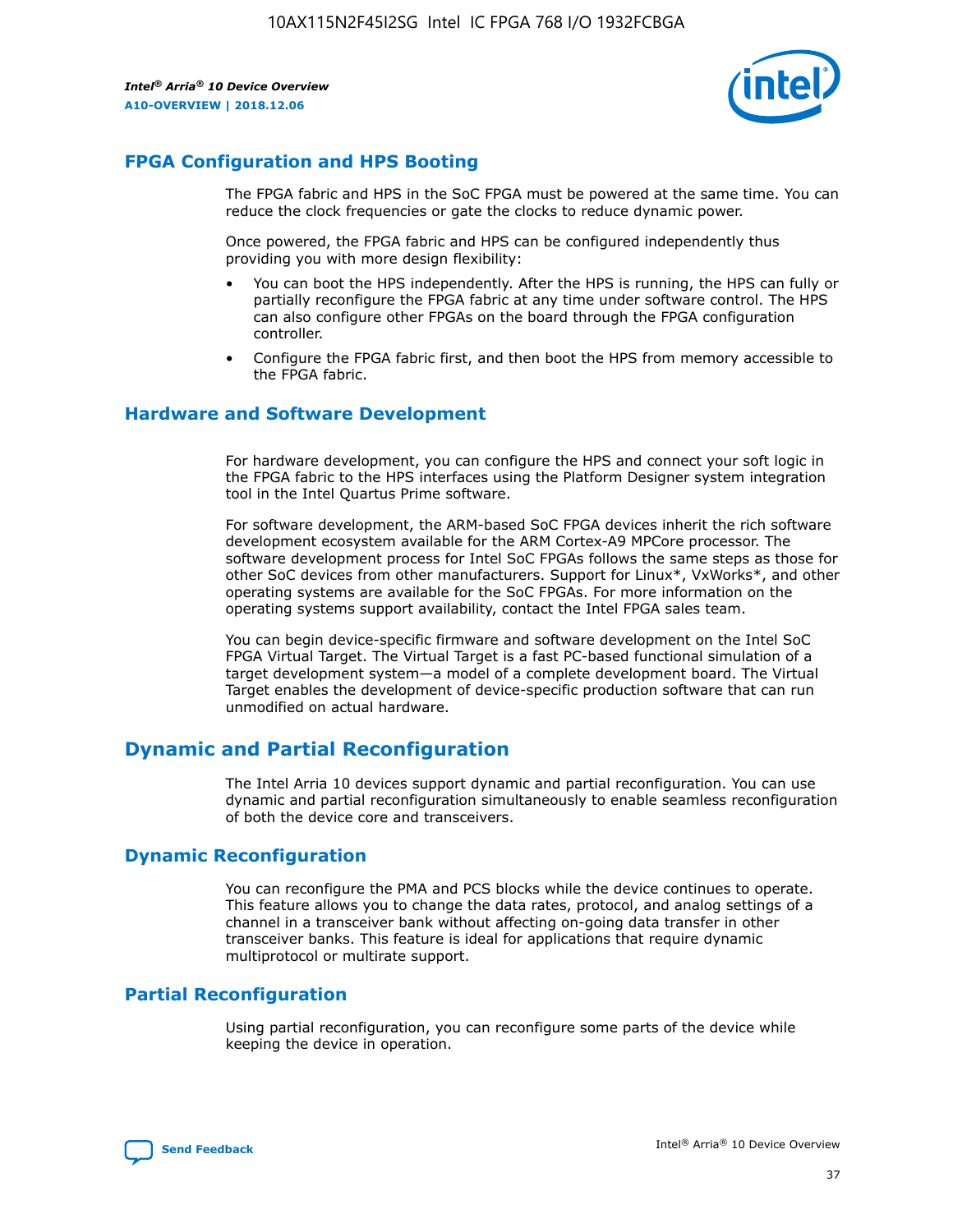

Instead of placing all device functions in the FPGA fabric, you can store some functions that do not run simultaneously in external memory and load them only when required. This capability increases the effective logic density of the device, and lowers cost and power consumption.

In the Intel solution, you do not have to worry about intricate device architecture to perform a partial reconfiguration. The partial reconfiguration capability is built into the Intel Quartus Prime design software, making such time-intensive task simple.

Intel Arria 10 devices support partial reconfiguration in the following configuration options:

- Using an internal host:
	- All supported configuration modes where the FPGA has access to external memory devices such as serial and parallel flash memory.
	- Configuration via Protocol [CvP (PCIe)]
- Using an external host—passive serial (PS), fast passive parallel (FPP) x8, FPP x16, and FPP x32 I/O interface.

### **Enhanced Configuration and Configuration via Protocol**

### **Table 25. Configuration Schemes and Features of Intel Arria 10 Devices**

Intel Arria 10 devices support 1.8 V programming voltage and several configuration schemes.

| <b>Scheme</b>                                                          | <b>Data</b><br><b>Width</b> | <b>Max Clock</b><br>Rate<br>(MHz) | <b>Max Data</b><br>Rate<br>(Mbps)<br>(13) | <b>Decompression</b> | <b>Design</b><br>Security <sup>(1</sup><br>4) | <b>Partial</b><br>Reconfiguration<br>(15) | <b>Remote</b><br><b>System</b><br><b>Update</b> |
|------------------------------------------------------------------------|-----------------------------|-----------------------------------|-------------------------------------------|----------------------|-----------------------------------------------|-------------------------------------------|-------------------------------------------------|
| <b>JTAG</b>                                                            | 1 bit                       | 33                                | 33                                        |                      |                                               | Yes <sup>(16)</sup>                       |                                                 |
| Active Serial (AS)<br>through the<br>EPCO-L<br>configuration<br>device | 1 bit,<br>4 bits            | 100                               | 400                                       | Yes                  | Yes                                           | $Y_{PS}(16)$                              | Yes                                             |
| Passive serial (PS)<br>through CPLD or<br>external<br>microcontroller  | 1 bit                       | 100                               | 100                                       | Yes                  | Yes                                           | Yes(16)                                   | Parallel<br>Flash<br>Loader<br>(PFL) IP<br>core |
|                                                                        |                             |                                   |                                           |                      |                                               |                                           | continued                                       |

<sup>(13)</sup> Enabling either compression or design security features affects the maximum data rate. Refer to the Intel Arria 10 Device Datasheet for more information.

<sup>(14)</sup> Encryption and compression cannot be used simultaneously.

 $(15)$  Partial reconfiguration is an advanced feature of the device family. If you are interested in using partial reconfiguration, contact Intel for support.

 $(16)$  Partial configuration can be performed only when it is configured as internal host.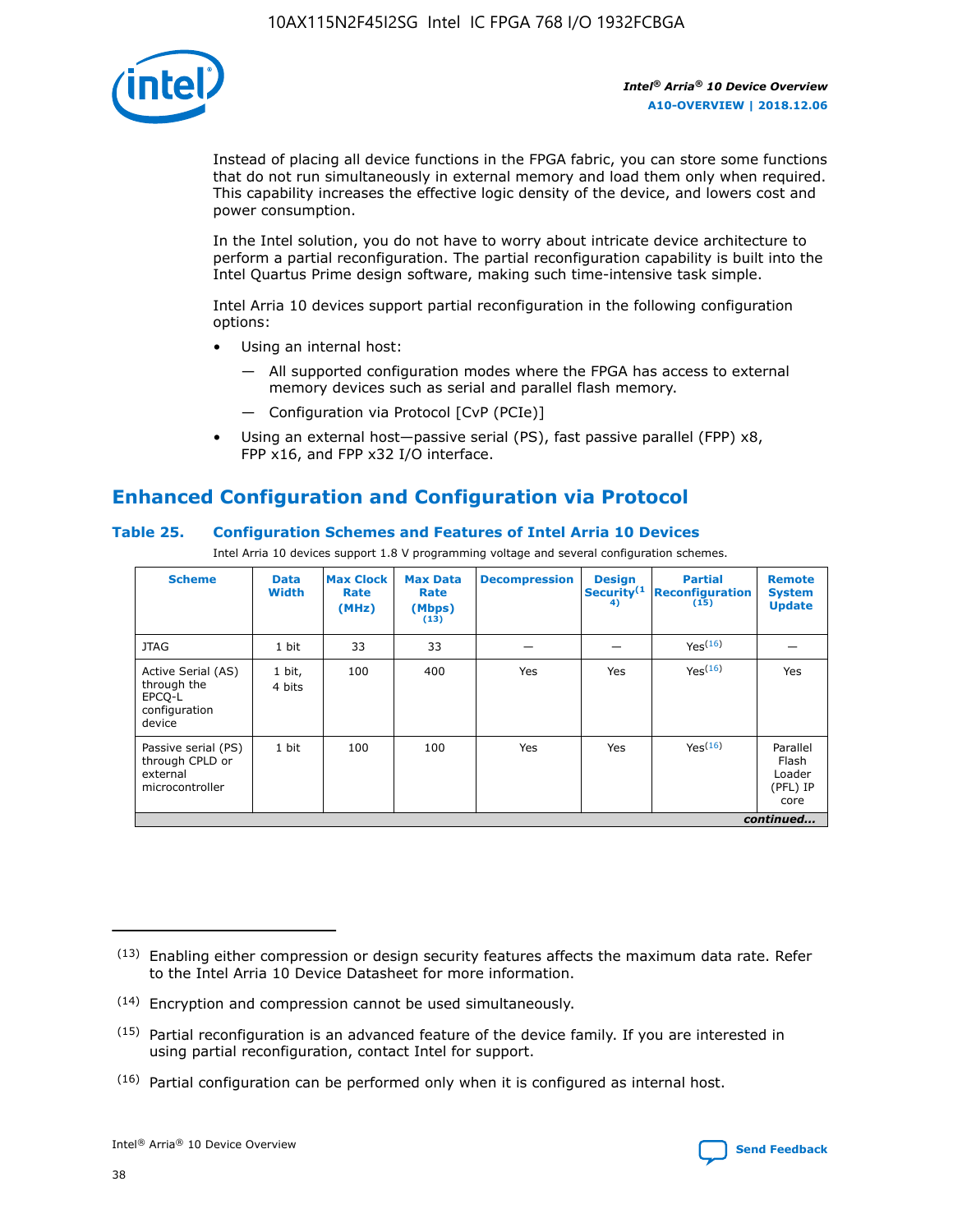

| <b>Scheme</b>                                    | <b>Data</b><br><b>Width</b> | <b>Max Clock</b><br>Rate<br>(MHz) | <b>Max Data</b><br>Rate<br>(Mbps)<br>(13) | <b>Decompression</b> | <b>Design</b><br>Security <sup>(1</sup><br>4) | <b>Partial</b><br><b>Reconfiguration</b><br>(15) | <b>Remote</b><br><b>System</b><br><b>Update</b> |
|--------------------------------------------------|-----------------------------|-----------------------------------|-------------------------------------------|----------------------|-----------------------------------------------|--------------------------------------------------|-------------------------------------------------|
| Fast passive                                     | 8 bits                      | 100                               | 3200                                      | Yes                  | Yes                                           | Yes(17)                                          | PFL IP                                          |
| parallel (FPP)<br>through CPLD or                | 16 bits                     |                                   |                                           | Yes                  | Yes                                           |                                                  | core                                            |
| external<br>microcontroller                      | 32 bits                     |                                   |                                           | Yes                  | Yes                                           |                                                  |                                                 |
| Configuration via                                | 16 bits                     | 100                               | 3200                                      | Yes                  | Yes                                           | Yes <sup>(17)</sup>                              |                                                 |
| <b>HPS</b>                                       | 32 bits                     |                                   |                                           | Yes                  | Yes                                           |                                                  |                                                 |
| Configuration via<br>Protocol [CvP<br>$(PCIe^*)$ | x1, x2,<br>x4, x8<br>lanes  |                                   | 8000                                      | Yes                  | Yes                                           | Yes(16)                                          |                                                 |

You can configure Intel Arria 10 devices through PCIe using Configuration via Protocol (CvP). The Intel Arria 10 CvP implementation conforms to the PCIe 100 ms power-up-to-active time requirement.

### **Related Information**

[Configuration via Protocol \(CvP\) Implementation in Intel FPGAs User Guide](https://www.intel.com/content/www/us/en/programmable/documentation/dsu1441819344145.html#dsu1442269728522) Provides more information about the CvP configuration scheme.

### **SEU Error Detection and Correction**

Intel Arria 10 devices offer robust and easy-to-use single-event upset (SEU) error detection and correction circuitry.

The detection and correction circuitry includes protection for Configuration RAM (CRAM) programming bits and user memories. The CRAM is protected by a continuously running CRC error detection circuit with integrated ECC that automatically corrects one or two errors and detects higher order multi-bit errors. When more than two errors occur, correction is available through reloading of the core programming file, providing a complete design refresh while the FPGA continues to operate.

The physical layout of the Intel Arria 10 CRAM array is optimized to make the majority of multi-bit upsets appear as independent single-bit or double-bit errors which are automatically corrected by the integrated CRAM ECC circuitry. In addition to the CRAM protection, the M20K memory blocks also include integrated ECC circuitry and are layout-optimized for error detection and correction. The MLAB does not have ECC.

(14) Encryption and compression cannot be used simultaneously.

<sup>(17)</sup> Supported at a maximum clock rate of 100 MHz.



 $(13)$  Enabling either compression or design security features affects the maximum data rate. Refer to the Intel Arria 10 Device Datasheet for more information.

 $(15)$  Partial reconfiguration is an advanced feature of the device family. If you are interested in using partial reconfiguration, contact Intel for support.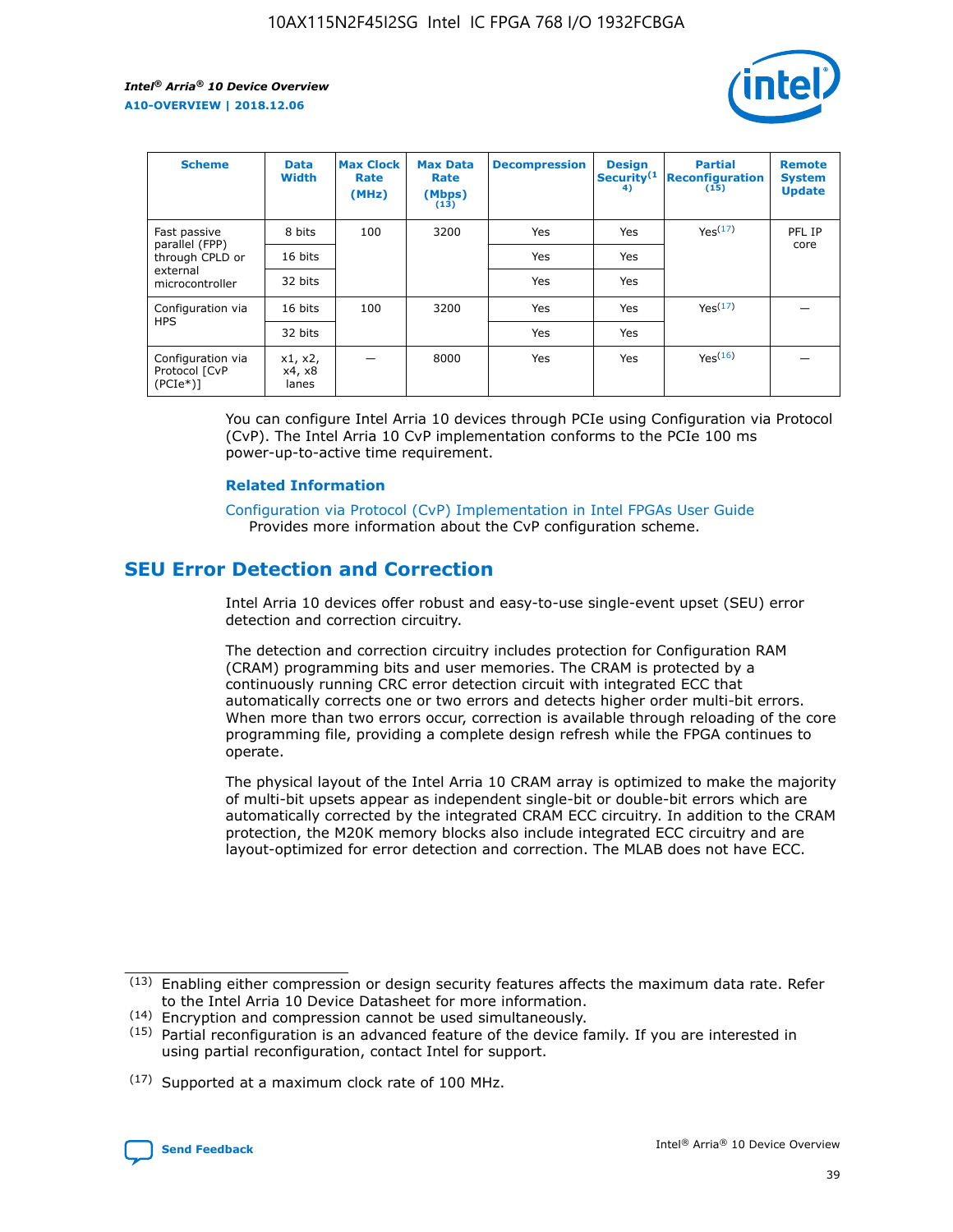

### **Power Management**

Intel Arria 10 devices leverage the advanced 20 nm process technology, a low 0.9 V core power supply, an enhanced core architecture, and several optional power reduction techniques to reduce total power consumption by as much as 40% compared to Arria V devices and as much as 60% compared to Stratix V devices.

The optional power reduction techniques in Intel Arria 10 devices include:

- **SmartVID**—a code is programmed into each device during manufacturing that allows a smart regulator to operate the device at lower core  $V_{CC}$  while maintaining performance
- **Programmable Power Technology**—non-critical timing paths are identified by the Intel Quartus Prime software and the logic in these paths is biased for low power instead of high performance
- **Low Static Power Options**—devices are available with either standard static power or low static power while maintaining performance

Furthermore, Intel Arria 10 devices feature Intel's industry-leading low power transceivers and include a number of hard IP blocks that not only reduce logic resources but also deliver substantial power savings compared to soft implementations. In general, hard IP blocks consume up to 90% less power than the equivalent soft logic implementations.

### **Incremental Compilation**

The Intel Quartus Prime software incremental compilation feature reduces compilation time and helps preserve performance to ease timing closure. The incremental compilation feature enables the partial reconfiguration flow for Intel Arria 10 devices.

Incremental compilation supports top-down, bottom-up, and team-based design flows. This feature facilitates modular, hierarchical, and team-based design flows where different designers compile their respective design sections in parallel. Furthermore, different designers or IP providers can develop and optimize different blocks of the design independently. These blocks can then be imported into the top level project.

### **Document Revision History for Intel Arria 10 Device Overview**

| <b>Document</b><br><b>Version</b> | <b>Changes</b>                                                                                                                                                                                                                                                              |
|-----------------------------------|-----------------------------------------------------------------------------------------------------------------------------------------------------------------------------------------------------------------------------------------------------------------------------|
| 2018.12.06                        | Added links to Intel Arria 10 device errata documents.<br>Removed automotive temperature option from the Intel Arria 10 GX devices.<br>Removed -3 fabric speed grade from the Intel Arria 10 GT devices.<br>Updated power options for the Intel Arria 10 GX and GT devices. |
| 2018.04.09                        | Updated the lowest $V_{CC}$ from 0.83 V to 0.82 V in the topic listing a summary of the device features.                                                                                                                                                                    |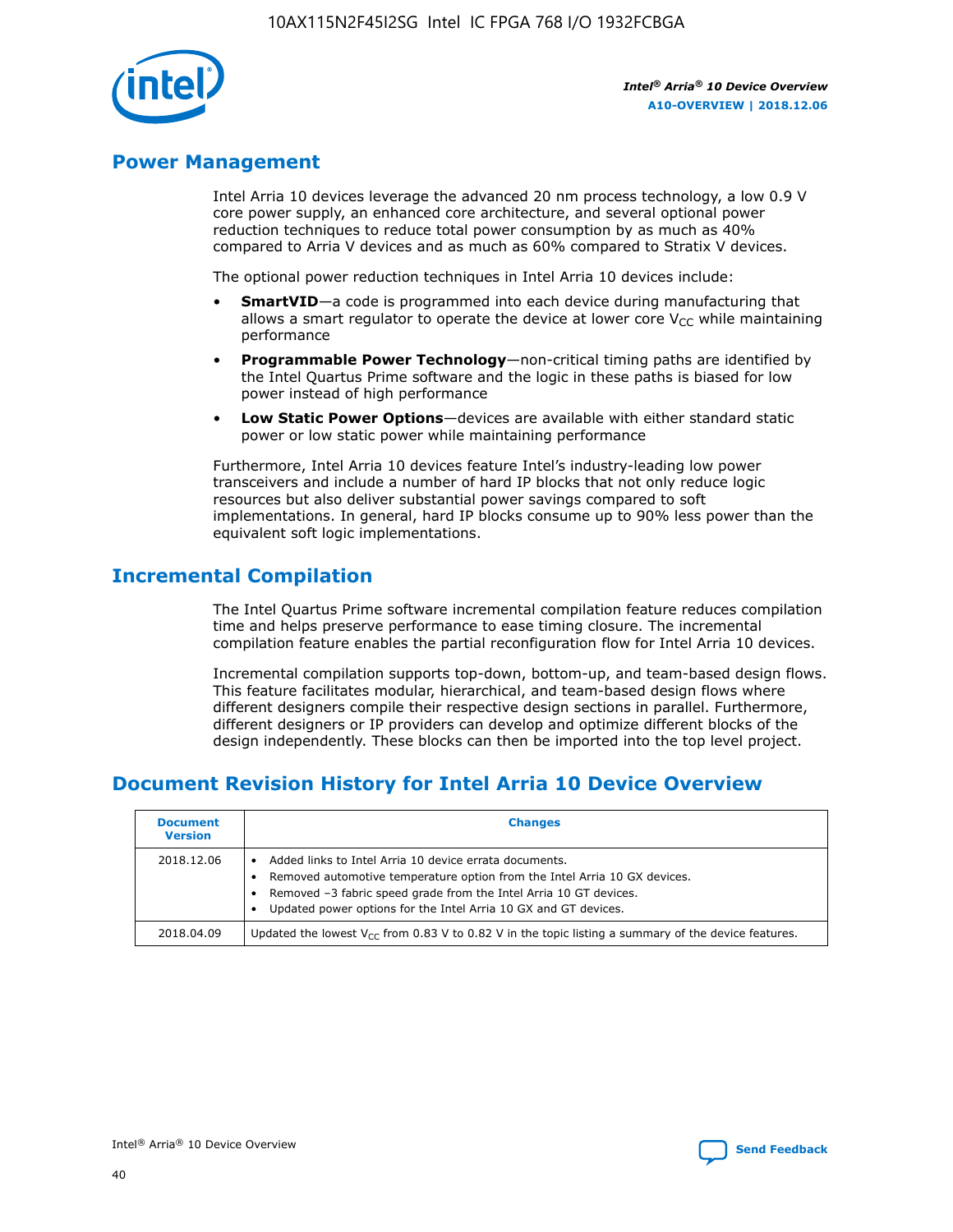*Intel® Arria® 10 Device Overview* **A10-OVERVIEW | 2018.12.06**



| <b>Date</b>    | <b>Version</b> | <b>Changes</b>                                                                                                                                                                                                                                                                                                                                                                                                                                                                                                                                                                                                                                                                                                                                                                                                                                                                                                                                                            |
|----------------|----------------|---------------------------------------------------------------------------------------------------------------------------------------------------------------------------------------------------------------------------------------------------------------------------------------------------------------------------------------------------------------------------------------------------------------------------------------------------------------------------------------------------------------------------------------------------------------------------------------------------------------------------------------------------------------------------------------------------------------------------------------------------------------------------------------------------------------------------------------------------------------------------------------------------------------------------------------------------------------------------|
| January 2018   | 2018.01.17     | Updated the maximum data rate for HPS (Intel Arria 10 SX devices<br>external memory interface DDR3 controller from 2,166 Mbps to 2,133<br>Mbps.<br>Updated maximum frequency supported for half rate QDRII and QDRII<br>+ SRAM to 633 MHz in Memory Standards Supported by the Soft<br>Memory Controller table.<br>Updated transceiver backplane capability to 12.5 Gbps.<br>$\bullet$<br>Removed transceiver speed grade 5 in Sample Ordering Core and<br>Available Options for Intel Arria 10 GX Devices figure.<br>Removed package code 40, low static power, SmartVID, industrial, and<br>military operating temperature support from Sample Ordering Core and<br>Available Options for Intel Arria 10 GT Devices figure.<br>Updated short reach transceiver rate for Intel Arria 10 GT devices to<br>25.8 Gbps.<br>Removed On-Die Instrumentation - EyeQ and Jitter Margin Tool<br>support from PMA Features of the Transceivers in Intel Arria 10 Devices<br>table. |
| September 2017 | 2017.09.20     | Updated the maximum speed of the DDR4 external memory interface from<br>1,333 MHz/2,666 Mbps to 1,200 MHz/2,400 Mbps.                                                                                                                                                                                                                                                                                                                                                                                                                                                                                                                                                                                                                                                                                                                                                                                                                                                     |
| July 2017      | 2017.07.13     | Corrected the automotive temperature range in the figure showing the<br>available options for the Intel Arria 10 GX devices from "-40°C to 100°C"<br>to "-40°C to 125°C".                                                                                                                                                                                                                                                                                                                                                                                                                                                                                                                                                                                                                                                                                                                                                                                                 |
| July 2017      | 2017.07.06     | Added automotive temperature option to Intel Arria 10 GX device family.                                                                                                                                                                                                                                                                                                                                                                                                                                                                                                                                                                                                                                                                                                                                                                                                                                                                                                   |
| May 2017       | 2017.05.08     | Corrected protocol names with "1588" to "IEEE 1588v2".<br>$\bullet$<br>Updated the vertical migration table to remove vertical migration<br>$\bullet$<br>between Intel Arria 10 GX and Intel Arria 10 SX device variants.<br>Removed all "Preliminary" marks.<br>$\bullet$                                                                                                                                                                                                                                                                                                                                                                                                                                                                                                                                                                                                                                                                                                |
| March 2017     | 2017.03.15     | Removed the topic about migration from Intel Arria 10 to Intel Stratix<br>10 devices.<br>Rebranded as Intel.<br>$\bullet$                                                                                                                                                                                                                                                                                                                                                                                                                                                                                                                                                                                                                                                                                                                                                                                                                                                 |
| October 2016   | 2016.10.31     | Removed package F36 from Intel Arria 10 GX devices.<br>Updated Intel Arria 10 GT sample ordering code and maximum GX<br>$\bullet$<br>transceiver count. Intel Arria 10 GT devices are available only in the<br>SF45 package option with a maximum of 72 transceivers.                                                                                                                                                                                                                                                                                                                                                                                                                                                                                                                                                                                                                                                                                                     |
| May 2016       | 2016.05.02     | Updated the FPGA Configuration and HPS Booting topic.<br>$\bullet$<br>Remove V <sub>CC</sub> PowerManager from the Summary of Features, Power<br>Management and Arria 10 Device Variants and packages topics. This<br>feature is no longer supported in Arria 10 devices.<br>Removed LPDDR3 from the Memory Standards Supported by the HPS<br>Hard Memory Controller table in the Memory Standards Supported by<br>Intel Arria 10 Devices topic. This standard is only supported by the<br>FPGA.<br>Removed transceiver speed grade 5 from the Device Variants and<br>Packages topic for Arria 10 GX and SX devices.                                                                                                                                                                                                                                                                                                                                                      |
| February 2016  | 2016.02.11     | Changed the maximum Arria 10 GT datarate to 25.8 Gbps and the<br>minimum datarate to 1 Gbps globally.<br>Revised the state for Core clock networks in the Summary of Features<br>$\bullet$<br>topic.<br>Changed the transceiver parameters in the "Summary of Features for<br>$\bullet$<br>Arria 10 Devices" table.<br>• Changed the transceiver parameters in the "Maximum Resource Counts<br>for Arria 10 GT Devices" table.<br>Changed the package availability for GT devices in the "Package Plan<br>for Arria 10 GT Devices" table.<br>Changed the package configurations for GT devices in the "Migration"<br>Capability Across Arria 10 Product Lines" figure.<br>continued                                                                                                                                                                                                                                                                                       |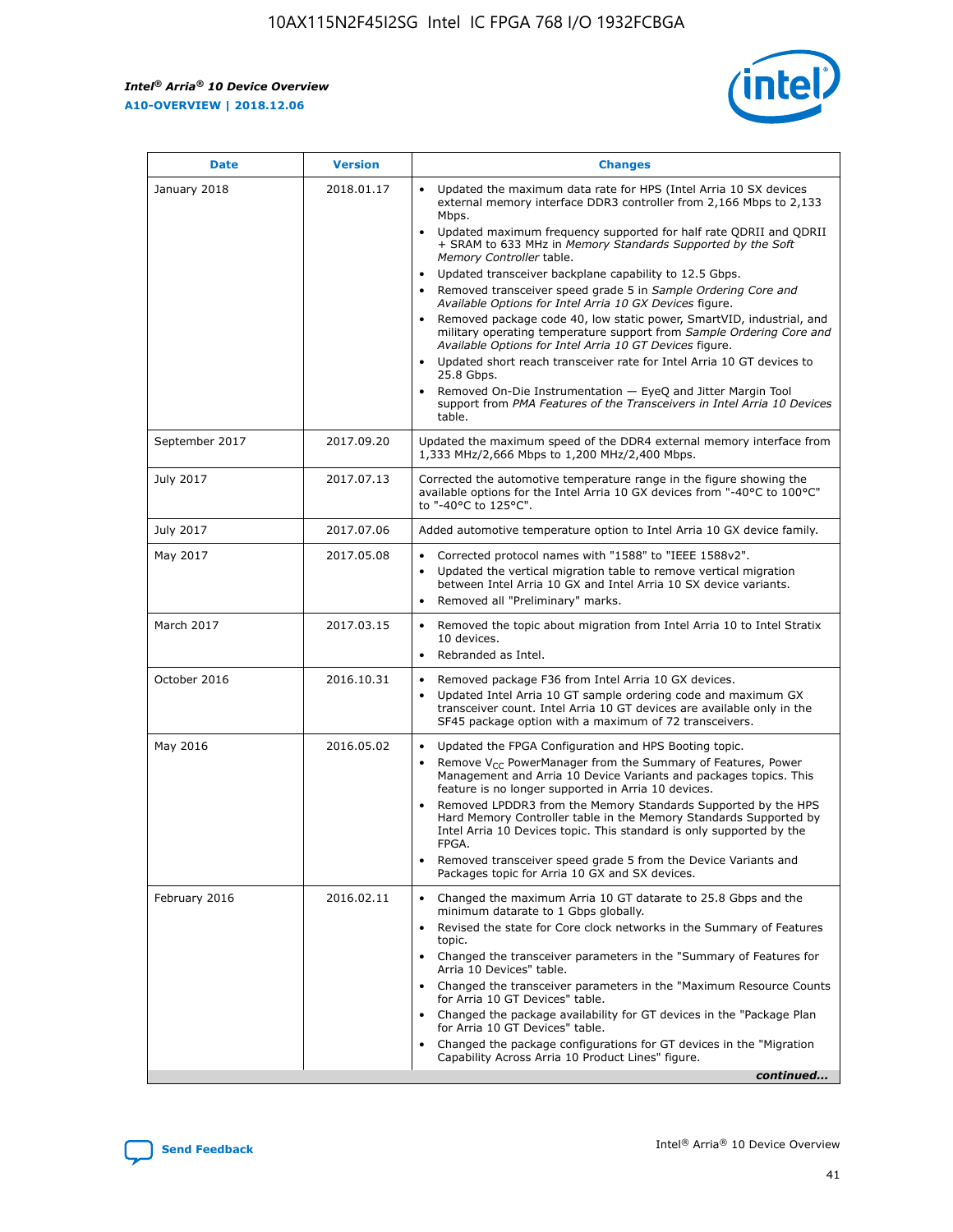

| <b>Date</b>   | <b>Version</b> | <b>Changes</b>                                                                                                                                                               |
|---------------|----------------|------------------------------------------------------------------------------------------------------------------------------------------------------------------------------|
|               |                | Changed transceiver parameters in the "Low Power Serial Transceivers"<br>$\bullet$<br>section.                                                                               |
|               |                | • Changed the transceiver descriptions in the "Device Variants for the<br>Arria 10 Device Family" table.                                                                     |
|               |                | • Changed the "Sample Ordering Code and Available Options for Arria 10<br>GT Devices" figure.                                                                                |
|               |                | Changed the datarates for GT devices in the "PMA Features" section.                                                                                                          |
|               |                | Changed the datarates for GT devices in the "PCS Features" section.<br>$\bullet$                                                                                             |
| December 2015 | 2015.12.14     | Updated the number of M20K memory blocks for Arria 10 GX 660 from<br>2133 to 2131 and corrected the total RAM bit from 48,448 Kb to<br>48,408 Kb.                            |
|               |                | Corrected the number of DSP blocks for Arria 10 GX 660 from 1688 to<br>$\bullet$<br>1687 in the table listing floating-point arithmetic resources.                           |
| November 2015 | 2015.11.02     | Updated the maximum resources for Arria 10 GX 220, GX 320, GX 480,<br>GX 660, SX 220, SX 320, SX 480, and SX 660.                                                            |
|               |                | Updated resource count for Arria 10 GX 320, GX 480, GX 660, SX 320,<br>SX 480, a SX 660 devices in Number of Multipliers in Intel Arria 10<br><b>Devices</b> table.          |
|               |                | Updated the available options for Arria 10 GX, GT, and SX.<br>$\bullet$                                                                                                      |
|               |                | Changed instances of Quartus II to Quartus Prime.<br>$\bullet$                                                                                                               |
| June 2015     | 2015.06.15     | Corrected label for Intel Arria 10 GT product lines in the vertical migration<br>figure.                                                                                     |
| May 2015      | 2015.05.15     | Corrected the DDR3 half rate and quarter rate maximum frequencies in the<br>table that lists the memory standards supported by the Intel Arria 10 hard<br>memory controller. |
| May 2015      | 2015.05.04     | • Added support for 13.5G JESD204b in the Summary of Features table.                                                                                                         |
|               |                | Added a link to Arria 10 GT Channel Usage in the Arria 10 GT Package<br>$\bullet$<br>Plan topic.                                                                             |
|               |                | • Added a note to the table, Maximum Resource Counts for Arria 10 GT<br>devices.                                                                                             |
|               |                | • Updated the power requirements of the transceivers in the Low Power<br>Serial Transceivers topic.                                                                          |
| January 2015  | 2015.01.23     | • Added floating point arithmetic features in the Summary of Features<br>table.                                                                                              |
|               |                | • Updated the total embedded memory from 38.38 megabits (Mb) to<br>65.6 Mb.                                                                                                  |
|               |                | • Updated the table that lists the memory standards supported by Intel<br>Arria 10 devices.                                                                                  |
|               |                | Removed support for DDR3U, LPDDR3 SDRAM, RLDRAM 2, and DDR2.                                                                                                                 |
|               |                | Moved RLDRAM 3 support from hard memory controller to soft memory<br>controller. RLDRAM 3 support uses hard PHY with soft memory<br>controller.                              |
|               |                | Added soft memory controller support for QDR IV.                                                                                                                             |
|               |                | Updated the maximum resource count table to include the number of<br>hard memory controllers available in each device variant.                                               |
|               |                | Updated the transceiver PCS data rate from 12.5 Gbps to 12 Gbps.                                                                                                             |
|               |                | Updated the max clock rate of PS, FPP x8, FPP x16, and Configuration<br>via HPS from 125 MHz to 100 MHz.                                                                     |
|               |                | Added a feature for fractional synthesis PLLs: PLL cascading.                                                                                                                |
|               |                | Updated the HPS programmable general-purpose I/Os from 54 to 62.<br>$\bullet$                                                                                                |
|               |                | continued                                                                                                                                                                    |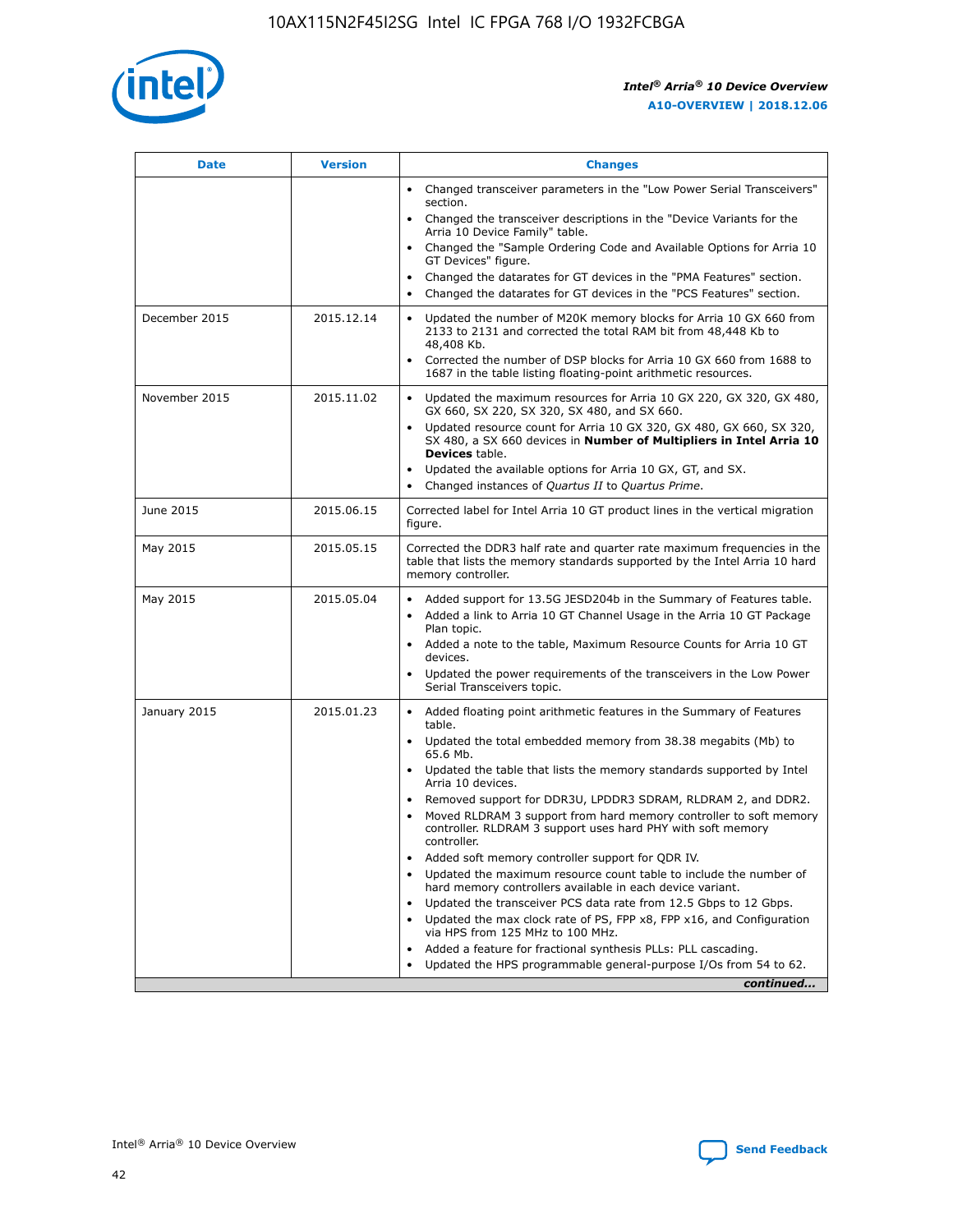r



| <b>Date</b>    | <b>Version</b> | <b>Changes</b>                                                                                                                                                                                                                                                                                                                                                                                                                                                                                                                                      |
|----------------|----------------|-----------------------------------------------------------------------------------------------------------------------------------------------------------------------------------------------------------------------------------------------------------------------------------------------------------------------------------------------------------------------------------------------------------------------------------------------------------------------------------------------------------------------------------------------------|
| September 2014 | 2014.09.30     | Corrected the 3 V I/O and LVDS I/O counts for F35 and F36 packages<br>$\bullet$<br>of Arria 10 GX.<br>Corrected the 3 V I/O, LVDS I/O, and transceiver counts for the NF40<br>$\bullet$<br>package of the Arria GX 570 and 660.<br>Removed 3 V I/O, LVDS I/O, and transceiver counts for the NF40<br>package of the Arria GX 900 and 1150. The NF40 package is not<br>available for Arria 10 GX 900 and 1150.                                                                                                                                       |
| August 2014    | 2014.08.18     | Updated Memory (Kb) M20K maximum resources for Arria 10 GX 660<br>devices from 42,660 to 42,620.<br>Added GPIO columns consisting of LVDS I/O Bank and 3V I/O Bank in<br>$\bullet$<br>the Package Plan table.<br>Added how to use memory interface clock frequency higher than 533<br>$\bullet$<br>MHz in the I/O vertical migration.<br>Added information to clarify that RLDRAM3 support uses hard PHY with<br>$\bullet$<br>soft memory controller.<br>Added variable precision DSP blocks support for floating-point<br>$\bullet$<br>arithmetic. |
| June 2014      | 2014.06.19     | Updated number of dedicated I/Os in the HPS block to 17.                                                                                                                                                                                                                                                                                                                                                                                                                                                                                            |
| February 2014  | 2014.02.21     | Updated transceiver speed grade options for GT devices in Figure 2.                                                                                                                                                                                                                                                                                                                                                                                                                                                                                 |
| February 2014  | 2014.02.06     | Updated data rate for Arria 10 GT devices from 28.1 Gbps to 28.3 Gbps.                                                                                                                                                                                                                                                                                                                                                                                                                                                                              |
| December 2013  | 2013.12.10     | Updated the HPS memory standards support from LPDDR2 to LPDDR3.<br>Updated HPS block diagram to include dedicated HPS I/O and FPGA<br>$\bullet$<br>Configuration blocks as well as repositioned SD/SDIO/MMC, DMA, SPI<br>and NAND Flash with ECC blocks.                                                                                                                                                                                                                                                                                            |
| December 2013  | 2013.12.02     | Initial release.                                                                                                                                                                                                                                                                                                                                                                                                                                                                                                                                    |